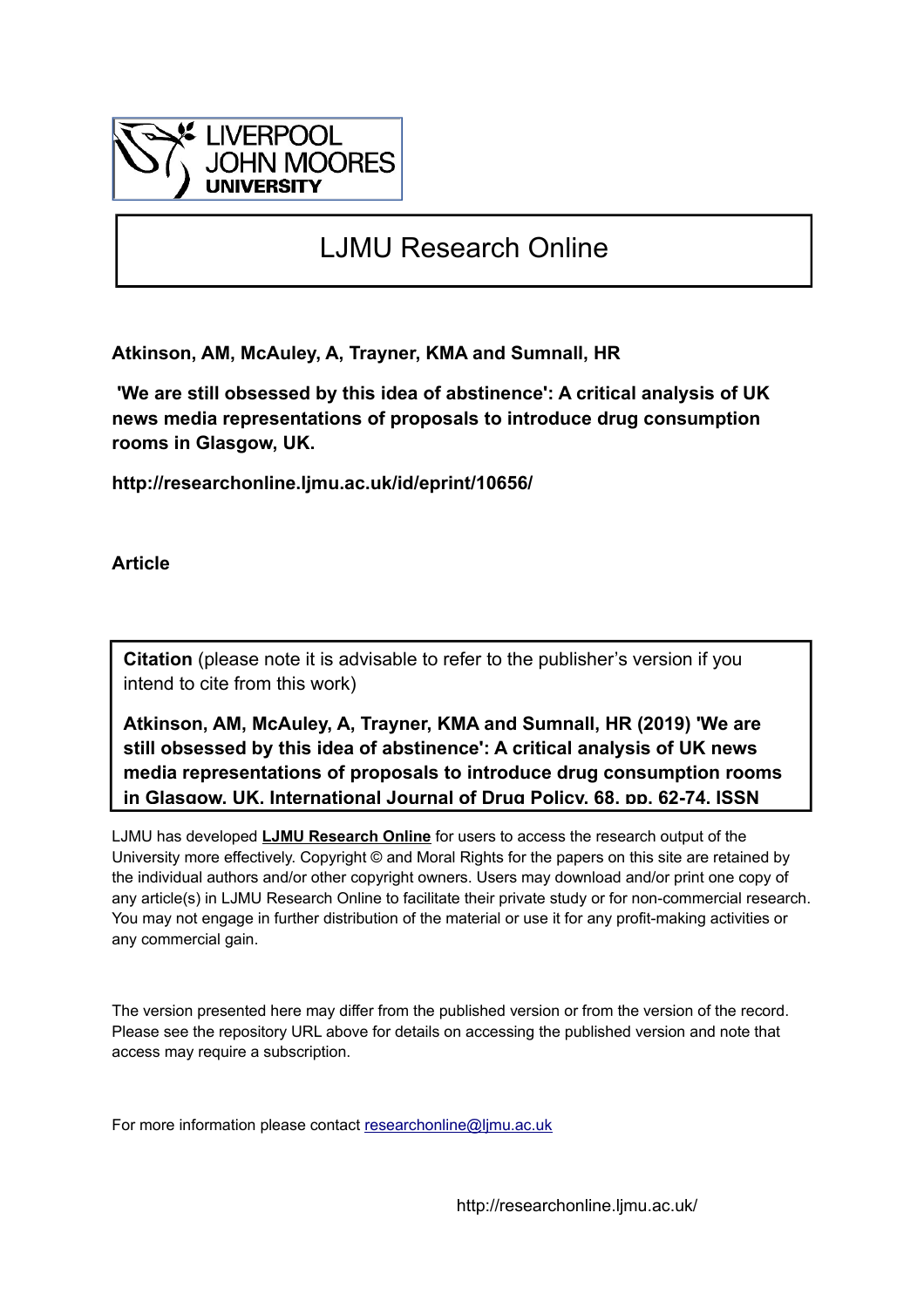**'***We are still obsessed by this idea of abstinence'***: A critical analysis of UK news media representations of proposals to introduce Drug Consumption Rooms in Glasgow, UK**

#### **Abstract**

**Background:** Drug consumptions rooms (DCRs) are a well-established and evidence-based harm reduction response to drug use. Recently, a consortium led by health services in Glasgow, United Kingdom (UK), proposed piloting a DCR. In this article, we examine how the proposals were represented in news media reporting, and the possible effects of such reporting.

**Methods:** A quantitative content and qualitative thematic analysis of UK news media (n=174 articles) representations of the proposals to introduce DCRs in the city of Glasgow, UK, was conducted. Analysis was informed by Bacchi's (2009; 2012; 2017) approach to policy analysis, '*What's the problem represented to be*?'

**Findings:** Competing representations of the 'problem' of injecting drug use (IDU) were contested by a range of actors with different political visions. The applicability of the 'evidence base', potential benefits of DCRs to both users and the public, and the associated economic costs, were presented in differing ways depending on the underlying assumptions and presumptions of the arguments constructed (e.g. harm reduction vs recovery). As a result, a number of conflicting subject positions were presented that may have implications for the way that people who inject drugs (PWID) see themselves, and how they are viewed and treated by society. Whilst proponents positioned DCRs within a discourse of public health, an underlying rhetoric of abstinence and recovery underpinned the arguments against DCRs. It was this latter discourse that underpinned the UK Government's rejection of the proposals, which the Scottish Government were prevented from overruling within the political constraints of their devolved powers, with the lived effect of people who use drugs (PWUD) being denied access to public health services that mitigate harm.

**Conclusion:** We conclude that attempts to introduce and gain public and political support for harm reduction responses such as DCRs through the news media face challenges within the historical and political context of prohibitionist UK drugs policy.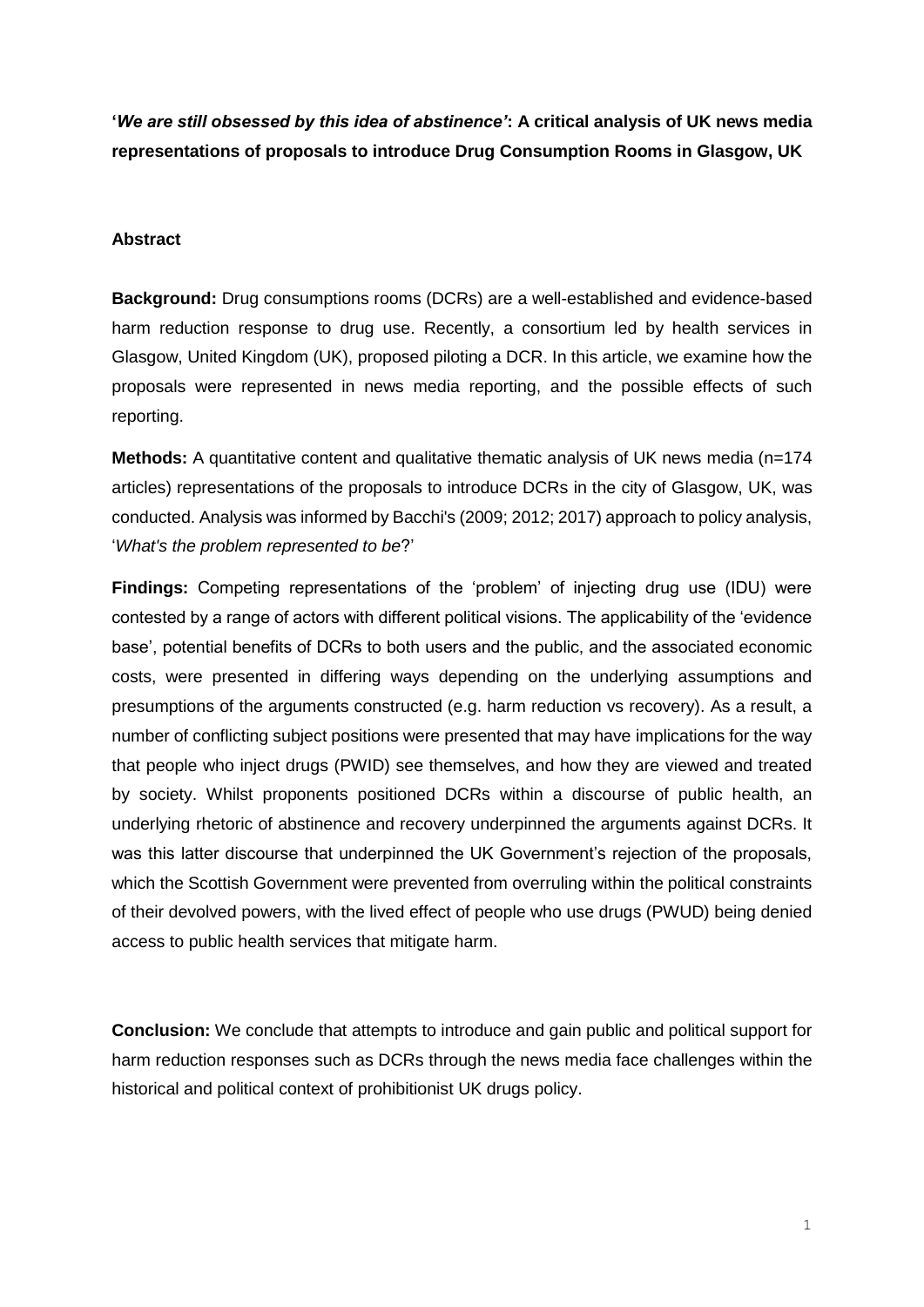**Key words: Drug Consumption Rooms, Injection Facilities, news media, agenda setting, policy making, harm reduction, problematization** 

#### **Introduction**

Drug consumption rooms (DCRs), also known as safer/supervised injection or consumption facilities, are typically health-care settings that allow the consumption of pre-obtained drugs in safer and more hygienic conditions, through supervision by medically-trained staff and provision of clean injecting equipment (ACMD; 2016; EMCDDA, 2018; Jauffret-Roustide & Cailbault, 2018). Around 100 DCRs have been established worldwide across Europe, North America, and Australia (EMCDDA, 2018; Lloyd, 2017; Jauffret-Roustide & Cailbault, 2018), although much of the evidence base is derived from research conducted in facilities operating in a small number of cities in Australia, Canada, Denmark, and Spain (Potier et al, 2014). Literature reviews and evidence syntheses conclude that DCRs are successful at attracting the most vulnerable and marginalised people inject use drugs (PWID) (Potier et al., 2014). Research suggests that DCRs can be effective in preventing overdose morbidity and mortality, promoting safer injection conditions and practices, and may enhance access to health services (e.g. MacArthur et al., 2014; McNeil et al., 2014; Potier et al., 2014). By providing a safe and hygienic injecting environment, DCRs may significantly reduce the sharing of injecting equipment, and as such could potentially reduce behaviours that increase the risk of bloodborne virus transmission. Modelling studies suggest DCRs could be cost-effective, with the short-term cost of funding DCRs offset by long-term savings made from preventing infections and other morbidities among people who inject drugs (PWID) (Des Jarlais et al, 2008). Although one of the main objections to DCRs is that they might increase crime in surrounding areas, primary studies suggest that crime (including drug dealing) does not increase and implementation of DCRs has been associated with reductions in street-based drug use and discarded drug paraphernalia (Potier et al, 2014). There is less research on the social acceptability of DCRs, and the impact of such facilities on public order (Jauffret-Roustide & Cailbault, 2018).

The introduction of DCRs in the UK has been recommended on a number of occasions by a range of important policy actors, including the Advisory Council on the Misuse of Drugs (ACMD, 2016), yet no facilities are currently operational. A number of areas of the UK have proposed introducing DCRs (e.g. Cardiff, Brighton, West Midlands), the most recent being the Scottish city of Glasgow. Scotland is one of four countries (i.e. England, Wales, Scotland,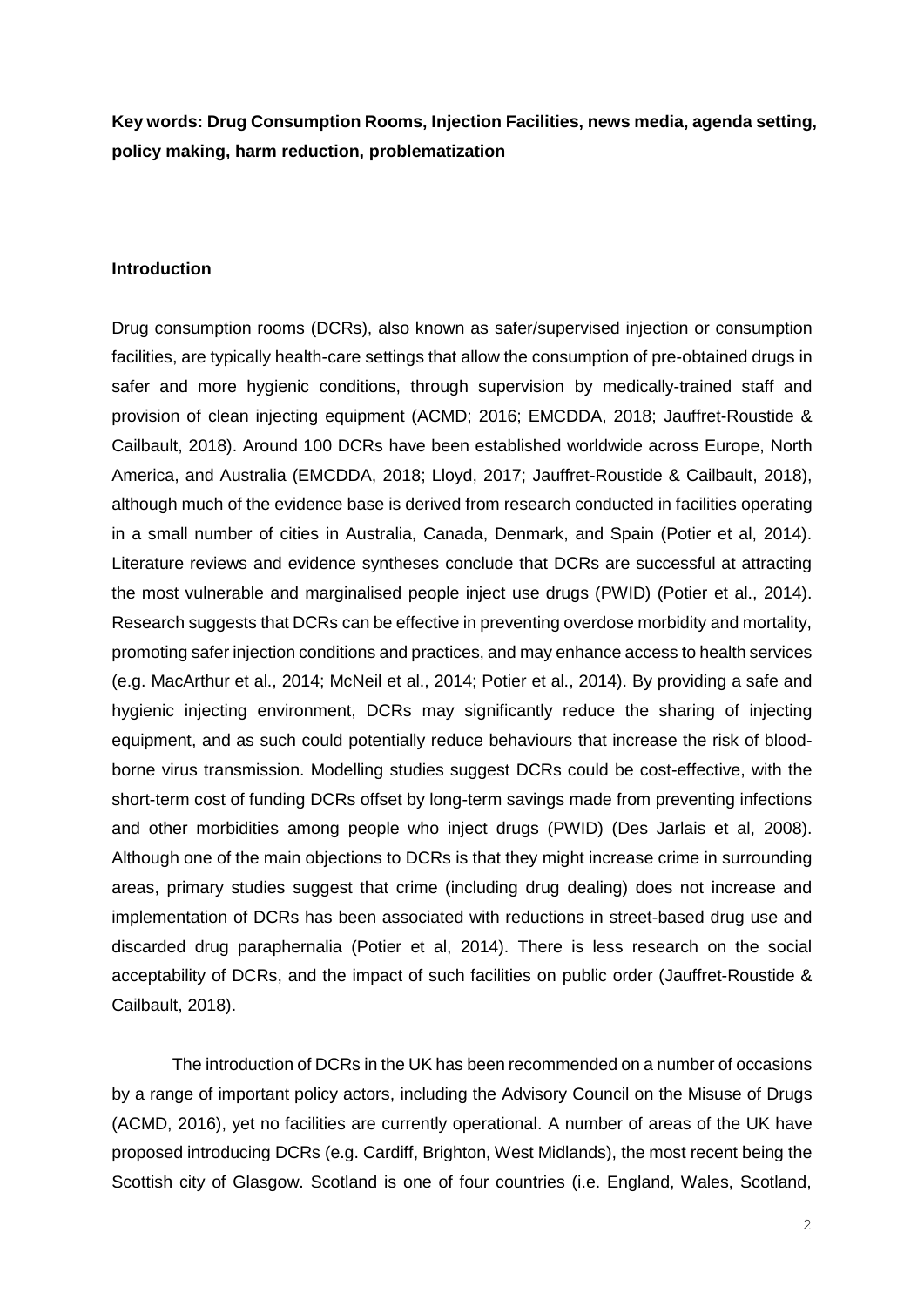Northern Ireland) in the UK and has its own devolved government with responsibilities for a number of devolved issues including health and criminal justice, whilst other areas such as drug policy are retained by the UK Government. PWID in Glasgow are a particularly vulnerable population. For example, in 2009/10 this population experienced a large outbreak of anthrax (Ramsay et al, 2010), which was followed in 2015 by the largest documented outbreak of wound botulism in Europe (Trayner et al, 2018). More recently, an increase of HIV infection among PWID was detected, with Glasgow currently experiencing its largest documented outbreak (Ragonnet-Cronin et al, 2018). These outbreaks of acute infectious disease have occurred against a backdrop of increasing drug-related deaths in Scotland, with rates higher than any other UK country and amongst the highest in Europe (Millar & McAuley, 2017).

In response to accumulating evidence of poor health and social outcomes for PWID, a needs assessment focussing on drug use in public places in Glasgow city centre was published by the local health board in June 2016 (NHSGCC, 2016)*.* This resulted in a key recommendation, the introduction of a "*pilot safer injecting facility in the city centre, to address the unacceptable burden of health and social harms caused by public injecting*" and the colocation of a heroin-assisted treatment (HAT) service (NHSGCC, 2016:5). In the year that followed, considerable planning and process arrangements for the introduction of the DCR/HAT service followed, including plans for community engagement and a location for the facility (BBCa, 2018; Scottish Drug Forum, 2018). However, despite attracting support at local and central Government level in Scotland, these plans came to an abrupt halt in November 2017, when Scotland's most senior legal authority (the Lord Advocate) failed to provide a legal exemption for the facility, on the basis that the proposals were addressing a public health issue and not a criminal justice issue. It was argued that the establishment and delivery of DCR services would lead to a number of prosecutable offences under the Misuse of Drugs Act 1971 and associated criminal legislation, with the decision being supported by the UK government (BBCb, 2018). Since then, the DCR/HAT proposals have been officially approved by the Scottish Parliament who voted in support of a motion in April 2018 to call on the UK Government to allow a DCR in Scotland (SDF, 2018) and for the devolution of drug laws (BBC, 2017). In the same month, the proposals received cross-political party support within a private members bill introduced to the UK parliament (UK Parliament, 2018). The proposals were officially rejected by the UK Government in June 2018, and whilst they acknowledge that DCRs may have a public health benefit, they rejected the proposal based on concerns over law enforcement, ethical quandaries for medical professionals and the risk that users would travel long distances to use the facility (BBC, 2018b; Home Office, 2017).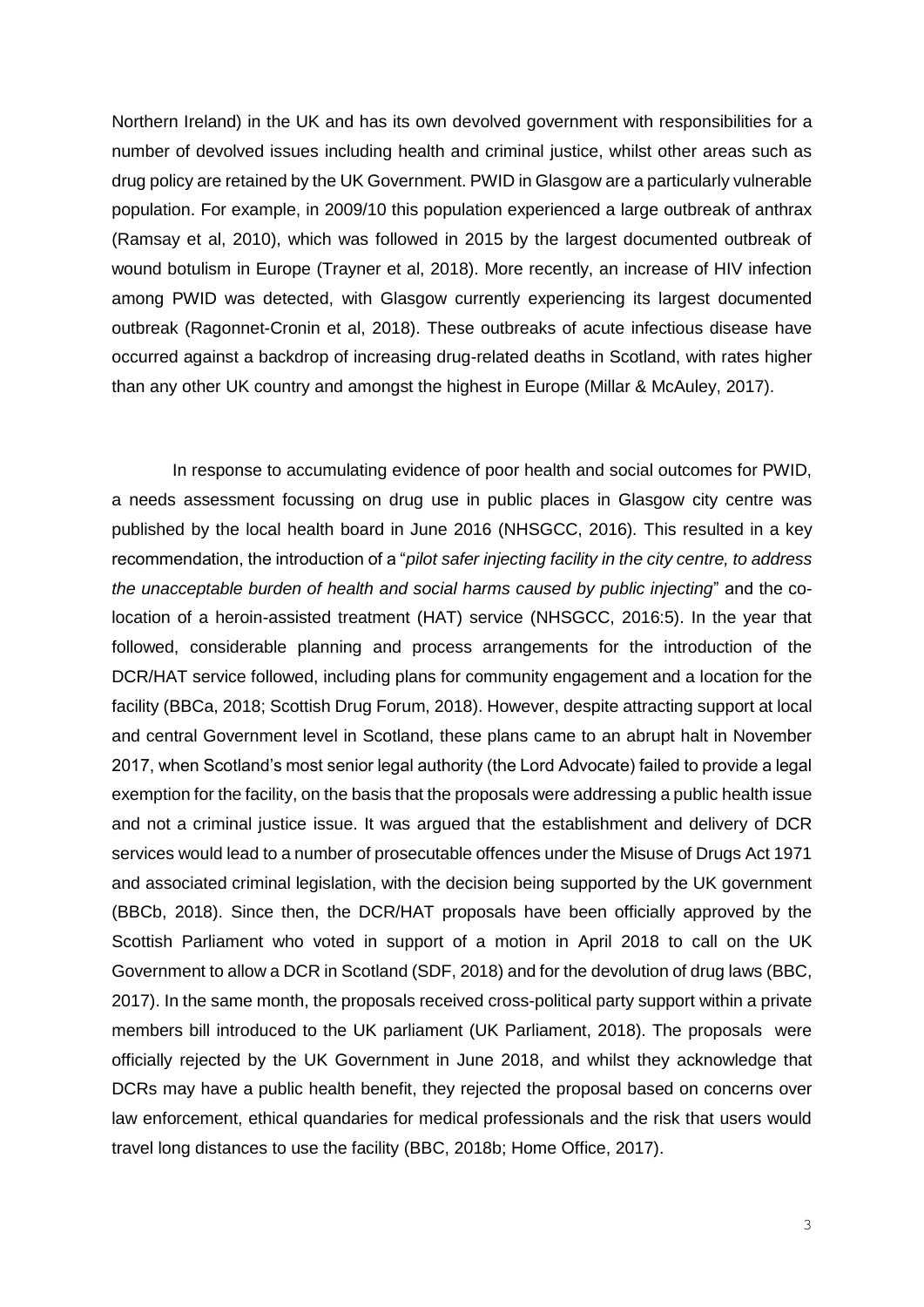In a comparative analysis of policies in Germany, where DCRs have been established, and the UK, Lloyd and colleagues (2017) discussed a number of barriers to implementation. These included legal challenges, assumed lack of public tolerance, fear of the political consequences of introducing unpopular policy, lack of police support, concerns over the quality of the evidence base, associated costs, the possibility of low level street drug sales around DCR sites, and a general lack of prioritisation of drug policy by government. As discussed in relation to the implementation of DCRs in France, tensions also arose when attempting to implement harm reduction policies in a context of drug prohibition (Jauffret-Roustide & Cailbault, 2018). Negative popular news media reporting has also been highlighted as a key influencing factor (Jauffret-Roustide & Cailbault, 2018), with governmental fear of being accused of opening '*drug dens'* playing an important role in their rejection (Lloyd et al., 2017).

Whilst research highlights the influence of the media on the policy making process, policy preference and formation is far from a linear process. It involves a complex range of actors, ideologies, and structures including constructions of problems and the identification of solutions, and opportunities for action; political and power relationships; advocacy, lobbying and consensus building; availability and interpretation of evidence through knowledge brokers; election cycles and outcomes, and development of community support and political will (e.g. Cairney, 2016; Gornall, 2014; Kingdon, 2003; Ritter et al., 2018; Sabatier, 1988; Oliver & DeVocht, 2015). News media influences public opinion and policy making through an agenda setting role by framing a particular perspective in order to tell audiences what to think about, how to think about it, and how it should be responded to by '*putting a particular slant on issues'* (Bacchi, 2009:xvii; Lancaster et al., 2011; 2015A;B). In their discussion of English drug policy *'constellations'* Stevens and Zampini (2018) identified the media as important actors in exerting influence and representing asymmetric social powers through editorial position, representation of evidence and norms, and providing privileged actors platforms and access to decision makers. Moreover, the extent to which the news media pushes and endorses a particular policy perspective influences '*what gets done or not done'* (Bacchi, 2009: xvii) and as such, effects the health, wellbeing, and lived experiences of affected groups through influence on policy makers and other decision makers.

There is a lack of research into failed attempts to introduce DCRs (Lloyd et al., 2017), and little on how the policy debate surrounding DCRs is represented in, and influenced by, the news media (Hayle, 2015; Jauffret-Roustide & Cailbault, 2018). It is important that the way in which DCRs have been constructed in the UK news media is represented is considered given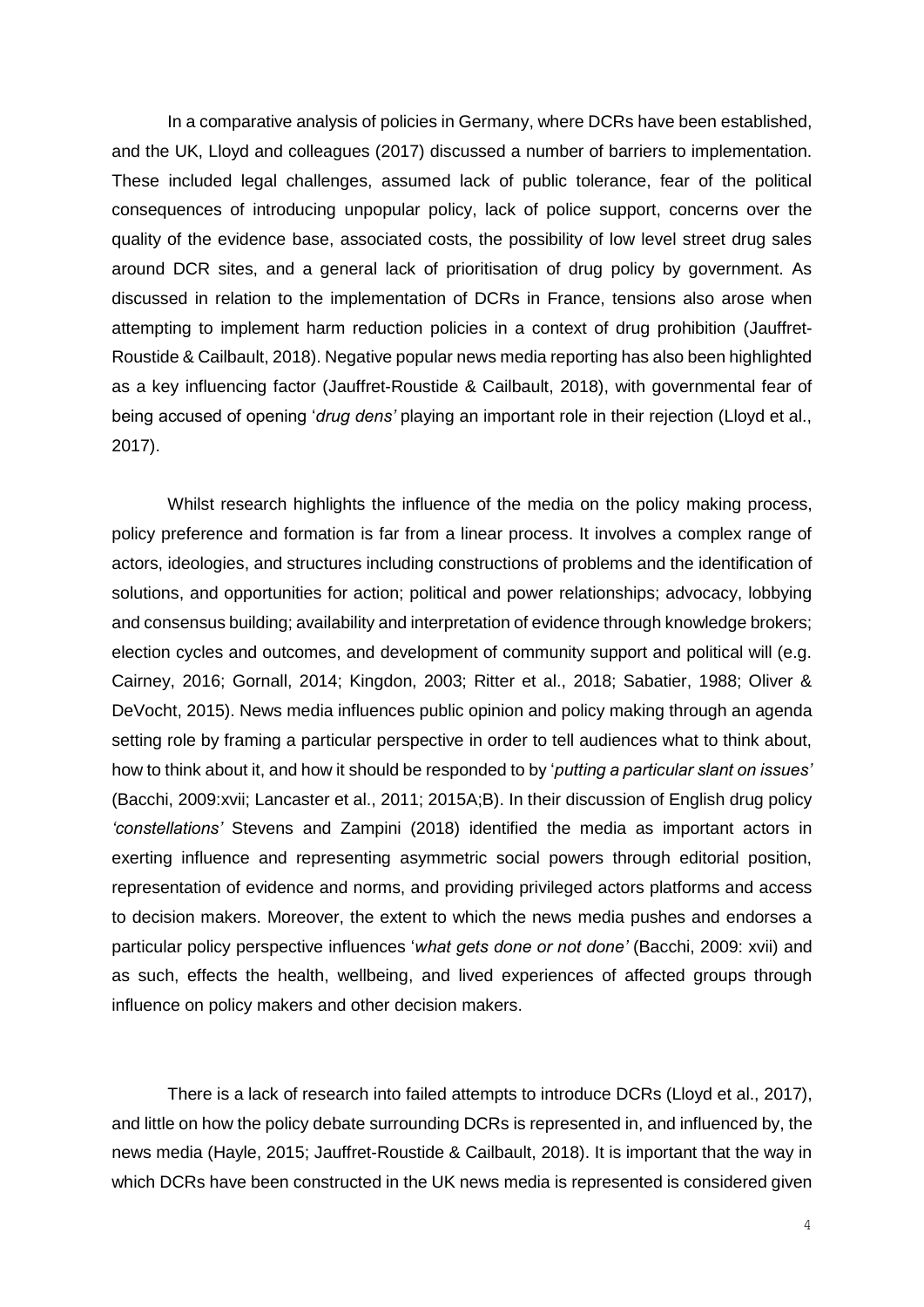the news media's influential role in framing drug issues in particular ways, setting the agenda for public thinking and influencing political discourse (Forsyth, 2001; Lancaster et al., 2011; Orsini, 2017; Stevens and Zampini, 2018) by '*disseminating and supporting particular problem representations' (*Bacchi, 2009:*6*). This paper therefore presents findings of an analysis of UK news media representations of the proposals to introduce DCRs in the Scottish city of Glasgow, applying Bacchi's (2009; 2017) approach to policy analysis '*What's the problem represented to be?'*

### **Methods**

We undertook a quantitative content and qualitative thematic analysis of UK news media (paper and online news) representations of the proposals to pilot a DCR in Glasgow. Our analysis was influenced by Bacchi's (2009) approach to policy analysis - '*What's the problem represented to be*?' and other applications of this approach to drug policy (e.g. Lancaster, 2015). Bacchi's approach provided an analytical and interpretative framework to help guide our understanding of how the news media and other actors constructed certain problematizations of drug use and associated harms, and how DCRs were promoted and rejected as an appropriate solution.

Whilst Bacchi's framework focusses on policy and has been widely used to critically analyse the nature and effects of drug and alcohol policy (e.g. Barrett et al., 2017; Collins et al., 2018; Lancaster et al., 2015a;b; Pienier and Savic, 2015; Pienier et al., 2018; ), it has rarely been applied to the analysis of media discourse (Batsian, 2011; Bernhardson and Bogren, 2012). As a post-structuralist approach to discourse analysis, Bacchi's (2009) framework views social problems not as pre-existing or given facts that exist externally to society, but as defined and redefined by various actors. Applying this notion to drug policy, drug 'problems' are not regarded as waiting to be solved, but are produced and given meaning through the representations of them presented in drug policy. Thus, drug policies '*give shape to [drug] problems, they do not address* them' (Bacchi, 2009; cited in Lancaster et al., 2015b; 1199).

As suggested by Seear and Fraser (2014; 828) in their analysis of victims of crime compensation laws in Australia, '*it is of course possible to read many discursive practices, not only policy, in the way Bacchi proposes'*. Although there are fundamental differences between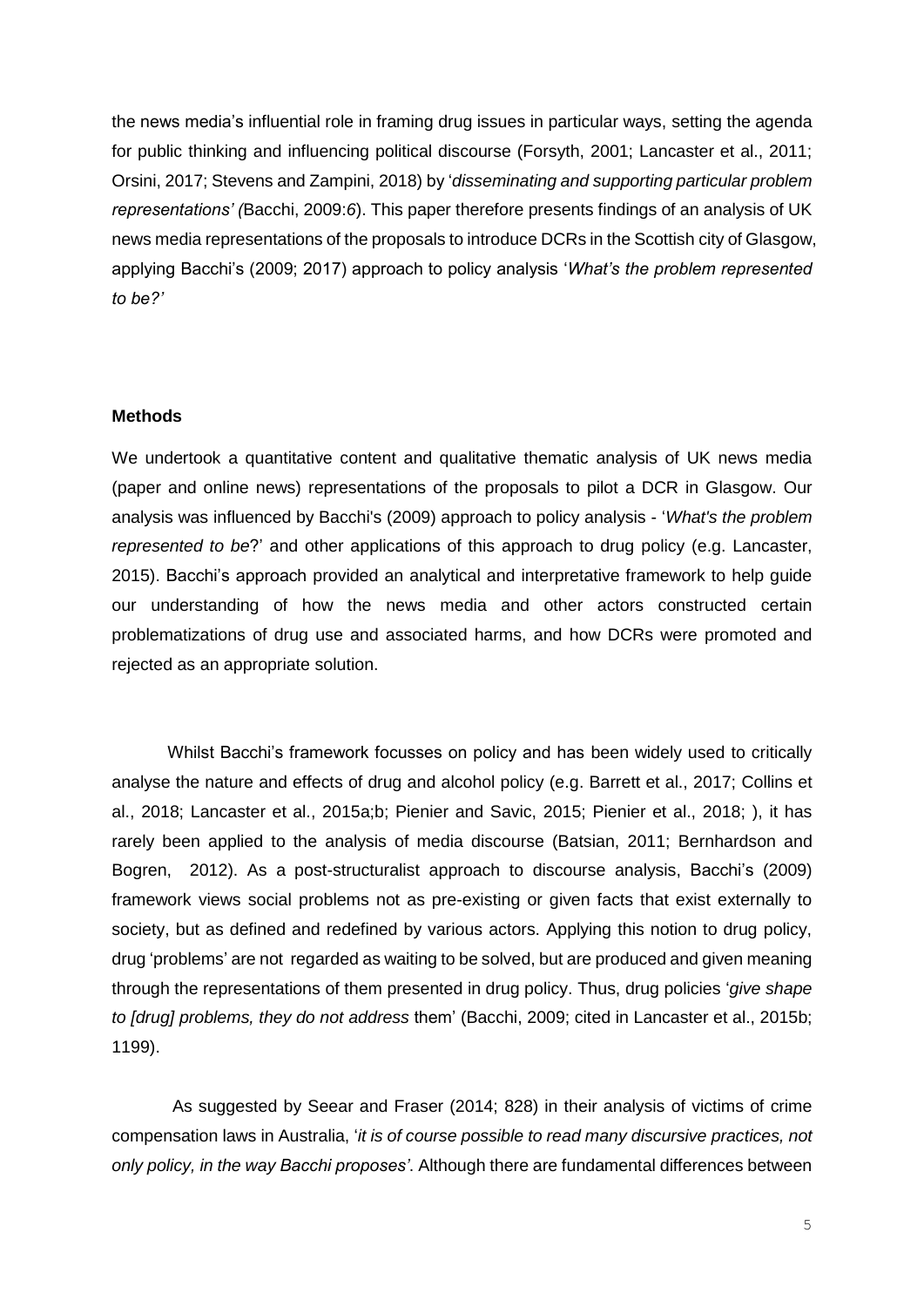policy making and the media, Bacchi's framework provides a useful analytical tool for critically exploring the role of the news media in formulating drug use as a 'problem', within the early stages of DCR policy development in the specific context of the UK, in which drug policy documents fail to endorse DCRs. In the absence of such policy documents, we were interested in the way in which calls for the inclusion of DCRs in UK drug policy were both endorsed and rejected by various actors through the news media, which provided the arena in which this particular policy was debated and negotiated. This approach provided insight into how drug use was constructed as a problem by a range of actors from different ideological positions, in an attempt to either gain support for changes to drug policy, or conserve status quo responses. It also allowed us to move beyond description to consider the discursive effects of such reporting (i.e. we discuss what was and what was not discussed), as well as the subjectification (i.e. the differing was in which people are positioned that influence the ways in which people make sense of who they are, and how they relate to others) and lived material effects on PWUD (Bacchi, 2009; 2012; Moore and Fraser, 2013; Seear and Fraser, 2014).

We applied Bacchi's (2009; 2017) framework (see Box 1) for policy analysis, predominantly considering '*what the 'problem' is represented to be'* (question 1) in the UK news media and the '*assumptions'* and *'conceptual premises'* (question 2*)* that underpinned the various representations of the '*problem*' put forward, as well as what was left unproblematic and silenced (i.e. what was not mentioned) (question 4). Addressing Bacchi's question of '*How/where has this representation of the 'problem' been produced, disseminated and defended*?' (question 6), we primarily focused on the news media as a platform through which various actors (i.e. journalists, experts/professionals, politicians, members of the public) disseminated and defended their constructions of drug use, harm and DCRs to a public audience in an attempt to influence policy. We were particularly interested in who was provided with a platform, and whose experiences were prioritised and omitted, and in turn, indirectly silenced (Bacchi, 2009; Stevens and Zampini, 2018). For example, PWUD should be the main beneficiaries of drug policy, and as such, their experiences should be drawn upon in policy debate. Moreover, we were interested in what 'evidence' for DCRs was drawn upon and how it was used (Jauffret-Roustide & Cailbault, 2018), and what effects may be *'produced by this (media) representation of the problem'* (question 5).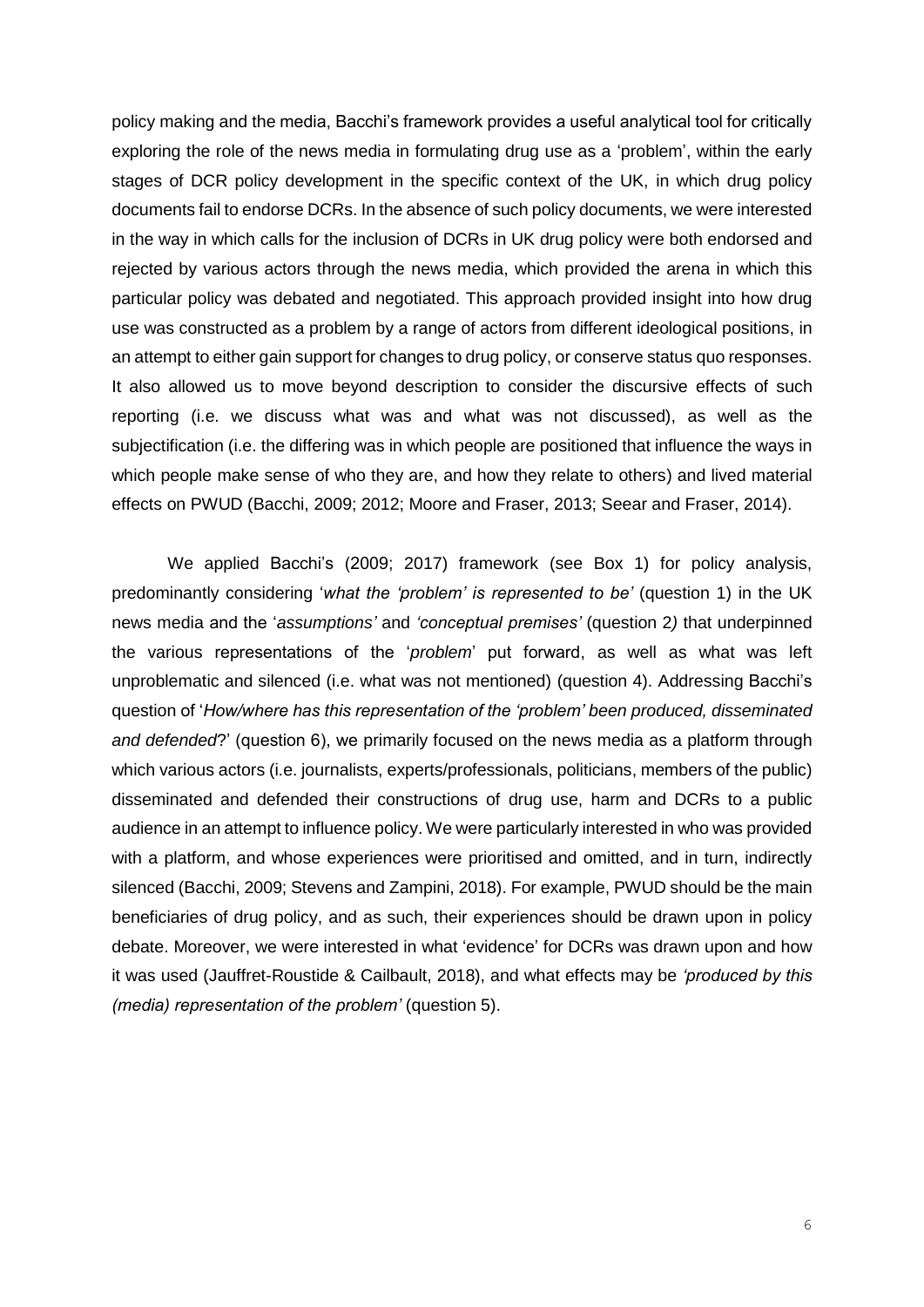# **Box 1: Bacchi's (2009:xii) 'What's the problem represented to be?: An approach to policy analysis**

- 1. What's the 'problem' represented to be?
- 2. What presuppositions or assumptions underlie the representation of the 'problem'?
- 3. How has the representation of the problem come about?
- 4. What is left unproblematic in this problem representations? What are the silences? Can the 'problem' be thought about differently?
- 5. What effects are produced by this representation of the 'problem'?
- 6. How/where has this representation of the 'problem' been produced, disseminated and defended? How could it be questioned, disrupted and replaced?

Articles published in all UK countries (England, Scotland, Wales, Northern Ireland) since the Glasgow DCR was first recommended in the '*Taking away the chaos'* (TAC) (NHSGCC, 2016) report in June 2016, which documented the health needs of PWID in Glasgow, to June 2018 when the proposals were officially rejected by the UK Government, were identified from national and local news sources (including online news) using the Lexis Nexis database. Search terms used to identify articles were 'drug consumption room', 'consumption facility', 'injection room', 'injection centre', 'injection facility', 'fix room', 'shooting gallery' and 'Glasgow'. To inform the selection of search terms, we piloted a number of popular news sources using a variety of search terms (e.g. DCR; fix room; shooting gallery; injection room/centre/facility, Medical Supervised Injection Centres (MSIC); Overdose Prevention Sites (OPS)), taking note of those that were more frequently used when reporting DCRs and any others that we may have missed (e.g. consumption facility). OPS was not used in any relevant articles. Whilst MSICs was used, this was alongside, and less frequently than our final search terms. We also included the search term 'Glasgow' to restrict our results to those articles specifically discussing the DCR proposals in the city as some articles only reported on earlier attempts at introduction elsewhere (see Introduction).

Lexis Nexis is a database of 320 UK printed and online news titles, covering national, regional, local and trade publications published over the last 35 years. Given that we were interested in the ways in which the news media represented DCRs to the general public and policy makers, we focussed on the mainstream news media who have a larger audience reach than specialist sources, which are more likely to be read by those with particular interests, and in turn, perhaps those more engaged with existing debates around DCRs. The UK news media landscape has changed in recent years, with reductions in printed newspaper circulation, and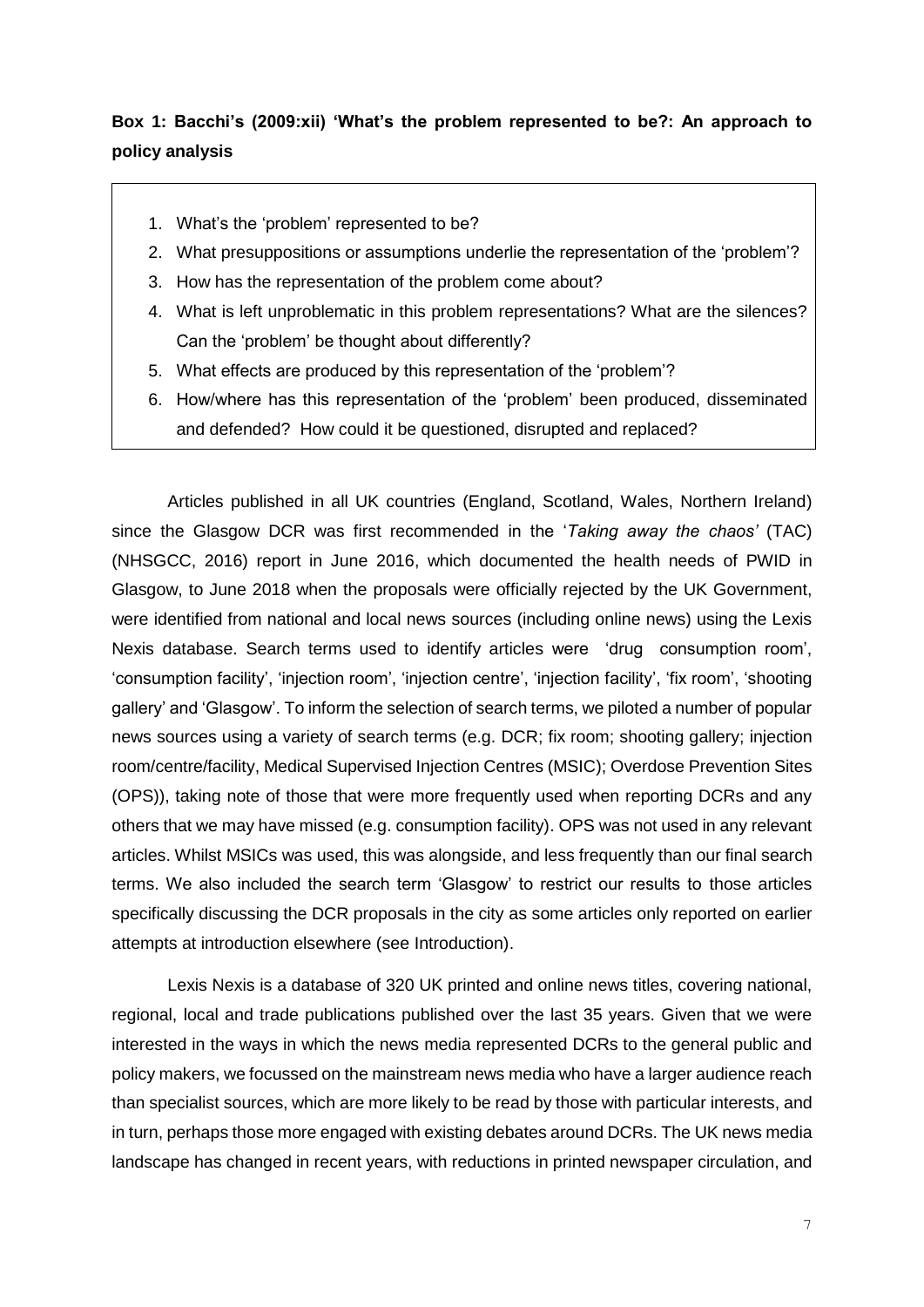an increase in online news consumption (Ofcom, 2018). To reflect such changes in media consumption, we included both printed and online articles. Although the coverage of the Lexis Nexis database is extensive, it does include articles published on the BBC News website (UK national public broadcaster). As such, we searched this website separately and retrieved articles for the same period using the same search terms.

614 articles were initially retrieved and screened for relevance. All articles referring to the proposals were included and irrelevant articles and duplicates excluded (n=440). For example, some articles discussed gun control and 'shooting galleries' in the USA, and were captured due to links to articles referring to Glasgow within the publications. A total of 174 articles met the inclusion criteria and were subject to analysis. Articles were published within 37 news sources during the sampling period (see supplementary table 1), with the majority specifically focussing on the DCR proposals (72%, n=126) and the city of Glasgow (78%, n=136). All others discussed DCRs in Glasgow in passing, either within related stories such as the reporting of drug-related deaths or discussions of drug use in other UK towns and cities. Most (62%, n=109) articles were printed in the Scottish press and national publications (82%, n=144). Circulation figures ranged between 16.5 million users (*BBC News Online*) and 2,627 readers (*Border Telegaph*) per day, with local sources having lower readerships. That said, local sources are important sources of information for local communities on the relevance and impact of national policy to local populations.

Quantitative content analysis (Atkinson & Sumnall, 2018) was conducted to initially examine the manifest content through deductive and inductive coding using a pre-determined coding framed that was adapted in accordance to emerging codes, in the software package SPSS v 25. Codes (e.g. reasons for and against DCRs, drug related deaths, BBV, public injecting, demographic information on those people who used drugs, language used to describe people who used drugs, reasons for use, quoted actors and data sources) were informed by research in the area of news media representations of drugs (e.g. UK Policy Commission 2010; Forsyth, 2012), Bacchi's (2009; 2001) analytical framework '*What's the problem represented to be*?' and the research evidence on DCRs (e.g. Potier et al, 2014). A pilot analysis of 50 articles was conducted by the lead author (AMA) with additional codes (e.g. 'tax payers money', 'nationalism') being created as they emerged, which were then applied to the whole sample. A random sample of 10% (n=18) of the news articles were second coded and checked by another author (HS). Descriptive statistics were used to explore the extent and nature of reporting according to the quantitative coding frame. The percentages presented within the analysis referred to the number of articles promoting each particular theme. Articles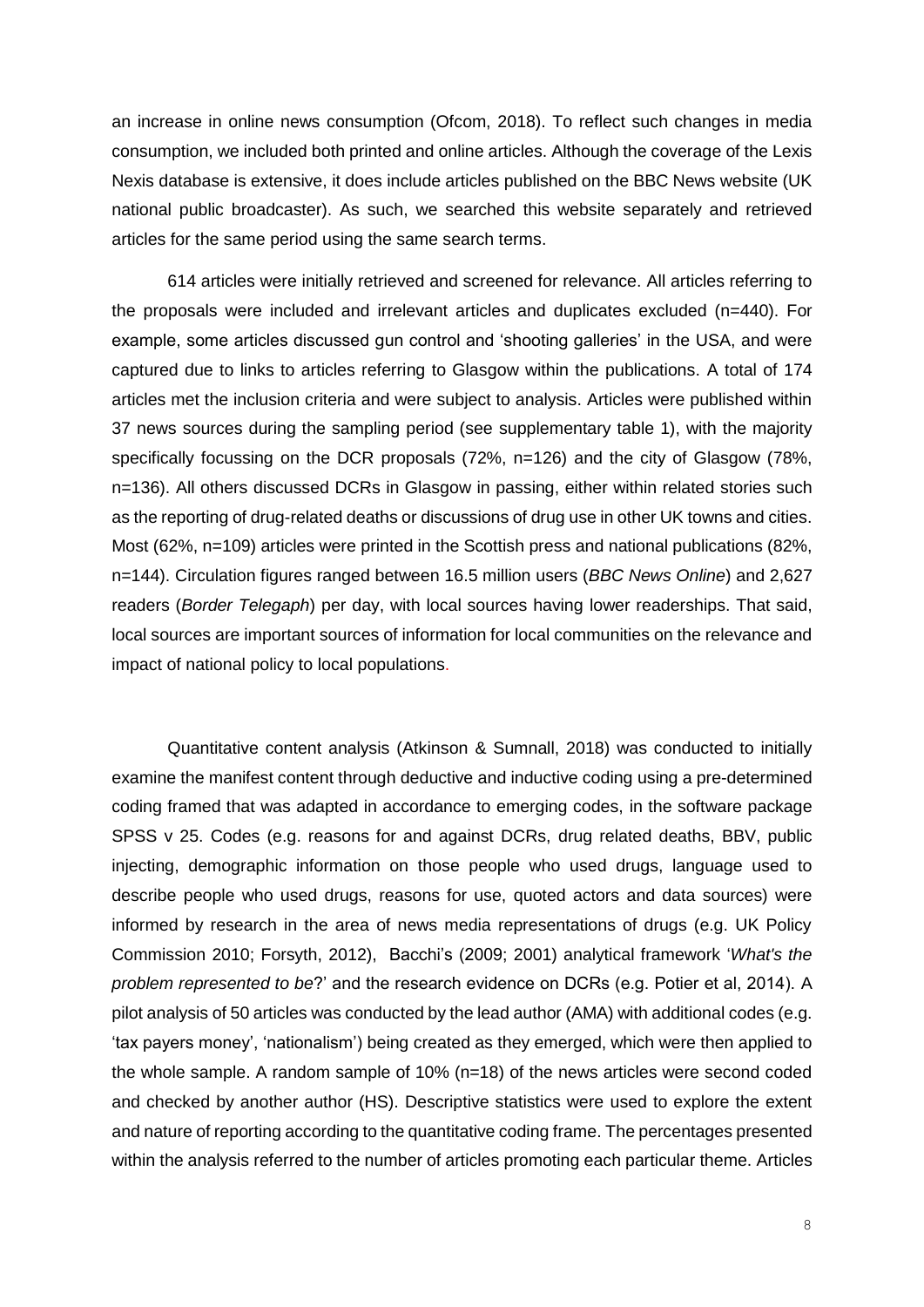were also coded as being either for, against, or neutral towards the introduction of DCRs. Articles coded as backing the DCR proposals were those that overtly expressed an opinion in favour of DCRs and drew on actors who endorsed the proposals. Those coded as being against DCRs overtly expressed an opinion against DCR and drew on actors rejecting the proposals. Both may have presented factual information and both sides of the argument, but gave more prominence to one side. Articles coded as neutral were those that did not overtly express an opinion or gave equal prominence to opposing views.

Following quantitative content analysis (Braun & Clarke, 2006), a thematic analysis of the articles using NVivo was conducted to gain more valuable understandings and to take account of the nature of the representations within the wider discursive context in which they were positioned, and the language used. We followed Braun and Clarke's (2006) steps for thematic analysis, which involved closely reading each article and systematically generating initial codes, which were then collated into potential themes that worked across the articles, and incorporating the findings of the content analysis. The articles were coded by AMA and discussed with HS. The findings are presented in eight themes and draw on typical quotations to illustrate article content. When read as a whole, the themes interlink to provide an account of the differing and conflicting ways in which drug use and those using drugs were problematized (Bacchi, 2009) when either promoting or rejecting DCRs as a suitable policy response.

#### **Findings**

We begin by discussing the overall rejection or endorsement of the DCR proposals across the sample of news media articles analysed, positioning the news media as a platform through which certain '*problem representations'* and policy responses came about and were disseminated to a public audience (Bacchi 2009: question 6*).* We then draw on both quantitative and qualitative findings to present a number of overarching and interlinked themes in the way in which DCRs and drug use were represented, and the assumptions and presumptions that underpinned them. Importantly, we begin to consider the discursive, subjectification and possible material effects of such reporting on the lived experiences of people who use drugs (Bacchi, 2009; Moore and Fraser, 2013; Seear and Fraser, 2014).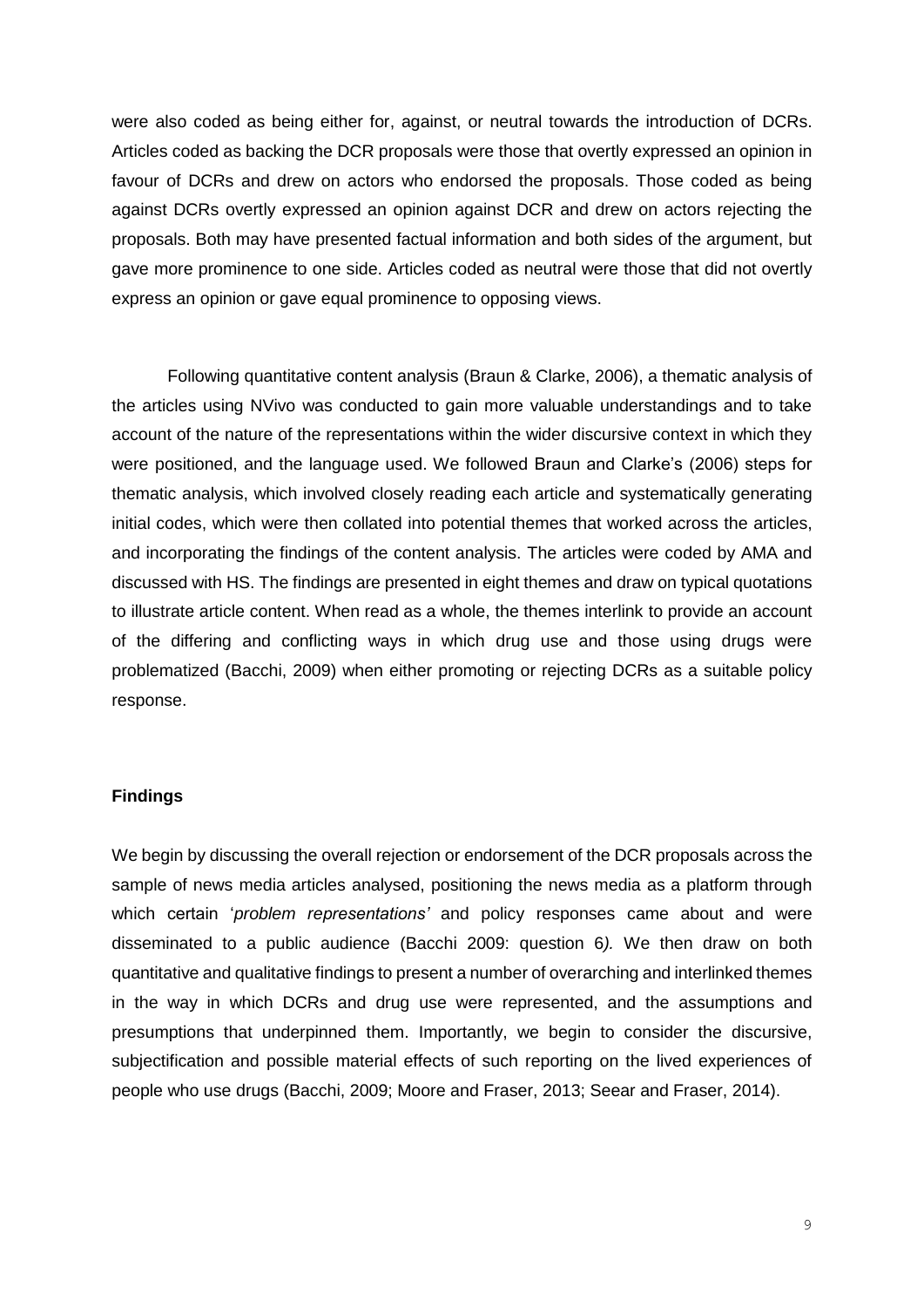### **The rejection and endorsement of DCRs within the UK news media**

Although labelled as *'controversial'* (17%, n=29, e.g. *BBC, The Guardian, The Herald, Scottish Daily Mail*) in a way that ignored DCRs as a normalised harm reduction approach across Europe and other countries, as shown in table 2, overall (67%, n=115) a positive representation of DCRs was presented within the sample of articles analysed, with some news sources actively backing the proposals, stating that they '*support any innovative thinking that would help fix this problem'* (*Daily Record*). The majority of articles presented one side (e.g. reasons and evidence for, or against DCRs) of the argument (74%, n=129), whereas a quarter (26%, n=45) presented reasons and evidence for, and reasons against DCRs. Articles presenting both sides tended to be those that rejected DCRs, or those reporting neutrally. Thus, although evidence supporting the effectiveness of DCRs was acknowledged by opponents, it was either contested or ignored as a justifiable reason for their introduction, with recovery and abstinence being prioritised over harm reduction (see section *Disputing and legitimising DCRs through 'evidence' based claims*). The *Scottish Daily Mail*, which was the only news source presenting a solely negative representation, printed the most articles (16%) (*see supplementary material Table 1).* With regards to the level at which the debate took place, the majority of articles were published by Scottish news sources (62%, n=109). More politically right-leaning (*see supplementary material*) and Scottish sources were more likely to portray the proposals negatively (*see table 2*).

|                            | All         | <b>English</b> | <b>Scottish</b> | Welsh       | <b>Irish</b> |
|----------------------------|-------------|----------------|-----------------|-------------|--------------|
|                            | publication | publication    | publication     | publication | publications |
|                            | S           | S              | S               | S           |              |
|                            |             |                |                 |             |              |
| Positive<br>representation | 67%(115)    | 39% (45)       | 57%(66)         | $1\%$ (1)   | $3\%$ (3)    |
| of DCRs                    |             |                |                 |             |              |
| Negative                   | $20\%(35)$  | $3\frac{6}{1}$ | 97% (34)        | $0\% (0)$   | $0\% (0)$    |
| representation/            |             |                |                 |             |              |
| of<br>rejection<br>the     |             |                |                 |             |              |
| proposals                  |             |                |                 |             |              |

# **Table 2: Positive, negative and neutral depictions of DCRs**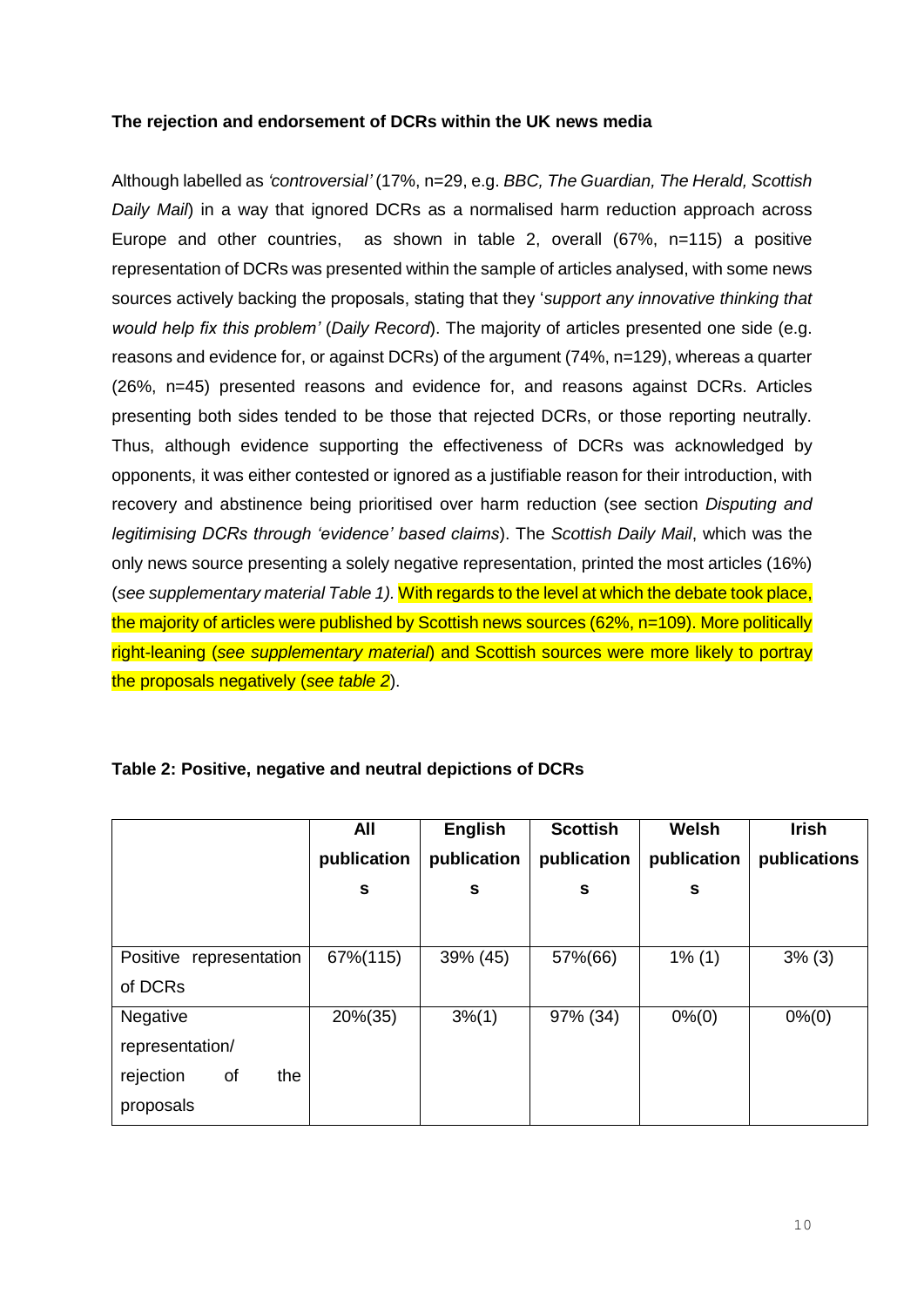| account (i.e.)<br>Neutral        | $14\% (24)$ | 67%(16) | $33\%(8)$ | $0\% (0)$ | $0\%$ (0) |
|----------------------------------|-------------|---------|-----------|-----------|-----------|
| endorsed<br>neither<br>or        |             |         |           |           |           |
| rejected the proposals,          |             |         |           |           |           |
| equally<br>promoted<br><b>or</b> |             |         |           |           |           |
| sides<br>both<br>of<br>the       |             |         |           |           |           |
| argument                         |             |         |           |           |           |

#### **'Words matter': the use of negative and stigmatising language**

As discussed by Collins et al., (2018;77) in their analysis of the language of overdose prevention, '*words matter'*; they affect how those who use drugs see themselves and how they are viewed, and in turn, treated within society (Bacchi, 2009; Lancaster et al., 2015b). With this in mind we found the use of negative language to describe PWID (e.g. 'junkies' 3%, n=5), not only within articles that opposed DCRs, but also by those that supported the proposals. Person-centred language was used in only 18% (n=32) of articles, and included people- who inject drugs; use drugs; take drugs; are dependent on drugs; with dependency; who share needles; who abuse drugs; with addiction problems. Individuals were predominantly defined in terms of their use as 'abuse' (15%, n=26), 'chaotic' (4%, n=7), addict(s) (53%, n=92), 'user(s)' (76%, n=135) and 'dependent(s)' (13%, n=22). This occurred in articles published by both the right leaning sources (*'addicts would be handed sate funded heroin' Scottish Daily Mail*), we well as others ('*MPs will be urged to consider bringing in "shooting galleries" to allow vulnerable addicts to legally inject drugs such as heroin without facing prosecution'* (*The Independent*). Whilst in some cases such language may have been used to sensationalise stories and increase newsworthiness, its use also reflects the common use of reactionary and negative language to describe people who use drugs in everyday life, and a lack of consideration of the lived effects of such language (Collins et al., 2018; Lancaster et al., 2015b). Such terms also position people who use drugs as homogenous subjects distinct from the rest of the population, with the discursive effects of ignoring diversity in experience among those injecting drugs (Pienaar et al., 2016; Seaar and Fraser, 2014). For example, in only one instance was the gendered nature of drug use acknowledged, when the rate of deaths associated with opioid use was discussed as increasing among women relative to that of men. A discourse was therefore produced that framed drug use as the main attribute of the individual rather than an outcome distinct from personhood, which can have lived effects by reinforcing stigma and prejudice, and impacting on the views of services providers, in turn, creating barriers that undermine engagement with services (Collins et al., 2018; Pienaar et al., 2016; Szalavitz, 2017).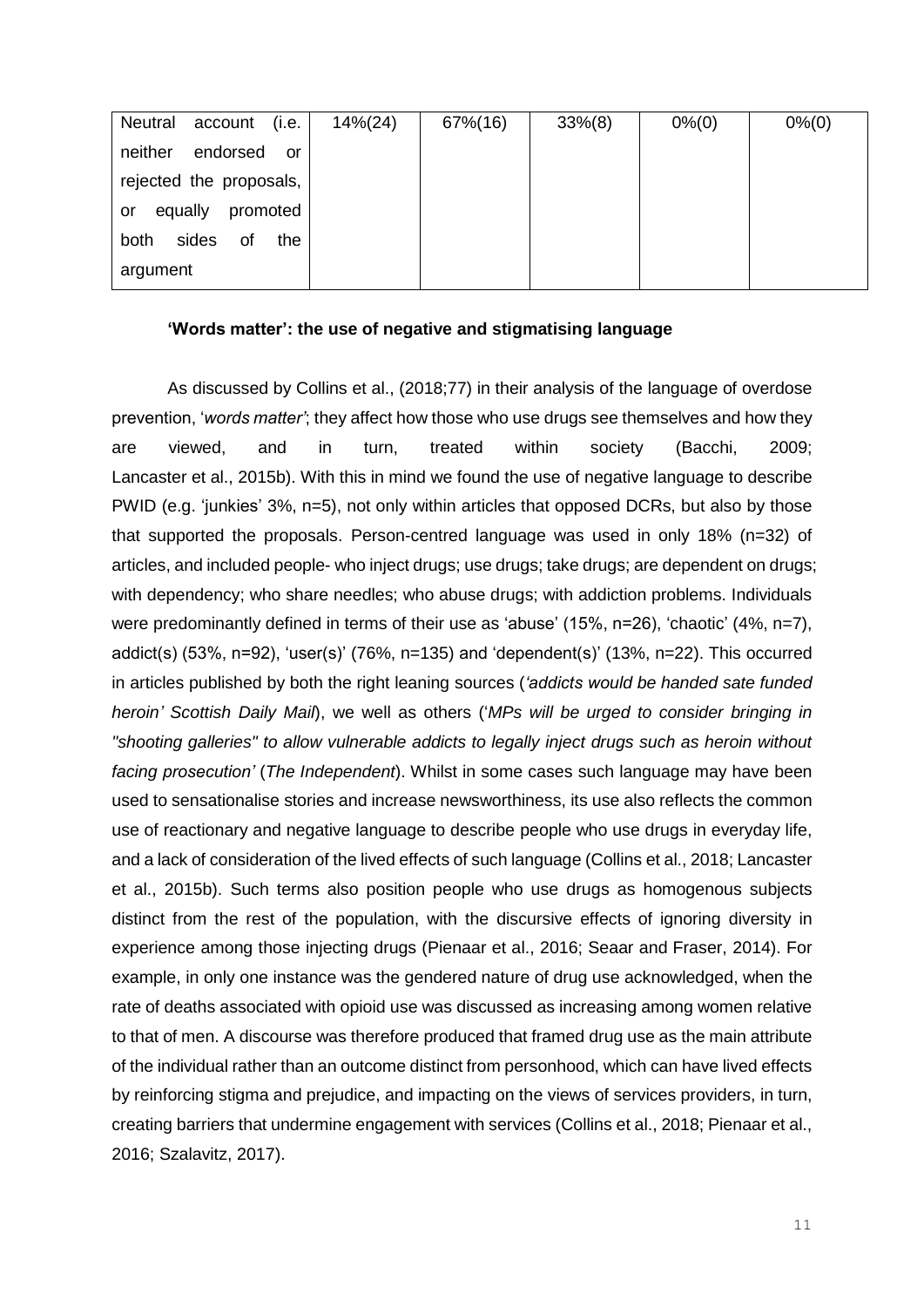Moreover, while overall we found that representations of DCRs were positive, negative terminology was used to describe DCRs by some sources (e.g. *The Sun, Scottish Daily Mail, Daily Record, BBC, The National*). For example, informal and more negative terms ('fix rooms' 34%, n=59; 'shooting gallery' 31%, n=54, 'jag room', 2%, n=3) were used more often than medical and neutral terminology (e.g. DCRs 31%, n=54; safe/supervised injection or drug consumption facilities 28%, n=49). This appeared in publications that appeared to be supportive of DCRs. For example, although *The Sun* presented DCRs as one way to '*revolutionise our drugs policy'*, they also referred to facilities as *'junkie jag room[s*]'. As noted by Lloyd et al., (2017:68), the choice of terms used to describe DCRs is important, as negative terminology such as '*shooting gallery'* and '*drug dens'* has '*dogged public discussion of DCRs in the UK'* and is a phrase that '*conjures up negative associations'*. In this earlier analysis (Lloyd et al., 2017:68), government fear of being accused of opening '*drug dens'* is discussed as influencing the rejection of DCRs, yet our analysis found this particular term was rarely used, suggesting a shift in terminology ('drug den' 1%, *Daily Record*). However, though terms such as safe/supervised injection or drug consumption facilities/rooms may be preferred to terms such as '*jag room'*, they also invoke moralistic interpretations, by focussing on the behaviour of individuals as a cause of harm (Collins et al., 2018 Lancaster et al., 2015b).

#### *Reframing IDU as an issue of public health*

A discourse of public health dominated over that of criminalisation, with the proposals to implement a DCR being predominantly underpinned by the need to respond to a public health '*emergenc*y'. This shift in discourse was evident in how the potential effectiveness of DCRs in reducing a range of health harms (89%, n=154) were more frequently discussed than those relating to crime (36%, n=53), and public nuisance/ anti-social behaviour (3%, n=6). For example, a reduction in overdose deaths (65%, n=113) and BBV infection (52%, n=90) such as HIV (47%, n=82) were the most frequently discussed issues, and DCRs were positioned as a suitable health response to reduce the harms experienced by PWID. Whilst the DCR would allow for the '*safe*' (45%, n=79) and '*supervised*' (63%, n=110) use of controlled substances through differing routes of administration (ROAs) (e.g. injection, inhaling, smoking) (NHSGCC, 2016: EMCDDA, 2018), within the news media, they were promoted as a suitable policy response to injecting drug use (IDU) and related harms (i.e. infection, deaths) specifically.

Terms such as 'safe' acknowledges the wider environmental factors that can make injecting drug use 'unsafe', and as such frames DCRs as an intervention that provides safety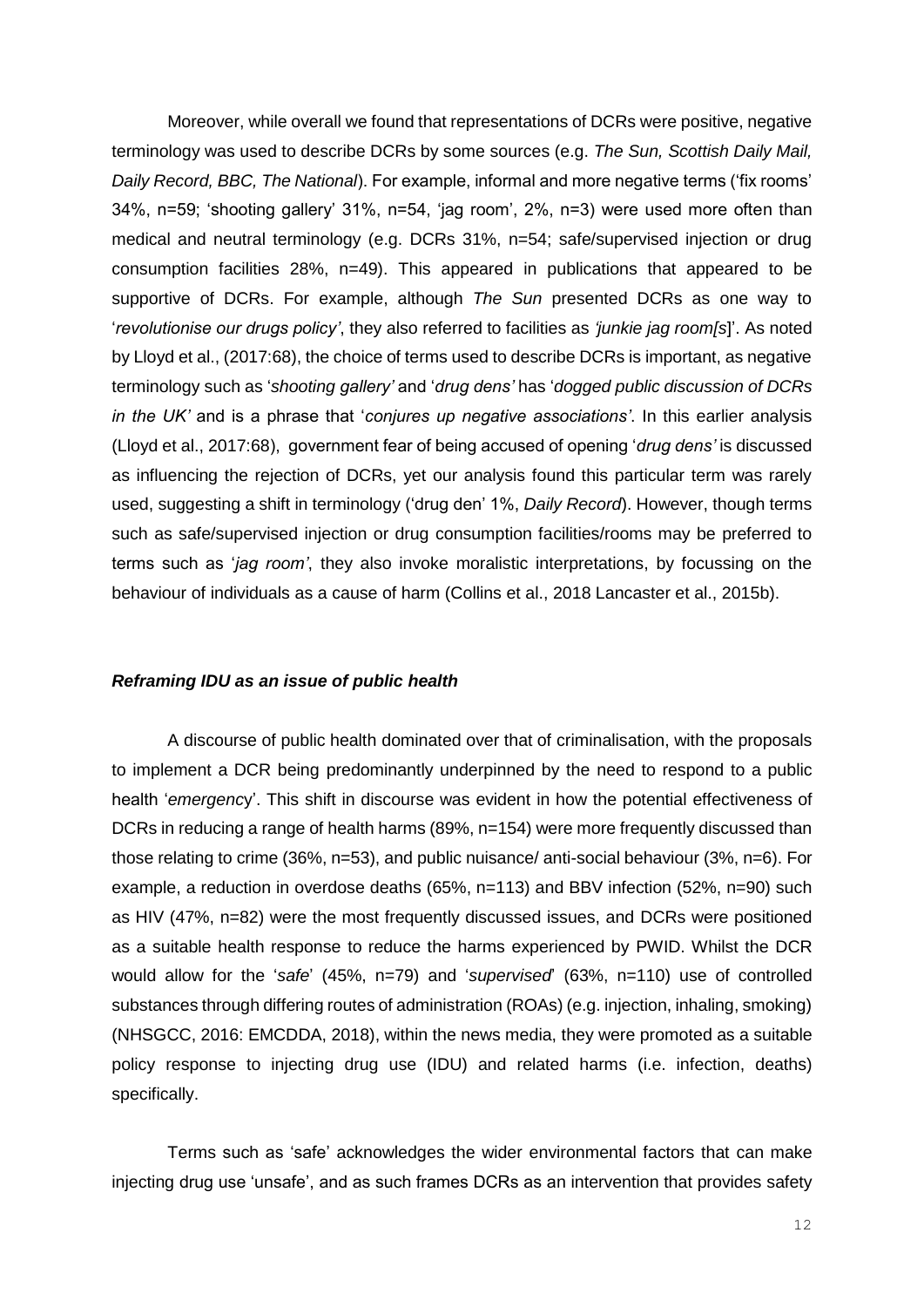for PWID. However, the focus on 'supervised' injection under the observation of medically trained staff, may inadvertently produce '*dividing practices'* (Bacchi, 2009: 16) whereby a category of professionals are created that are seen as '*inherently responsible and trustworthy'*, and which by contrast, positions PWID as irresponsible subjects (Bacchi 2009:16; Lancaster et al., 2015b:1202). The use of imagery of discarded needles in articles, also 'problematises' injecting equipment itself (Lancaster et al 2015b: 1201; citing Bacchi 2009), and may reduce the identity of PWID to that of an irresponsible and problematic subjects. Thus, whilst calls for DCRs are a welcomed approach to some of the real harms associated with injecting and the illicit drug market, the public health discourse surrounding DCRs may have a subjectification effect (Bacchi, 2009:16) of positioning all PWID as incapable and irresponsible, and ignoring the existing use of harm reduction practices by this group. A predominate focus on injecting practices in articles, and a lack of attention paid to the proposed provision of housing, employment and welfare support (16%, n=27) as part of the Glasgow DCR, also had the discursive effect of silencing those broader structural factors associated with drug use (e.g. unemployment, homelessness, poverty) that determine the lived experiences of PWID (ACMD, 2018; Pienaar et al., 2016).

Reflecting the conceptual premises of public health, proponents presented drugrelated deaths as preventable (19%, n=33) (e.g. '*DCRs can prevent deaths'*, *BBC*), with the introduction of facilities positioned as an opportunity to '*save lives' (*e.g. *The Sun, The Herald, BBC, The Independent).* The lived effects (Bacchi, 2009; 17) of rejecting the proposals were thus cited to push for the introduction of a DCR, with a failure to introduce the facilities being predicted to lead '*to more deaths'* (*The Herald*). Here we see a positive move away from positioning PWID as responsible for the harms experienced as an outcome of use behaviours, to apportioning responsibility to the UK government and the failures of existing drug policy. As such, the UK government were encouraged to approve the proposals *'in the interests of public health'* (*The Herald*), and address what was labelled a '*public health catastrophe'*, '*emergency*', and an '*acute crisis'* (SNP Councillor and Politician, charities; e.g. *The Herald, the Sun, The Scotsman*). This discourse of urgency emphasises the critical need for policy change to allow for public health responses to the problem, and has been described as '*crucial to opening the way for a robust response to the ongoing, nationwide opioid overdose epidemic'* in other countries (Collins et al., 2018:77). The language of vulnerability (28%, n=48) was also used by both DCR proponents and opponents, with both groups expressing a desire to protect those at risk of harm in a way that appeared to generate sympathy and compassion for those deemed vulnerable. However, although framing PWID as vulnerable subjects suggests a move away from the language of criminalisation and blame, it was used for different intentions;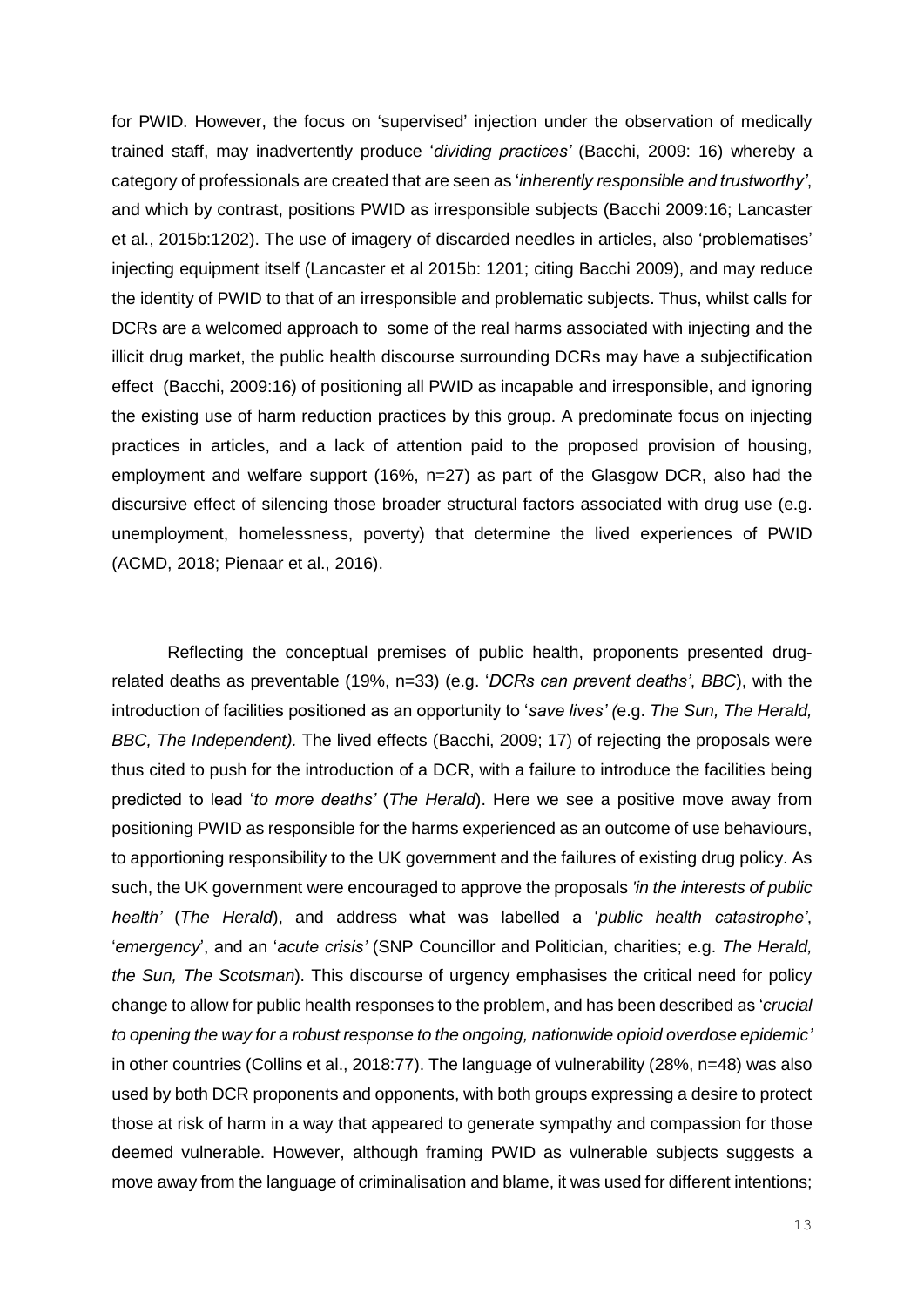by proponents to justify DCRs as a suitable structural public health measure and by opponents who framed PWID as vulnerable as an outcome of drug use itself. This morally charged focus on drug use per se, is underpinned by the assumption of opponents that abstinence was the only acceptable policy priority, and judges PWID against this criteria, in turn attempting to deny them access to harm reduction responses and judging those who fail to achieve abstinence. For example, it was stated that *'priority should be helping these vulnerable individuals turn their lives around... not keeping them trapped in a destructive cycle'* (Conservative MSP, *Scottish Daily Mail)* (see section *'Abstinence and recovery rhetoric').* The emphasis on '*individuals turn[ing] their lives around'*, abstinence and the '*destructive cycle'* of use, held individuals as responsible for change, positioned all drug use as harmful and immoral, and served to undermine the importance of harm reduction approaches aimed at improving health and the social environments of drug use.

Exploration of the underlying reasons for drug use, drug-related deaths and drug related harms were provided in only a third of articles (33%, n=57). As discussed above, the wider services provided within the proposed Glasgow DCR aimed at addressing issues such as mental health and homelessness were discussed less frequently than injecting practices. However, when reasons for drug use were discussed, they tended to emphasise both structural and individual determinants. This included Government cuts to substance use services and austerity (5%, n=8), poverty (2%, n=4), homelessness (5%, 8), deprivation (e.g. being 'poor') (4%, n=6) and stigma as a barrier to service engagement (4%, n=7). An aging population of people who used heroin (7%, n=11), and the co-existence of mental health issues (8%, n=14) were also provided as explanations for drug-related deaths and IDU. Interestingly, drug use was rarely framed as a choice, which is a common discourse within other media reporting, and problematic as it blames the individual against the neo-liberal notion of responsibility and can have lived effects by limiting compassion and support for more punitive policy responses (Atkinson and Sumnall, 2018; Fraser et al., 2018; Jauffret-Rotside and Cailbault, 2018; Lancaster et al., 2015b; Lloyd, 2013). Instead, the notion of drug use as a choice (3%, n=3) was contested in some news articles printed in more liberal sources to purport that '*nobody in their right mind would choose the hand they've been dealt in life'*' (*The Herald),* in turn, acknowledging the underlying environmental factors that partly determine drug use and related harm.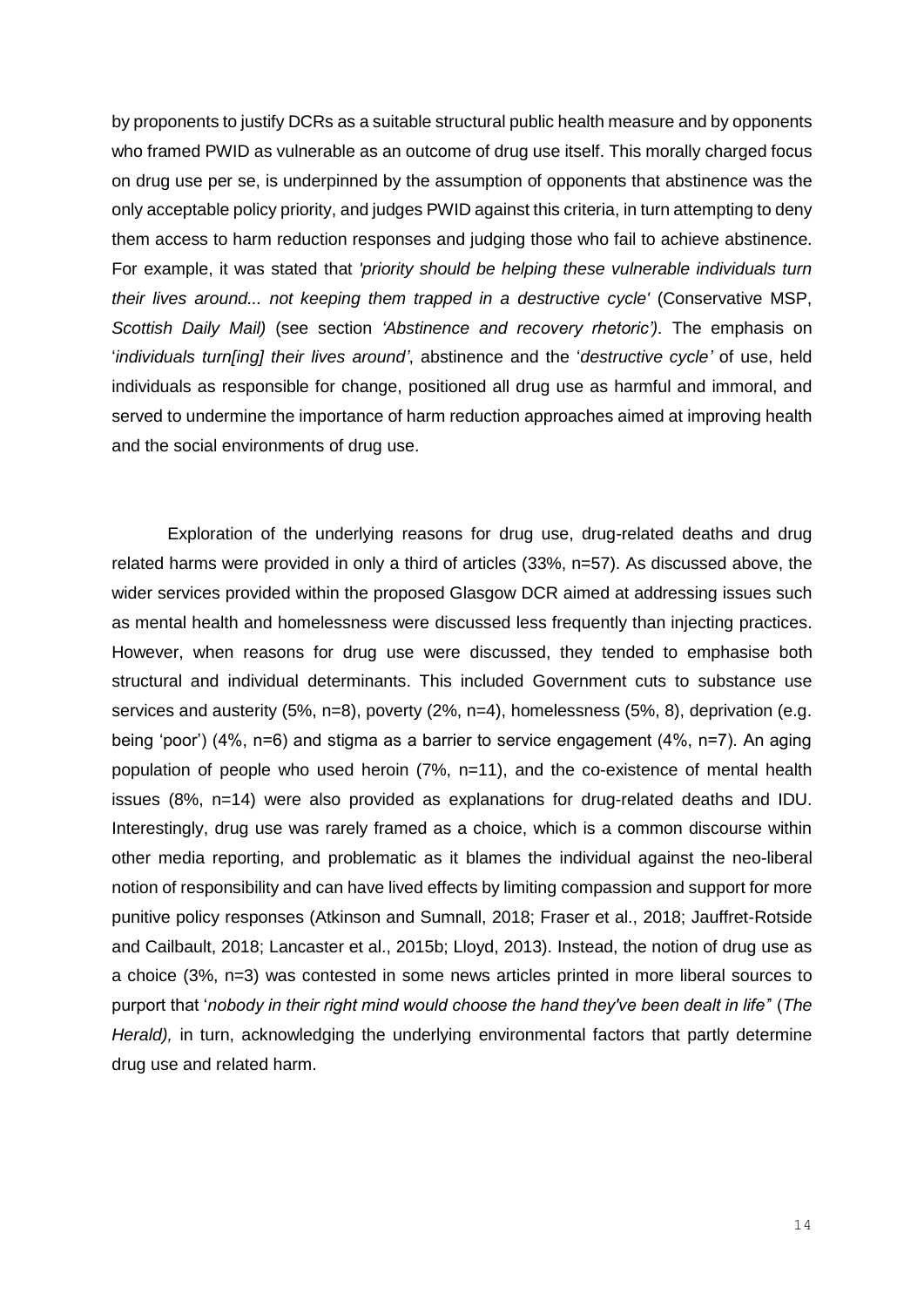#### **Visibility and public safety**

With respect to the main beneficiaries of DCRs, the majority of articles considered DCRs to be an appropriate response to the health and safety of both PWID and the public  $(55\% \nvert -62)$ . 25%  $(n=43)$  of articles focussed solely on benefits to users and 10%  $(n=17)$ focussed solely on the benefits to the public (10%, n=17). This dual emphasis stemmed from the problem being presented as one of street injecting (35%, n=60), with perceived (but in reality, low) risks to the public (e.g. transmission of BBV to the public) associated with discarded needles (n=26%, n=62), drug-related litter (10%, n=18), and the presence of blood in public spaces (3%, n=6) being emphasised. A focus on both the health of PWID and public safety was not only prominent within the arguments presented by opponents, but also within the representations of the problem constructed by those tasked with gaining support for the proposals, who purported that '*people are dying on the streets of my constituency, and the risk to the public from discarded needles is very real' (*SNP politician, e.g. *Daily Record, Sunday Mail, Evening Times)*. The rhetoric of public safety has been used in other countries to oppose harm reduction services such as DCRs, based on the assumption that they enable PWID to engage in further public disorder, focussing on the safety and needs of the wider public, as opposed to the benefit to those using drugs through the mitigation of harm (Collins et al., 2018). A focus on reducing drug litter such as discarded needles is also often used as an argument to try to persuade the public to support DCRs, but it may also produce a drug using subject that is positioned as irresponsible, selfish, and a threat to others, through assuming their disregard for the health and safety of others (Lancaster et al., 2015b). Moreover, as discussed by Lancaster and colleagues (2015b) in their critical analysis of laws prohibiting peer distribution of injection equipment in Australia, there is a tension between the use of such discourse in arguments for harm reduction responses (such as DCRs), in that they question the trustworthiness and responsibility of PWID to safely dispose of their injecting equipment, but at the same time are based on the assumption that individuals will act responsibly and access such services in attempt to improve their own health.

Concerns over the public nature of IDU also led to articles speculating and commenting on the location of the DCR site (e.g. in residential areas) (13%, n=23), the implications for public order as a result of the potential migration of PWID from other areas (i.e. the 'honey pot' effect (3%, n=6)), and an increase in drug dealing in and round the DCR site (10%, n=18). Such reporting reflects common assumptions that are unsupported by research, and have been discussed as barriers to implementation of DCRs both in the UK and other countries (Jauffret-Roustide and Cailbault, 2018: Lloyd et al., 2017). For example, the BBC discussed the health benefits of DCRs as well as their role in *''*[*improving*] *the general amenity of Glasgow*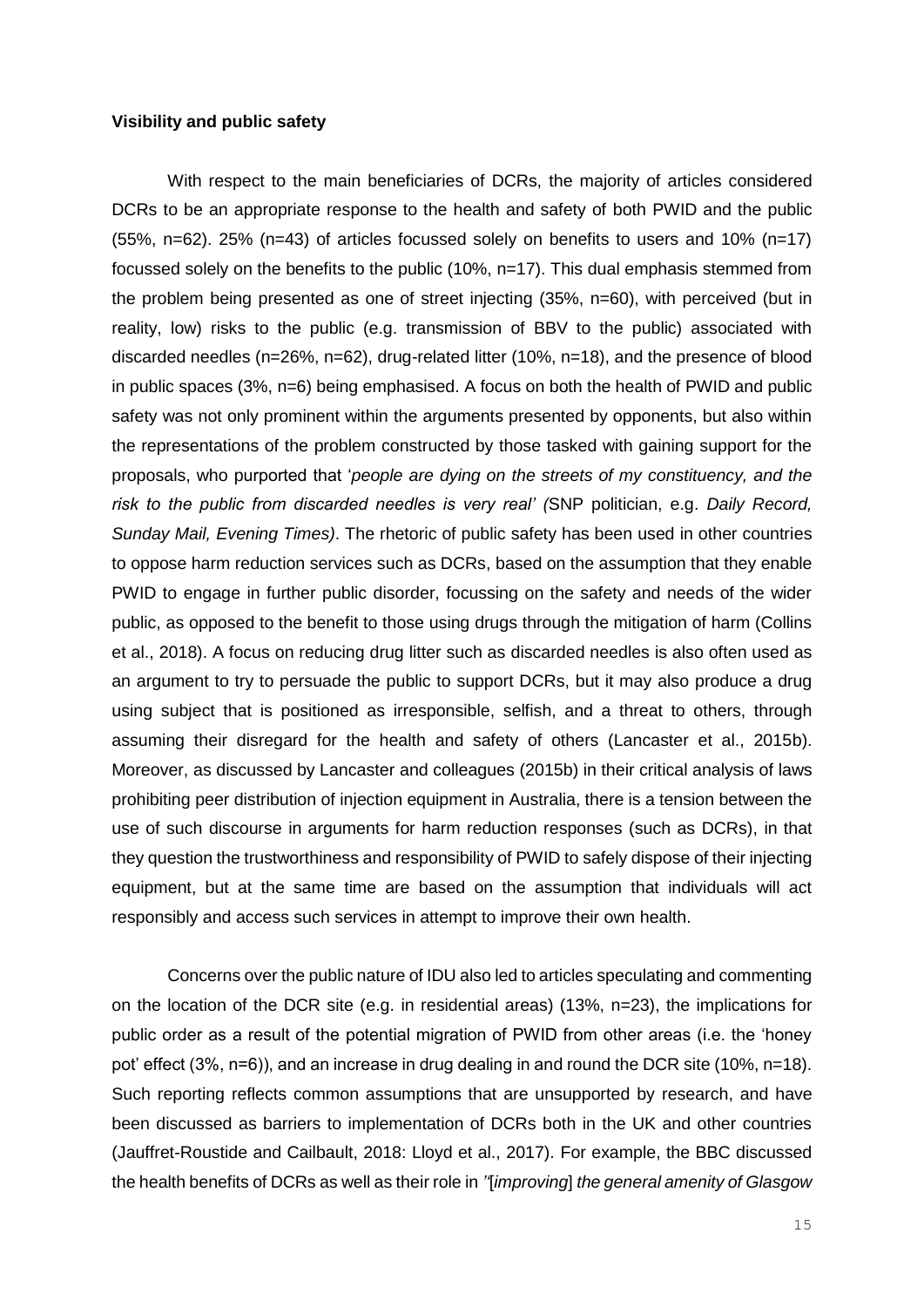*city centre' (BBC News Online)* and *The Herald* focused on safety and the city's 'appeal' when describing DCRs as an attempt *to 'make the city centre safer and more pleasant' (The Herald*)*.* Moreover, whilst critics raised concerns about the potential increase of street-based drug use around the DCR locality, proponents presented DCRs as an opportunity to address the public nature of IDU (41%, n=71) and '*open drug scenes'* in spaces such as *'public toilets',* as well as providing a '*safe*' space for people who use drugs (49%, n=85) from a public health perspective. Such discourse suggests underlying concerns around the public visibility of PWID, and is morally charged in that it judges PWID for what is perceived as a lacking shame to disguise their substance use from public view (Woolford, 2001). Positioning DCRs as beneficial to public safety may be important in gaining public support for harm reduction responses such as DCRs (Jauffret-Roustide & Cailbault, 2018), but through 'dividing practices' (Bacchi, 2009; Lancaster et al., 2015b), may have unintended effects by framing PWID as the 'other' and distinct from, and a threat to, the general population as a result of their use practices, irresponsible behaviour (e.g. discarding needles), and the threat of contagion of BBV (Lancaster et al., 2015b). Whilst such discourse acknowledges the harm of 'unsafe' environments to the health of PWID, alongside debates around the most appropriate location for the DCR site and the framing of PWID as infected subjects, it leads to the separation of PWID from the wider community (Woolford, 2001). Such positioning can reinforce stigma and the negative stereotyping of PWID in ways that can have real effects on their every lives (Bacchi, 2009; Lancaster et al., 2015b).

#### **A shift to the decriminalisation and legalisation of drugs**

DCRs were framed by proponents within a wider discursive shift from constituting drug use as an inherently criminal activity requiring criminal sanctions, to one of public health requiring harm reduction responses (note that use of substances and intoxication is not an offence in UK law, unless associated with activities such as driving a car). As shown in extracts 1 and 2, DCRs were presented as a suitable response to drug-related deaths and the proposals were drawn on to argue for '*drug use* [*to*] *be treated as a health issue, not a criminal one'*. In extract 2, use of drugs was distinguished from criminal activity associated with drug use (e.g. acquisitive crime), and a public health response to the harms of use was promoted through the argument that DCRs would co-exist within wider police action towards drug-related crime. Here, drug use and in turn possession, are repositioned as an issue of health, rather than one of criminality and morality, but people who use drugs remain criminalised through associated crime. Similar statements by Police and Crime Commissioners (an elected post with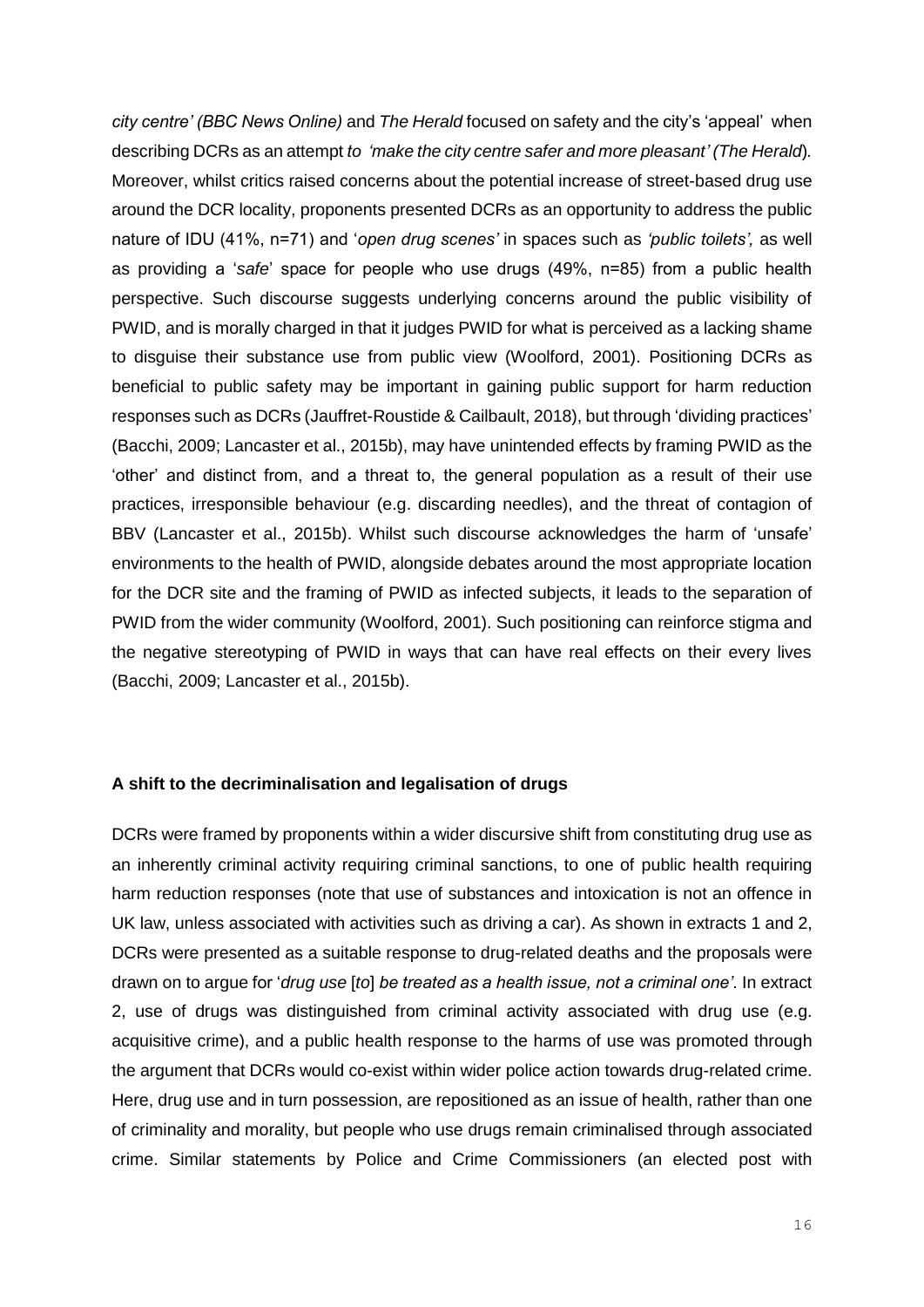responsibility for developing local policing strategy) purported that the '*time has come to treat addiction as a public health issue'* (Former English Police and Crime Commissioner, *The Independent*) and the benefits of DCRs as a public health response were further justified in relation to crime, by stating that they *'reduce crime* [*and*] *free up police officers to concentrate on serious offences whilst providing an opportunity to help those taking drugs to address other issues like poverty and homelessness'* (Welsh Police and Crime Commissioner, *Daily Post).*  Thus, whilst a discourse of public health that acknowledged the influence of wider structural factors on drug use appeared within the representations of the problem constructed by proponents, the crime implications of DCRs were also addressed in an attempt to mitigate concern among those whose judgements were primarily based on the conceptual premises of criminal justice.

Extract 1

*'Lib Dem MSP* [Member of the Scottish Parliament]*…has welcomed Ms Campbell's* [*SNP MSP*] *comments on Australia's efforts* [introduction of DCRs] *to reduce the number of drugrelated deaths. He said: "The minister is sensible to be looking and learning. This must now be matched by action. Drug use should be treated as a health issue, not a criminal one' (The Herald)*

*Extract 2*

*'Thewliss* [SNP MSP] *added: "My Bill* [*Supervised Drug Consumption Facilities Bill*] *will take new steps to enable drug addiction to be treated as a public health issue, whilst ensuring that criminal activity from illegal drugs continues to be robustly tackled by the police' (The National)*

Proponents' representation of DCRs as a public health response to IDU and harm was further underpinned by the assumption of DCRs as a positive step towards the decriminalisation of drugs more generally. A range of actors (e.g. academics, police, charities, campaign groups) promoted a change in drug policy (30%; n=51) and expressed a view to move away from '*status quo' (e.g. The Times, the National, The Guardian)* responses (6%, n=10) which were regarded as useful for '*neither addicts, their families or the public*' (SNP MSP, *The Herald*). Instead more *'radical' (e.g. The Herald), 'revolutionised' (e.g. The Sun)* and '*progressive'* (e.g. *Daily Record*) (10%, n=17) approaches were called for, underpinned by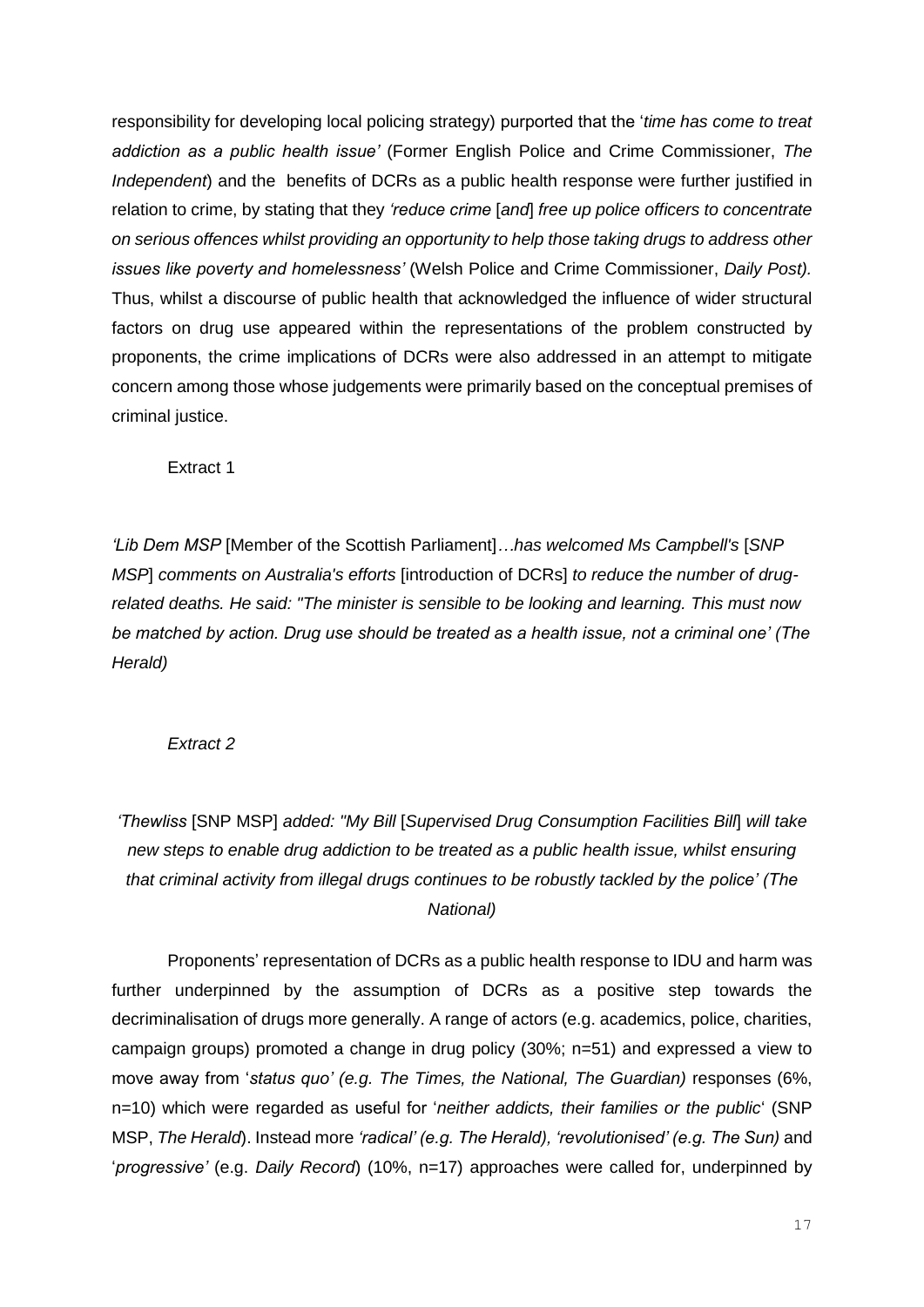what was reported as a need to follow the example of other countries. Some actors (e.g., charities, campaign groups) including police representatives, specifically called for the decriminalisation of drug possession (15%, n=26) referring to a 'failed' '*War on Drugs'* (8%, n=13). For example, a SNP MSP asked '*When is the Government going to comprehend that the war on drugs, as it has been waged for the last 100 years, has failed*?' (*The Herald).* As shown in extract 3, prohibition itself was also acknowledged as a cause of drug-related harm when suggesting that it had failed to '*protect people from harm'*. Such discourse moves away from placing blame on the individual to acknowledge wider structural factors, whilst prioritising reductions in harm over notions of morality and criminality and acknowledging the role of the state in '*protecting*' it's citizens.

Whilst such discourse was used to call for changes in drug laws to allow for the implementation of DCRs and the decriminalisation of possession with the DCR site, it was also used as an opportunity for campaign groups to highlight what they viewed were the harms caused by drug policy itself, and to push for changes in policy to allow for the decriminalisation and legalisation of drugs in other contexts. In extract 4, a group campaigning for drug legalisation drew upon the lived effects of drug policy to criticise the UK Government for failing to *'end this avoidable drug death carnage'*, and called for the introduction of a new approach incorporating DCRs and decriminalisation to reduce drug-death as a preventable outcome of drug use, and an end to the framing of people who use drugs as criminal and immoral subjects ('*decriminalise drug users'*). Notions of nationality were also used as a 'dividing practice' (Bacchi, 2009:275) to set the Scottish government in opposition the UK government in terms of morality and responsibility, to emphasise the responsibility of the SNP in protecting its citizens from the harms of UK Drug policy ('*The SNP Government must stand up for Scots').*

As previously discussed, drug legislation is not currently devolved in the UK and a change to the current legal framework has been called for in order for a DCR to proceed in a way that prevents DCR clients and staff from facing prosecution and criminalisation (13%, n=23). Although much media attention was given to calls for an amendment in law (43%, n=74), the Scottish Government lacked the power to make the legal changes to implement DCRs. Consequently, whilst Scotland's devolved powers for health allowed for the debate to be triggered at the local level and be represented as a problem of public health, the political situation of Scotland as part of the UK and the current limits of devolution prevented the proposals being enacted, and status quo responses to IDU maintained. This led to further calls for devolved powers for drugs laws (9%, n=16), with the SNP government and other proponents (e.g. campaign groups) using the news media to request that *'in the interests of public health, will the Prime Minister introduce DCRs in the UK or, if not, will she devolve the*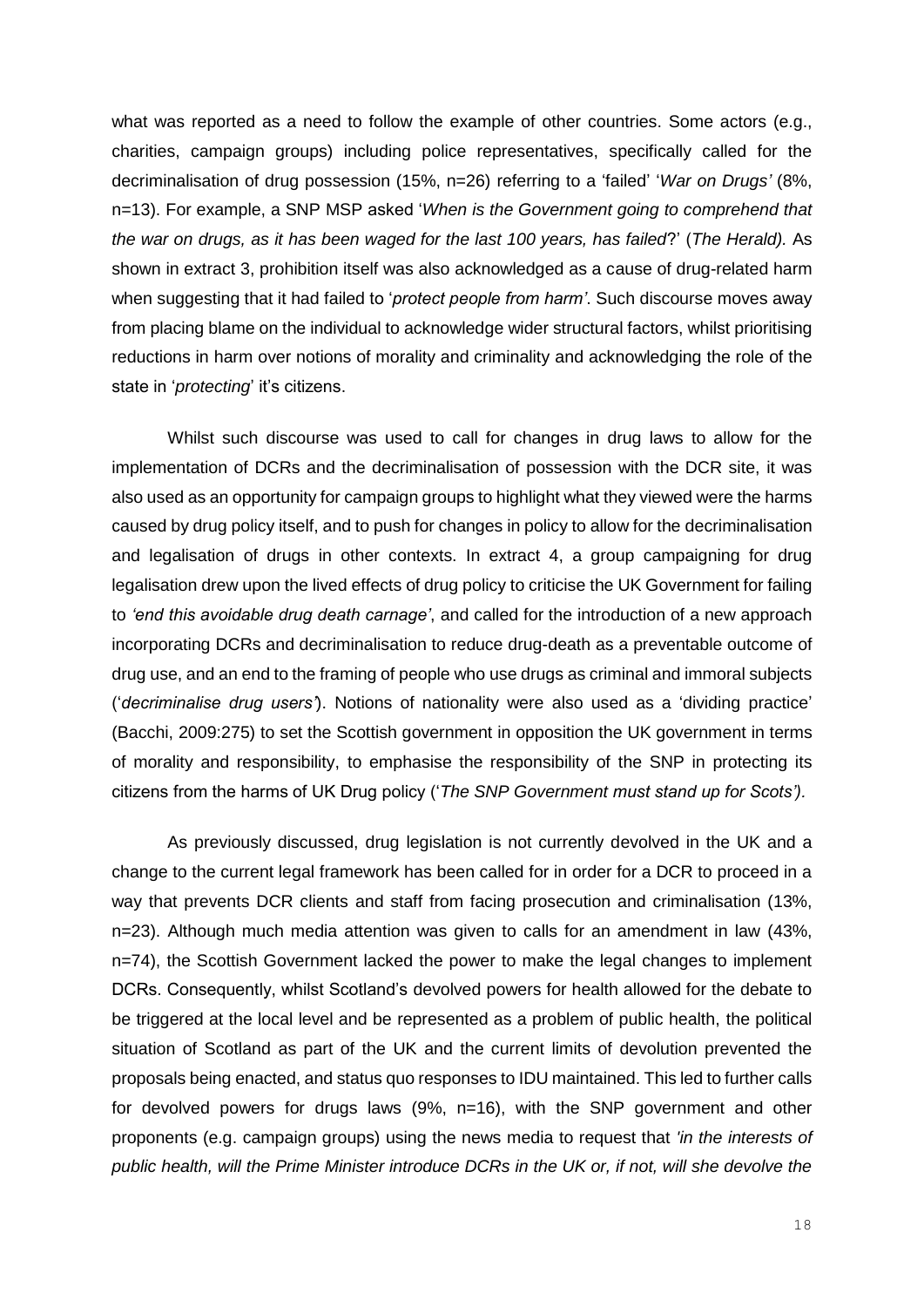*relevant powers to the Scottish parliament, so that the Scottish Government can do so?' (*SNP MSP, *Scottish Daily Mail).* Again, we see how responsibility the health of PWID placed onto the UK Government, and the morality of the Scottish and UK Government set in opposition to each other, in an attempt to push for a change in policy.

#### *Extract 3*

*'Making drug use illegal doesn't protect people from harm. It's time the UK Government wakes up to the potential of drug consumption rooms to reduce drug-related harms and creates a legal framework to support piloting these spaces' (Green Party MP, The Independent)*

Extract 4

*'The Transform Drug Policy Foundation group, who advocate the legalisation of drugs…said: "The SNP Government must stand up for Scots and end this avoidable drug death carnage because the UK Government won't…decriminalise drug users, introduce safer drug consumption rooms, prescribe heroin, and properly fund treatment to end the scandal of Scotland's drug death rate being more than 27 times that of countries like Portugal' (Daily Record).*

 However, underpinned by the assumptions of prohibition and abstinence, opponents drew on the same language of decriminalisation to warn against the future decriminalisation and legalisation of drugs as an outcome of DCRs, and in an attempt to encourage the rejection of the DCR proposals. For example, one '*leading drugs expert who has criticised the proposed shooting gallery'*, suggested that *'the leaders who are making the case for this service* [DCRs] *are in effect promoting a form of legalisation'* (*Scottish Daily Mail*) and that *'Scotland is drifting down the road to legalisation'* (*Scottish Daily Mail*). DCRs were further criticised by a former Scottish Police Constable who suggested that they '*are schemes that tend to be backed by those who support eventual decriminalisation of all drugs but the primary obligation of any government is to minimise harm'* (*Scottish Daily Mail).* In contradiction to the underlying harm reduction premise of the proposals and the claim made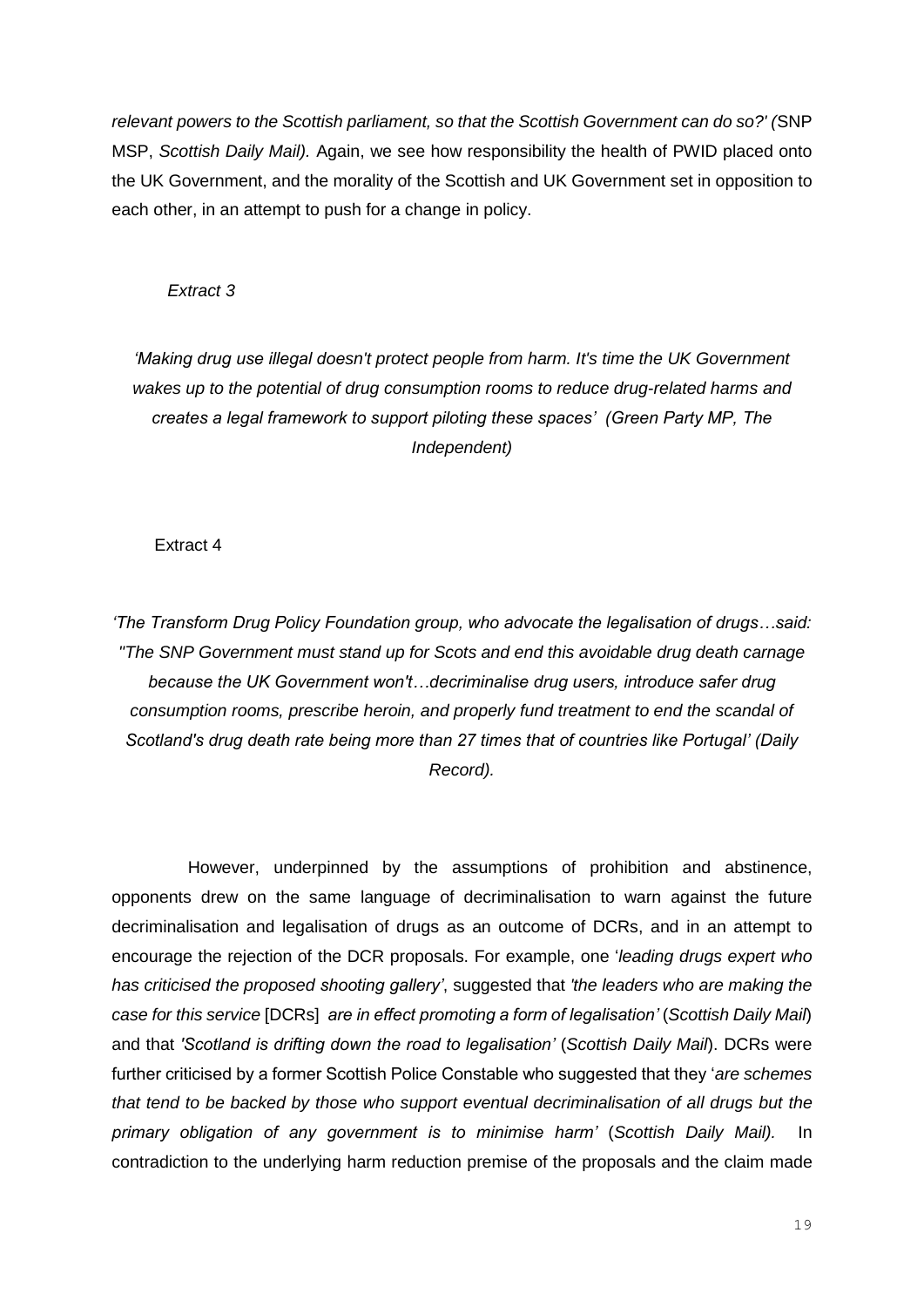by proponents that the current prohibitionist approach to drug use was a cause of harm itself, this representation of the problem was underpinned by the assumption that DCRs would fail to reduce harm, with harm being construed as the act of drug use itself based on the premises of abstinence. The outcome of the prevailing use of abstinence based discourse, is that PWID remained positioned as immoral and criminal subjects, and the harms caused by current drug policy being ignored. Thus, the discourse of decriminalisation was used to both endorse and oppose DCRs depending on the assumptions, conceptual premises and political outlooks underpinning the arguments put forward (Bacchi, 2009:5). This led to co-existing attempts to decriminalise the behaviour of PWID through a discourse of health, alongside attempts to conserve status quo approaches to drug use based on abstinence, morality and criminality. Reproducing this discourse of decriminalisation, the UK government used the media to promote and reassert a criminal justice approach to drug use (e.g. '*no plans to decriminalise drugs'* (*The Sun*)), which had the subjectification effect of PWID being positioned as criminal, and the material effect of the proposals being rejected, and PWID being denied access to services that might mitigate harm (Bacchi 2009:16).

#### *Abstinence and recovery rhetoric*

Throughout the identified themes, the problematisation of IDU and DCRs were underpinned by the tension that exists between the assumptions of abstinence and recovery, and those of harm reduction, which is to be expected when attempting to introduce harm reduction policies in a historical and political context in which drug policy rooted in abstinence and recovery. Abstinence and recovery were outwardly rejected or endorsed in around a quarter (27%, n=47) of articles. Some sources (e.g. *The Herald*) challenged the UK Government's drug policy for continuing to be '*firmly based on long-standing rhetoric of abstinence rather than harm reduction'*, whilst SNP politicians predicted that '*these problems are likely to persist or worsen unless new approaches to harm-reduction are considered'* (*The Guardian*). Some SNP politicians who backed the proposals also stated a need to move away from a predominately abstinence-based approach to drug use, attempting to justify the proposals by pushing the message that '*abstinence based programmes will not necessarily work for everyone and that harm reduction and support will be better and more worthwhile'* (SNP MSP, *The Times, The Telegraph*). Here, PWID were framed as a heterogeneous group with differing needs that require harm reduction responses to drug use and UK drug policy as currently failing to meet the needs of individuals (Lancaster et al., 2015b)

At the same time, news sources (e.g. Scottish Daily Mail) with more right leaning political standpoints judged the suitability of DCRs against prohibitionist principles of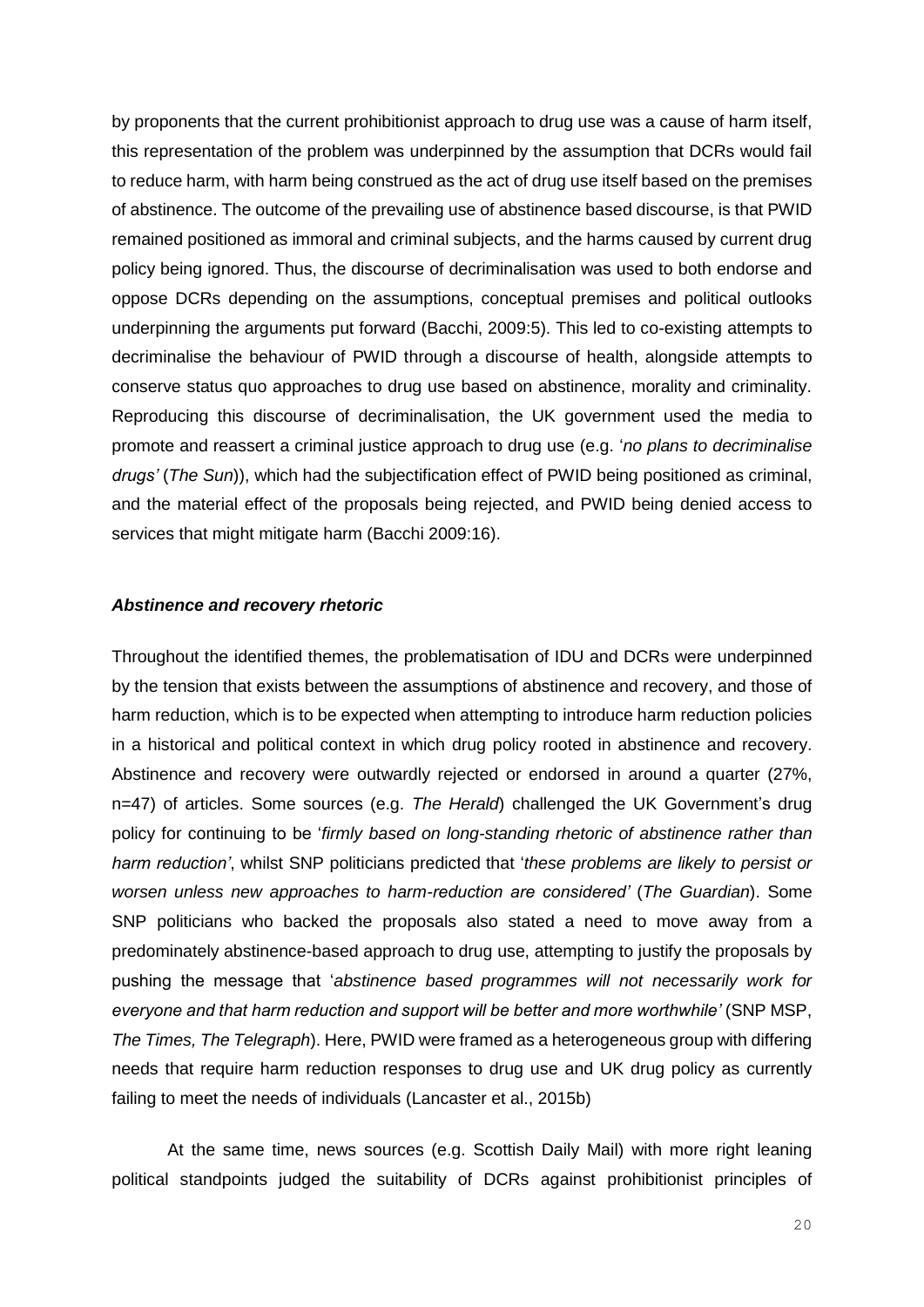abstinence and recovery. Drug use and in turn those using drugs, were positioned as immoral through critiques of DCRs as '*encouraging*' drug use (14%, n=23) and sending the '*wrong message'* (that drug use is a tolerable behaviour that should not be judged) (3%, n=4). Again, 'dividing practices' were at play (Bacchi, 2009:16) with PWID being framed as criminal and a threat to others, through arguments that DCRs would lead to an increase in street dealing (10%, n=18), whilst posing a threat to vulnerable children and young people (12%, n=21) by promoting drug use. Although articles tended not to position DCRs as a mechanism to reduce drug use (4%, n=7), those opposing the proposals judged the acceptability and suitability of DCRs in relation to what was regarded as a lack of impact on overall levels of drug use. For example, a former Police Constable was quoted as saying that '*This [proposals to introduce DCRs] is encouraging drug use and sending out the wrong message. We are supposed to be reducing drug use, not perpetuating it*' (*Scottish Daily Mail*). Although the majority of academics engaging with the news media backed the proposals, one frequently quoted academic commentator reflected the views of the former Police Constable and Conservative politicians, by underpinning the debate with the assumption of abstinence as the only acceptable response to drug use. For instance, it was suggested that '*there should be more focus on helping addicts off drugs'* (Academic, *Daily Record*), and that rather than *'investing in abstinence programmes or providing a meaningful pathway for users…to beat the habit, the SNP Government is facilitating it' (Scottish Daily Mail).* DCRs were further deemed ineffective with reference to the underlying assumptions of prohibition when portrayed as '*defeatist*' and '*soft*' (5%, n=9) approaches to drug use by right leaning sources and politicians, who used the prohibitionist language of war to undermine the effectiveness and suitability of DCRs, and to justify status quo responses. For example, the SNP were accused of '*simply waving the white flag in the face of Scotland's drug crisis' (*Conservative politician, *Scottish Express).* Thus, for opponents the problem requiring change was drug use *per se*, rather than one of drug-related harms. Such discourse not only ignores the failure of prohibitionist and criminal justice responses to drug use in reducing use and harms, but positons those using drugs and all drug use as immoral.

Although DCRs were successfully framed as a harm reduction approach, they were also positioned as favourable to the premises of abstinence and recovery by those lobbying the implementation of the proposals. Drawing on evidence showing DCRs were effective in engaging people who use drugs in a range of services including drug treatment (15%, n=26), and as a first step to recovery (20%, n=34), proponents asserted that their '*ultimate goal is for drug users to recover from their addiction and remain drug free'* (SNP MSP, *BBC*) based on the '*principle of recovery'* (SNP MSP, *The Times, Daily Record*). DCRs were thus framed as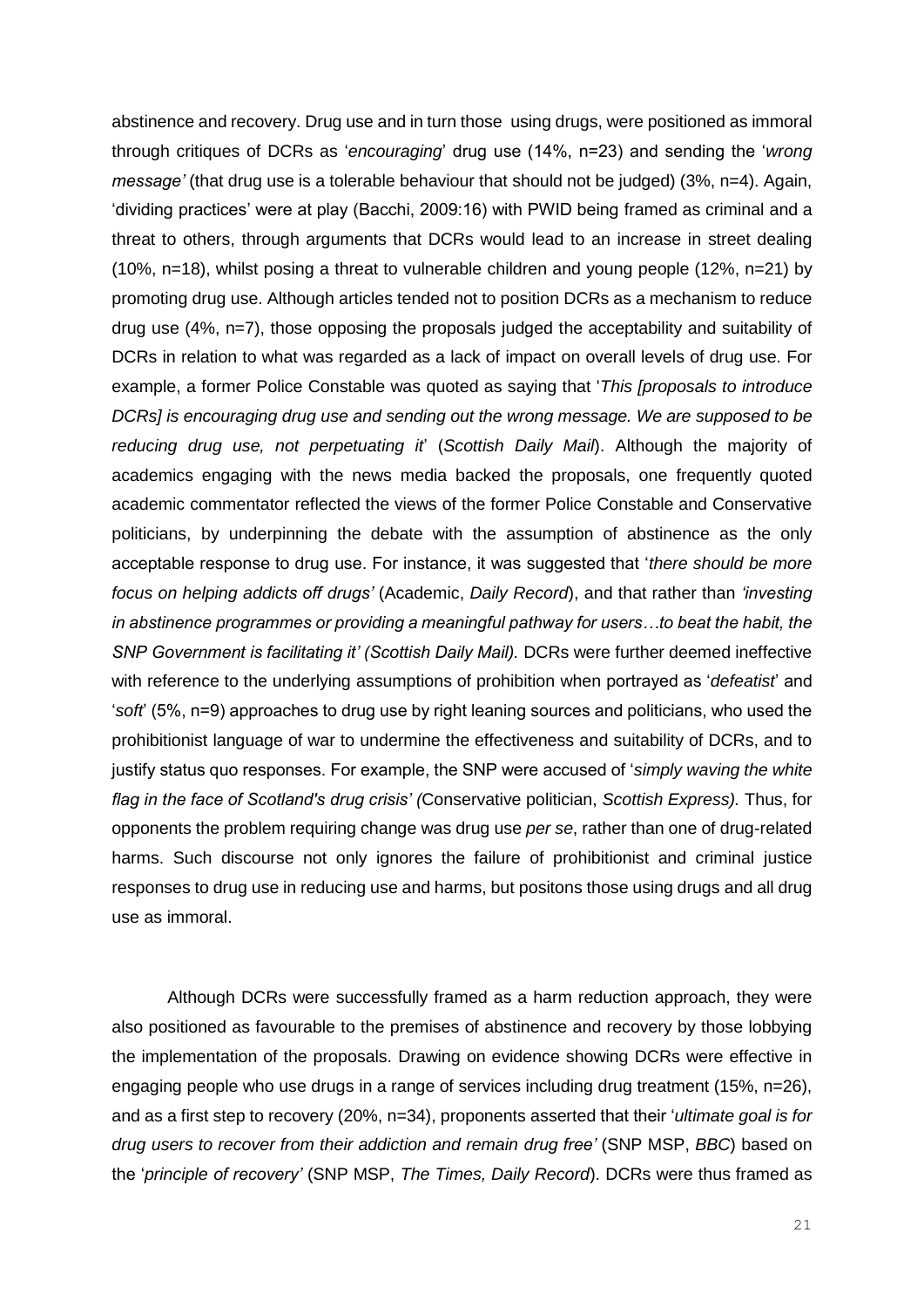an intermediate opportunity to keep those for which '*recovery and abstinence'* is a '*long way off* (e.g. *The Time*), '*as safe as possible while they continue to use drugs' (BBC)* and as an opportunity '*keep them alive'* in '*the meantime'* (*The Times*, *Daily Record).* Therefore, proponents represented DCRs as compatible with both harm reduction and abstinence-based principles, whilst opponents positioned them as mutually exclusive and supported the subject position of the drug free citizen. Although by stating that abstinence based approaches were not effective for all clients and the different needs of PWID acknowledged, proponents indirectly reinforced the assumption that abstinence was the preferred outcome.

# *Contested economics: DCRs as both beneficial and harmful to the 'public purse' and 'tax payer'*

IDU and related harm were not only problematised through the burden they place on PWID and the wider public, but also on the degree to which they impact on the economy. In the same way that discourses of public health/harm reduction and abstinence/recovery were used to promote as well as reject DCRs, an economic discourse drawing on notions of health (e.g. savings to the National Health Service (NHS)) and criminal justice (e.g. savings made through crime reduction) were drawn on in the promotion and rejection of the proposals. The costs of introducing DCRs were focused upon in 39% (n=67) of articles, and whilst previous debates around the associated costs have been discussed as one of many factors leading to the rejection of DCRs in the UK (Lloyd et al., 2017), proponents presented DCRs as a cost effective response to drug related harms (19%, n=31), and beneficial in saving '*the public purse millions a year' (5%, n=9* (*Scotland on Sunday*). Whilst in the context of neo-liberal economics, a focus on economics as opposed to social justice is seen as a useful way of gaining public support and determining success of political parties (Woolford, 2001), emphasising the impact of use behaviours and the effects on public services positions PWID as a burden to society, a subject position purported by opposing right leaning sources in particular. For example, DCRs were presented as too costly and as an unnecessary use of '*taxpayers'* money (11%, n=19) (e.g. *Scottish Daily Mail*), with the discursive use of the category '*taxpaye*r' creating a binary between people who use drugs and the rest of society. As discussed in other drug policy analyses applying Bacchi's framework (e.g. Lancaster et al., 2015a;b; Pienaar et al 2016), '*dividing practices'* (Bacchi, 2009:16) were at play, whereby a distinction was made between those that paid tax and PWID, and PWID positioned as failing to contribute financially to society. As such, a division was created between PWID and the general public, with those people using drugs positioned as undeserving of state funded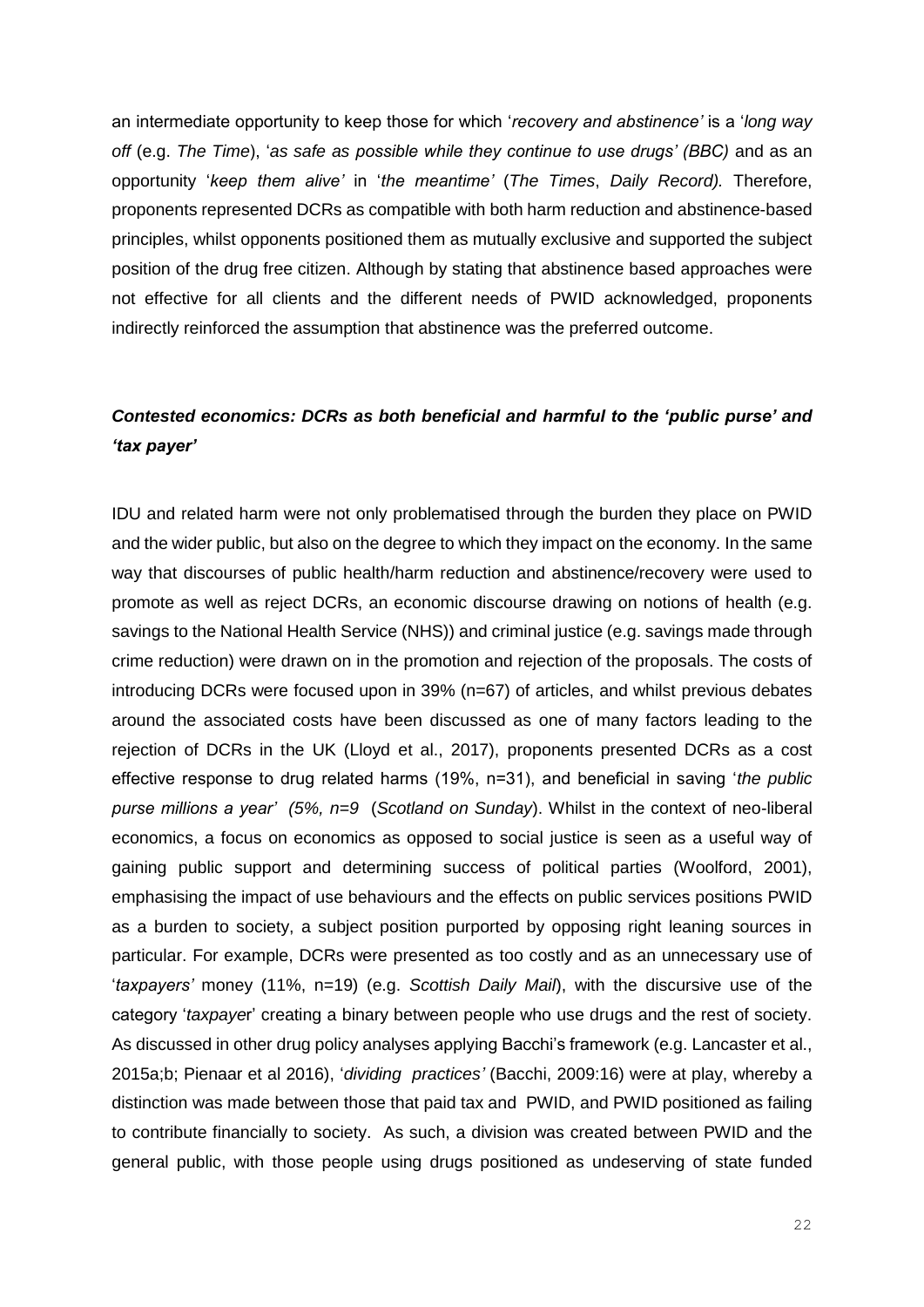support through approaches such as DCRs. Interlinked with prohibitionist notions of DCRs and HAT as encouraging drug use, the facilities were also criticised by politically right leaning publications for providing '*free*' (5%, n=9) drugs '*to feed [users] cravings'* (*Scottish Daily Mail*). The *Scottish Daily Mail*, renamed the NHS the '*National Heroin Service'* and accused the NHS as '*acting in effect as the drug-dealer'.* The use of what was labelled '*charity donations'* (3%, n=6) to fund the development of the proposals was also used by some news sources (e.g. *Scottish Daily mail, Scottish Express*) to present PWID as undeserving of state funded provision (Atkinson and Sumnall, 2018; Lancaster et al., 2015a) implying that DCRs would remove funding from 'more important' causes. The possible subjectification and lived effect (Bacchi, 2009:16-17) of such discourse, is that the public are absolved from their responsibility for the wellbeing of fellow citizens, and as such, may be less willing to accept the DCR proposals and in turn deny PWID access to such services.

#### *Contesting the 'evidence base'*

As suggested by Bacchi (2009; 2017), the concept of 'evidence' should not be taken as given. In the same way that problems are created through discourse, including policy and media discourse, 'problems' are also constructed through the power relations involved in who is granted the privilege of constructing those problems and suggesting suitable responses (Bacchi, 2017). It is therefore important to consider what was presented and understood as evidence to legitimise the representations of the problem presented, by whom, and with what effect (Bacchi, 2009; 2017; Lancaster et al., 2015b; Oliver and De Vocht, 2015). Various news sources and actors presented a range of '*public health statistics'* (26%, n=43) and drew on different sources when presenting arguments for and against DCRs. Interestingly, whilst crime was discussed (36%, n=53), crime statistics were rarely quoted (1%, n=1), reinforcing the dominance of a public health discourse. Reflecting the framing of IDU and DCRs within a discourse of public health, health actors dominated the debate (*see supplementary material Table 2*) and public health professionals involved in the creation of the proposals and the subsequent Bill successfully engaged with news sources across the political spectrum when promoting the case for DCRs. When those from a criminal justice perspective (e.g. police leaders) were quoted, they also tended to support the proposals as an effective and needed health response to IDU. Only a small number (13%, n=5) of actors opposed the proposals, and included one academic, a former Police Constable and right wing politicians who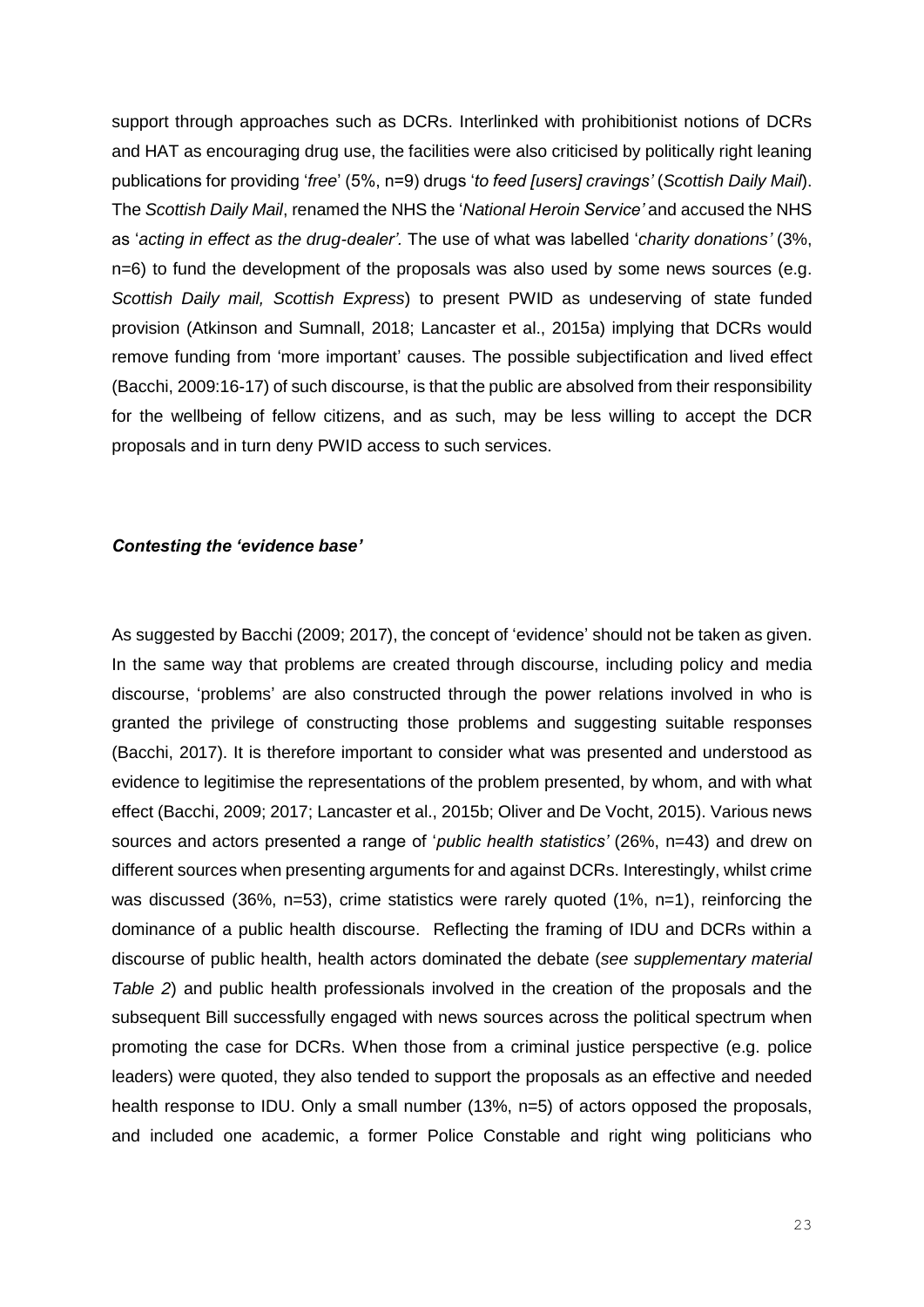contested or ignored the 'evidence' that was drawn upon by proponents (*see supplementary Table* 2).

There was consensus among opponents and proponents that the problem was one of public IDU (77%, n=134), HIV infections and drug-related deaths among a specific group of individuals in the city centre of Glasgow, yet the representation of the problem presented by proponents was underpinned by the premise of harm reduction, whilst opponents construction of the problem was based on the premise of abstinence. The statistics presented to support such claims were taken from the NHS Greater Glasgow and Clyde (NHSGCC 2016) needs assessment report (20%, n=35) which initially triggered the debate and allowed for a public health representation of the problem to '*come about'* (Bacchi, 2009), as well as National Records of Scotland drug-related death figures for 2017, which provided evidence of the failure of existing policy in preventing harm and allowed the debate to be maintained. Whilst it was reported that there had been '*78 new HIV cases*' (6%, n=10) (e.g. *The Herald, The Scotsman*) among PWID in Glasgow, the main data drawn upon was the figure of *'867 drugrelated deaths' (23%, n=40)*, which was used to label Scotland as '*the drug-death capital of Europe'* (*The Independent, The Times, The National*) (2%, n=4), a label which has been contested (Millar & McAuley, 2017). The public injecting prevalence statistics taken from the needs assessment (2016) report, were presented in differing ways when attempting to estimate the problem ('*400', '400-500', '500 drug users currently injecting in public on the city's streets'*). However, as the debate progressed, other statistics were drawn upon that worked to inflate the potential number of individuals using the facilities, with some (4%, n=7) articles quoting a figure of '*13,600'* problem drug users (e.g. *Sunday Times*). More extreme predictions of '*50,000 potential users'* (n=2) (*Scottish Daily Mail*) were later quoted to oppose the proposals and raise public concern, drawing on war language to exaggerate the number of potential DCR users and to position PWID as threatening subjects, suggesting that DCRs will '*incentivise a 50,000-strong army of users' (Scottish Daily Mail).* Although a source was not provided for this figure within the news media coverage, we believe that this referred to estimates of the total number of routine and prolonged use of a range of drugs, including opiates, in Scotland (ISD Scotland, 2016), estimates that unrelated to DCRs usage.

Reference to DCRs in other countries (40%, n=69) and evidence of reductions in harms (24%, n=41) in these locations (e.g. Australia, Canada, Germany, Switzerland, France, Holland, Ireland, Denmark, the Netherlands, Greece, Portugal) were also commonly drawn upon to promote the effectiveness of DCRs. Various actors drew on such examples to highlight how DCRs in other countries '*have reduced overdose death'*, '*cut crime… the spread of HIV and hepatitis C'*, and '*levels of drug addiction, as well as improving public safety through reducing the level of discarded needles and other related items in the streets'* (e.g*. The*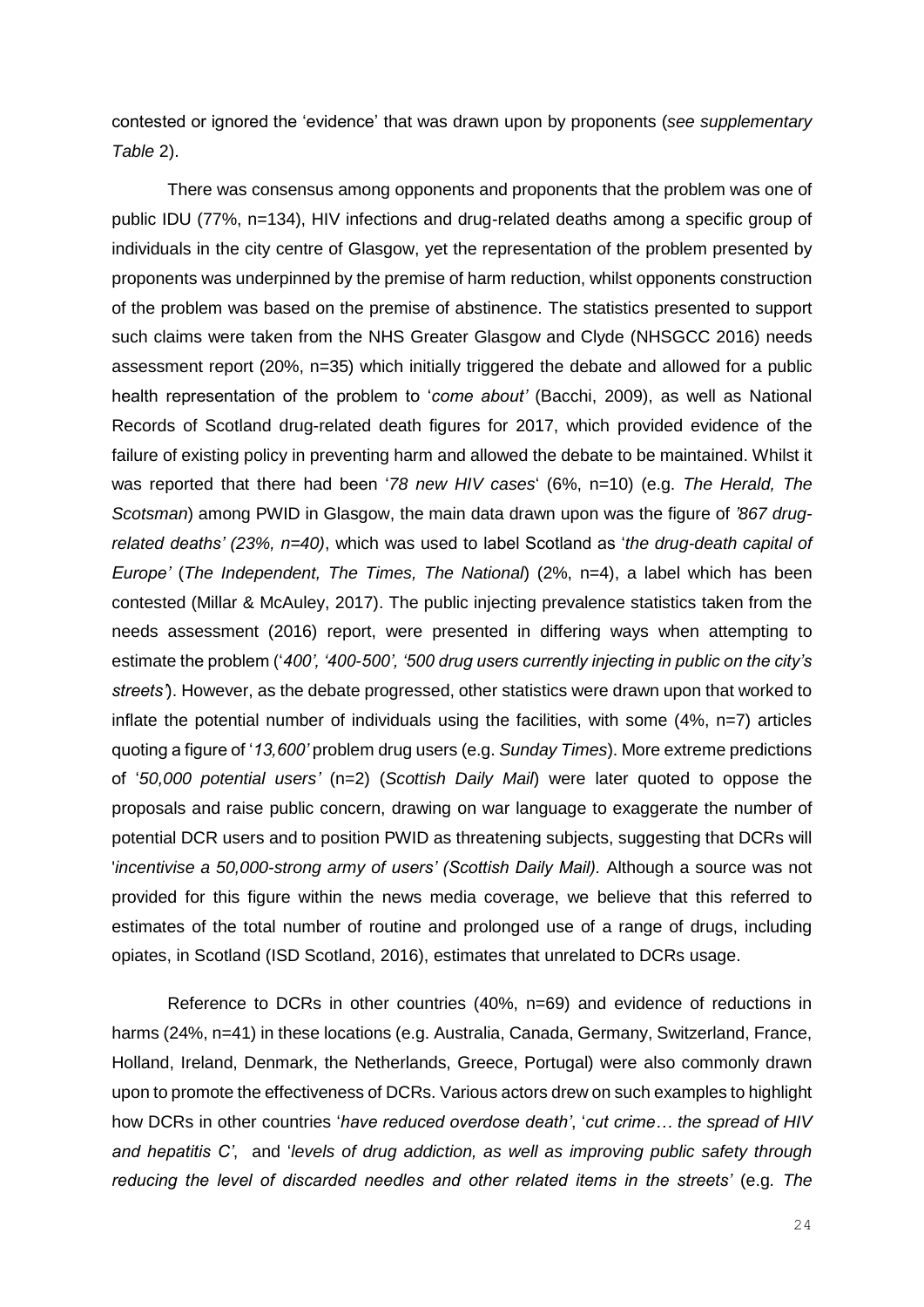*Herald*). Such evidence was also drawn as a 'dividing practice' (Bacchi, 2009:16) to distinguish UK Drug Policy makers from their European counterparts, with many highlighting that the UK was '*decades behind other countries in the way we tackle this problem'* (Director of Public Health, *BBC*). However, the complexities involved in successfully transferring the outcomes of DCRs in other geographies to the UK were ignored.

A small number of articles, actors (e.g. Green Party Member of Parliament (UK), expressed the need for '*evidence-based policy'*, with DCRs being regarded as fulfilling this criteria. For example, a Green Party MP argued that '*the need for evidence-based decision making on drugs couldn't be more apparent'* and that *'we must consider on a case-by-case basis in communities across the country whether drug consumption rooms would help reduce drug-related harms' (The Independent).* However, a number of opposing news sources (i.e. *Scottish Daily Mail, Scottish Express*) contested the consensus of a strong evidence base by drawing on the perspectives of a small number of actors. This included a former Police Constable who rejected claims that DCRs reduce the prevalence of HIV, instead stating that he has '*doubt[s] it [DCRs] will have much impact on the spread of AIDS/HIV etc'* (*Scottish Daily Mail*). Similarly, and alongside one academic, this actor was consulted to refute the claim that DCRs reduced overdose deaths asserting that '*drug deaths in the area of the Vancouver*  [Canada, where DCRs have already been implemented] *centre rose in the first few years after the clinic was set up'* (*Scottish Daily Mail*). Claims that DCRs had led to a reduction of needles and syringes and open injecting in other countries (e.g. '*used needles and syringes littered in public halved', The Herald*), were also contested by this actor, who reported that he had been (anecdotally) informed by 'authorities' in Canada that in the vicinity of the DCR there were 'p*eople lying around in the street, injecting themselves - you're tripping over them'* (former Police Constable, *Scottish Daily Mail*). Thus, in light of a lack of evidence to support claims that DCRs do not reduce harm, evidence was created to problematise and to justify the rejection of DCRs.

The discursive effect of the contested nature of evidence was that although the UK government's response to the proposals drew on the concept of evidence, their stance changed over time as the debate developed. Prior to the Glasgow proposals (2016), the UK Government rejected ACMD recommendations and were accused of ignoring the advice of its own '*advisors'* (6%, n=10) and its '*own evidence'* (*BBC*) (i.e. the ACMD) that DCRs reduce drug deaths due to being *'obsessed by this idea of abstinence'* (Academic, *BBC, July 2017*). Rejecting the ACMD's recommendation to allow local authorities to implement DCRs, they instead reinforced their stance that they had '*no plans to introduce drug consumption rooms'*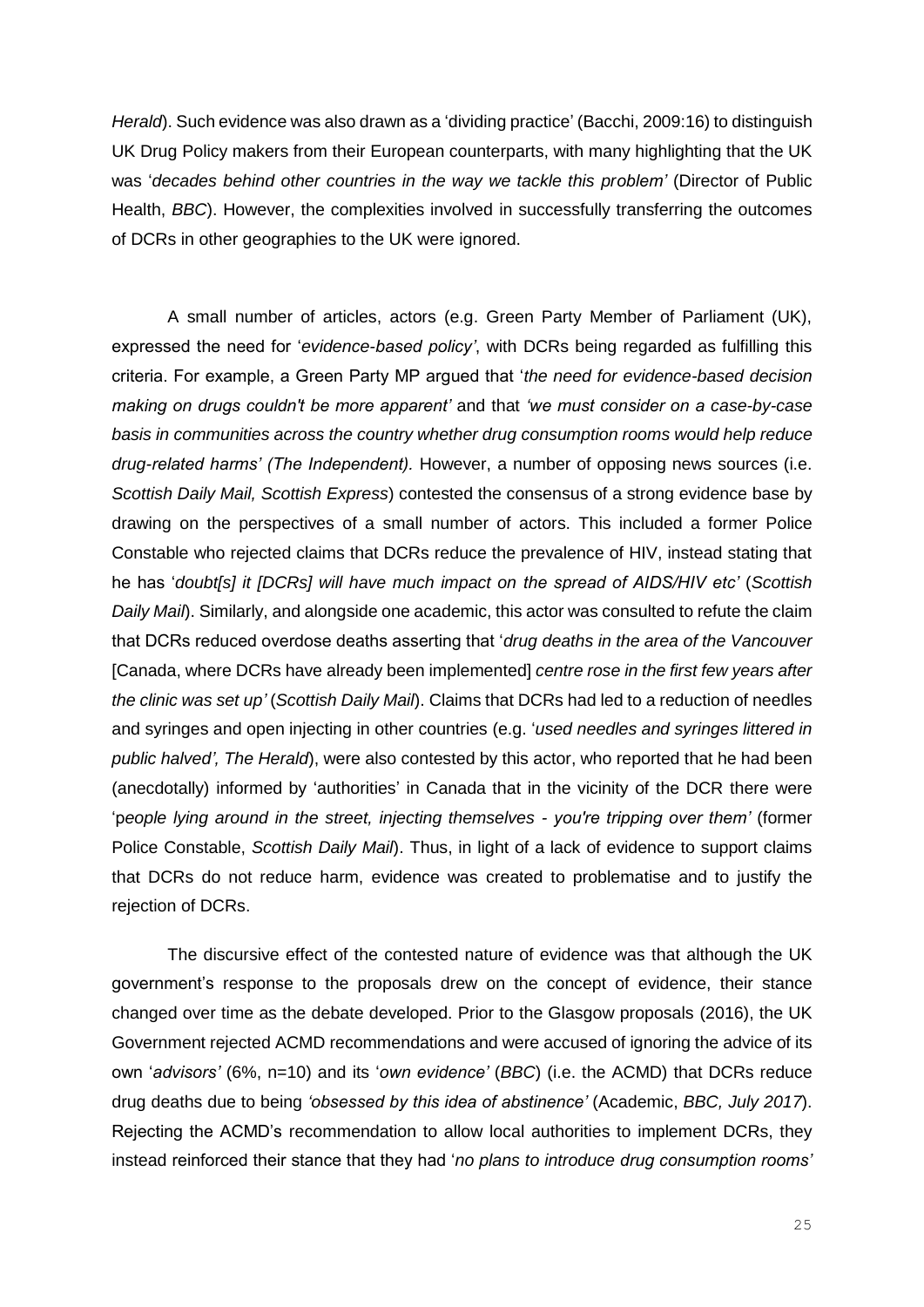*(BBC).* However, in the formal response to the ACMD's (2016) recommendation that governments of each UK country and local commissioners of drug treatment services should consider introducing DCR, the Home Office stated that '*it is for local areas in the UK to consider, with those responsible for law enforcement, how best to deliver services to meet their local population needs'* (*BBC*). The proposals to introduce DCRs at the local level in Glasgow was thus a valid response to the UK Governments framing of DCRs as a local issue, with the Glaswegian proposals triggering media debate at the local level in a number of other UK localities (e.g. Brighton, Wales) (15%, n=26). However, as extract 8 highlights, the UK Government subsequently (2017) rejected the Glasgow proposals, and were criticised by some sections of the news media for rejecting the 'evidence base', with one news source providing a platform for actors ('*health chiefs'*) from one country (Canada) where DCRs have been successfully implemented to call out the UK Government for its failure to acknowledge the evidence. Stevens (2018) has described the dismissal of evidence based ideas to reduce drug related harm as a moral sidestep.

#### *Extract 5*

*'Canadian health chiefs involved with the scheme wrote to Ms Atkins* [UK Minister with responsibility for drugs policy portfolio] *following her suggestion that it was not evidence backed, saying her arguments were "neither factually nor legally accurate"…they added We invite you and your colleagues to visit Vancouver, tour Insite* [the name of a Canadian DCR] *and other harm reduction facilities in the city (and elsewhere in the country), and see for yourself how such facilities operate' (The Independent)* 

In November 2017, and during the data collection period, Scotland's most senior legal official, the Lord Advocate, was asked to advise on such matters, but whilst he considered both the '*public health and criminal justice implications'* of DCRs (*Scottish Express*), he was unable to endorse a change in the legal framework as *'the public interest objective* [of DCR] *is a health rather than justice one'* (*Scottish Daily Mail*). The UK Government responded, clarifying that '*there is no legal framework for the provision of drug consumption rooms in the UK and we have no plans to introduce them'* (e.g. *The Herald, The Times*). However in June 2018, their response to the evidence base appeared to have changed, perhaps as a response to media reporting of the benefits of DCRs, stating that they were *'aware of the public health benefits of DCRs'* (BBC) (2%, n=4) and suggesting a potential shift from prioritising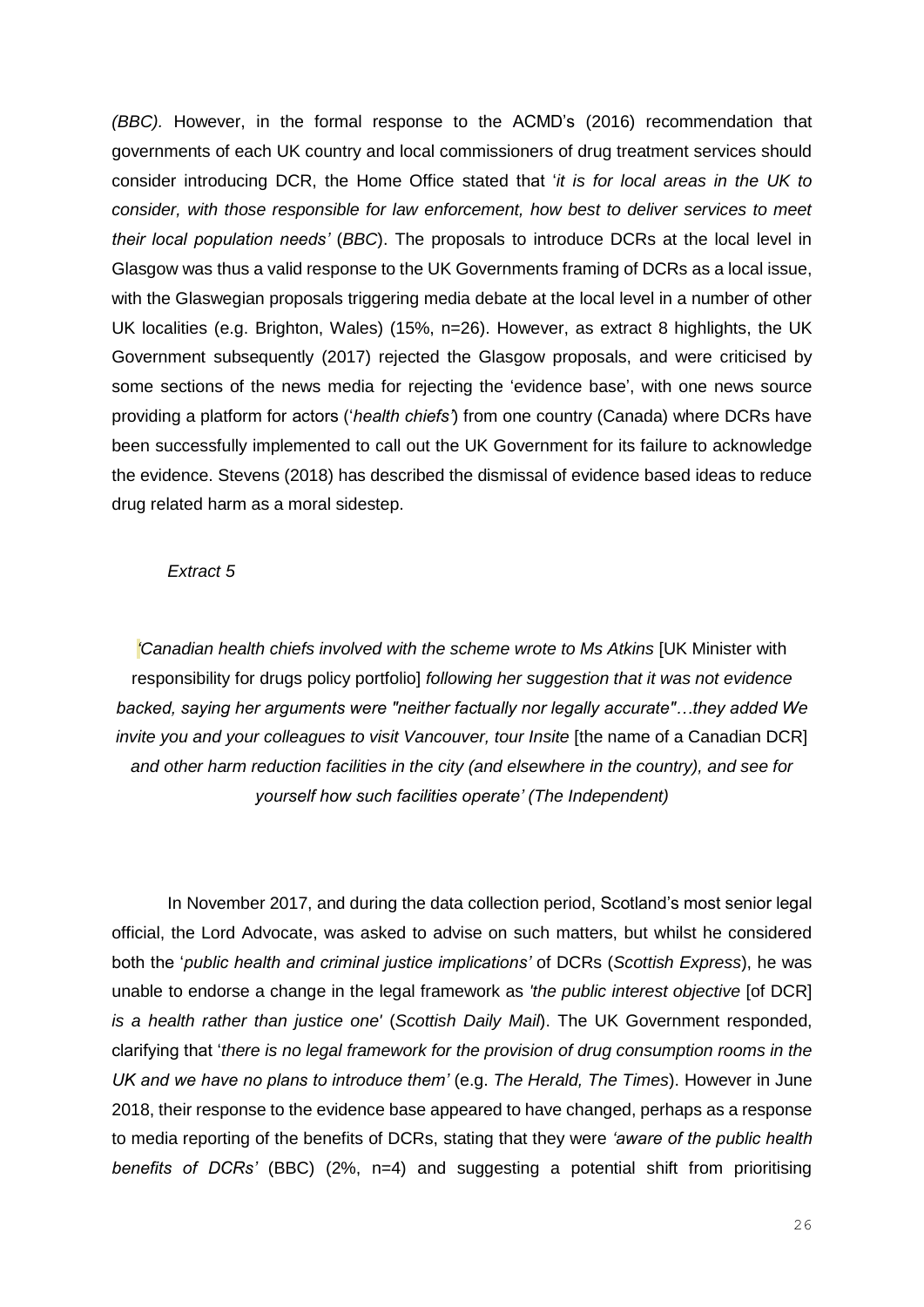criminalisation and abstinence based policy, to policy based on evidence. This was noted by proponents as '*a significant change in attitude'* and a *'far greater acknowledgement of the evidence in favour of safer consumption rooms than we have ever seen before'* (e.g. BBC, *The Herald*). Despite such recognition, the UK Government did not reverse their decision to reject an amendment to the legal frame work based on their commitment to '*prevent drug use in our communities and support people dependent on drugs through treatment and recovery'* (*The Scotsman*). This led to further criticism for having '*not allowed* [the] *authorities to set it up'* despite admitting DCRs '*could ease drugs problems in Scotland's biggest city'* (*The National*). Being seen to have both accepted and rejected the evidence, the UK Government thus attempted to reassert its commitment to 'evidence' based policy, asserting that they '*still support a range of evidenced-base approaches to reduce the health-related harms associated with drug misuse'* (*The Herald*).

As can be seen, the notion of evidence and the selection of evidence to fit differing assumptions and presumptions was a prominent discursive component of the varying problem representations constructed, with policy actors attempting to establish authority and credibility for their arguments for or against DCRs, through appeals to evidence (Lancaster, 2014; Pienaar et al., 2018). Some proponents appeared to overstate the strength and transferability of the international evidence base, whilst opponents downplayed the evidence put forward by proponents by assessing its legitimacy against abstinence-based principles and selecting alternative evidence to support these positions. The evidence base was thus constructed differently by different actors who drew on different statistics in differing ways, for differing purposes. Such disparities highlights how evidence is not fixed (Bacchi, 2009; Lancaster et al., 2015) but socially constructed, and is underpinned by conflicting ideological assumptions and motives that encourage either the acceptance or rejection of certain solutions to problems (Bacchi 2009). In this case, the assumptions of abstinence as best practice and drug use as immoral by opponents, and the assumptions of harm reduction by proponents.

#### *Silencing the voices of PWUD*

Key to the study of problem representations is consideration of the alternative representations that are silenced when constructing social issues as problematic (Bacchi, 2009; 2017). Despite PWID being the main beneficiaries of DCRs, and in a similar manner to news media representations of DCRs in other countries (e.g. France, Jauffret-Roustide & Cailbault, 2018), the voices and experiences of people who use drugs were absent and indirectly silenced relative to the voices of experts, professionals and politicians, with only 2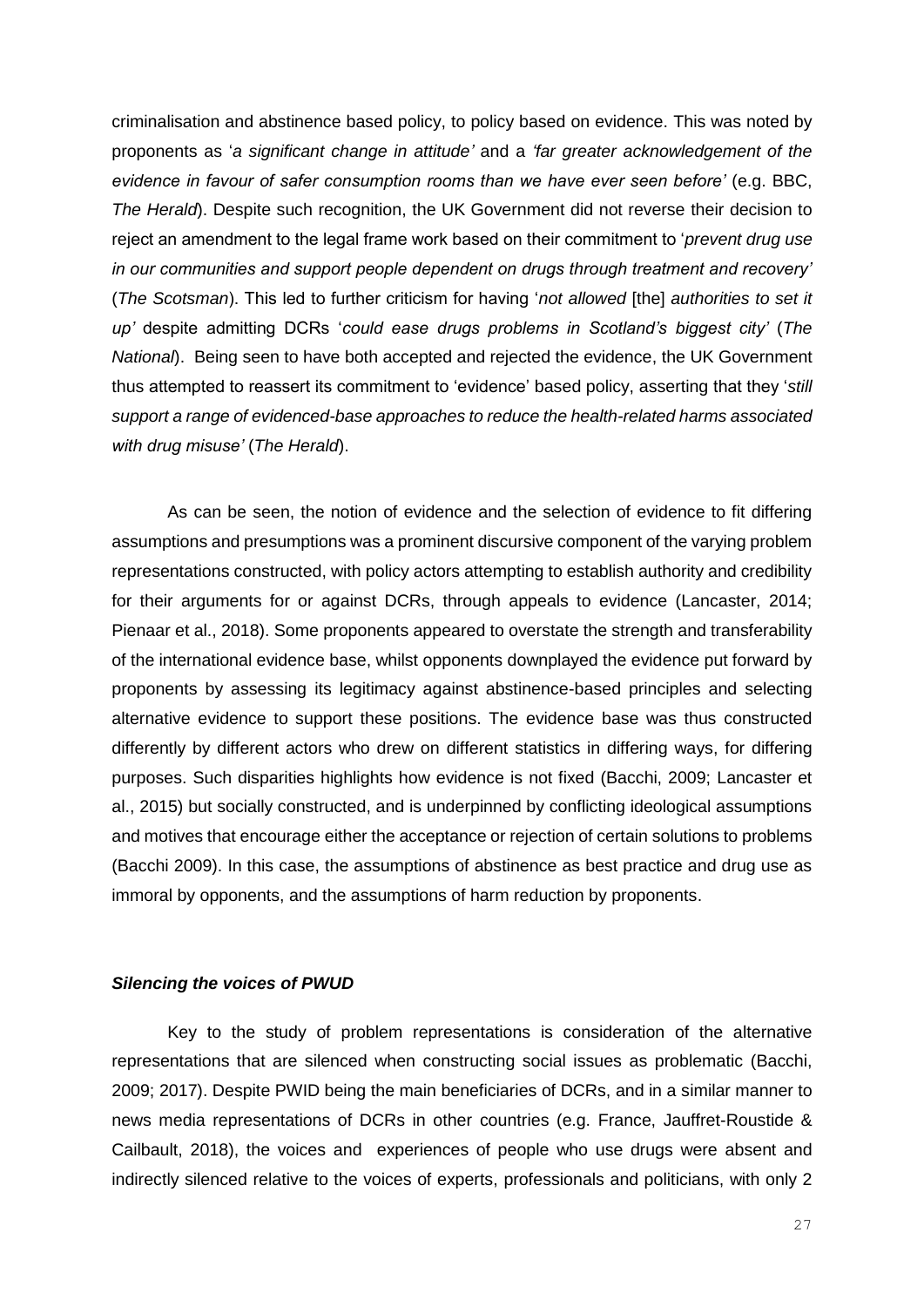articles (1%) including their perspectives. Combined with a lack of person focussed language to describe PWID, a lack of attention to the individual lives of PWID had the discursive effects of *anonymising* and devaluing the importance of their experience and voices within the debate (Fraser et al., 2018:34). Although PWID had been consulted within the original DCR proposals and their voices considered (NHSGCC, 2016), the news media and actors chose to draw on and prioritise statistical evidence and ignore individual stories and experiences. When user voices were included (n=2), they were drawn on within investigative reports to raise questions about the suitability of DCRs, and to suggest that '*a consumption room wouldn't have helped me. Abstinence from all drugs is the only way to begin recovery' (Scottish Daily Mail).*

With a lack of user perspective, opponents took it upon themselves to generalise those who use drugs and homogenise their experiences, with one academic in opposition to the proposals citing previous unrelated research to suggest that '*less than 5% [of users] said they wanted help to inject more safely and the overall majority said they wanted help to become drug-free'* (*Daily Record*). Although this study was uncited, it possibly refers to a study of outcomes in the Scottish drug treatment system (McKeganey et al., 2004) (see Miller and Dunlop (2011) for a critique of this work). Although unrelated to DCRs, this example further highlights how evidence is selected to construct the problem as one of drug use, as opposed of harm, and to reject the proposed policy changes. Moreover, whilst drug-related deaths were discussed as '*heart-breaking'* and '*personal tragedies'* (8%, n=13) by a number of proponents (e.g. drug charities, politicians), there was a lack of storytelling (2%, n=4) relative to the use of statistical evidence in the promotion of DCRs. As such, PWID were presented as numbers within the quantification of the problem, rather than individuals with their own personal stories and experiences. This reliance on numbers may have had the discursive effect of reducing the level of compassion expressed within articles, and may have lived effects by failing to evoke compassion among the public in support of DCRs (Collins et al., 2018).

#### **Discussion**

The paper presents findings of a critical analysis of UK news media representations of the proposals to introduce DCRs in the city of Glasgow, UK. We applied Bacchi's (2009;2017) approach to policy analysis to examine the role of the media in disseminating and supporting particular problem representations of IDU and harms to either support or reject a change in policy incorporating DCRs, and the possible effects of such reporting (Bacchi, 2009; 2017; Jauffret and Cailbault, 2018). Addressing Bacchi's (2009) question one, '*What is the problem*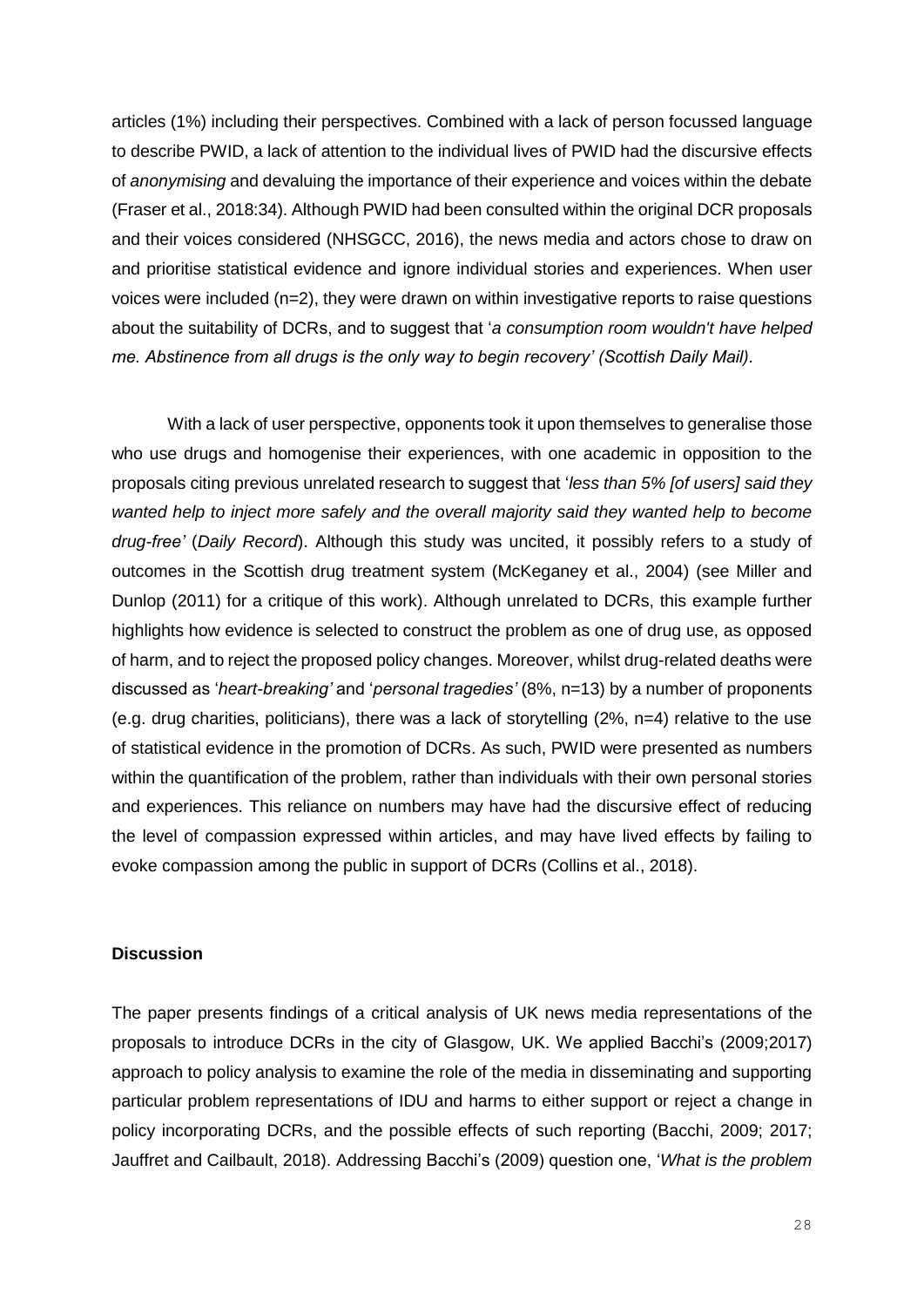*represented to* be?, we found that there was consensus that the problem was one of street based IDU and harms, with implications for both PWID and the public. However, a number of areas of contention in how DCRs were presented as a solution arose as an outcome of the differing '*conceptual premises', 'assumptions'* and '*political visions'* that underpinned the arguments presented (Bacchi, 2009), with a clear distinction between those calling for a change in UK drug policy to incorporate harm reduction, and those who attempted to maintain status quo responses based on abstinence and recovery. Discourses of public health, abstinence/recovery and decriminalisation were used to both promote and reject DCRs, highlighting how the meaning of such discourses are not fixed and can be interpreted differently to legitimise policies based on differing ideological outlooks (Bacchi 2009). Similarly, the 'evidence' was constructed in different ways by different actors to legitimise calls to both support and reject DCRs, emphasising the socially constructed nature of evidence based policy and the contestation that exists between different positions and perspectives within the policy making process (Bacchi, 2009; 2017; Lancaster et al., 2014). Whilst proponents drew on evidence of the effectiveness of DCRs from other countries and assumed the generalisability of this to the UK context, proponents drew on evidence and figures unrelated to DCRs to reject the proposals in light of a lack of evidence to support claims that DCRs do not reduce harm and instead encourage drug use (Fraser and Moore, 2011).

Few actors rejected the proposals, and those from a public health perspective dominated. This had the discursive effect of predominantly positioning drug use as a public health issue and away from a discourse and subject position of criminality. In contrast to previous attempts to introduce DCRs in the UK where lack of police support was as a factor preventing implementation (Lloyd et al., 2017), the proposals for Glasgow gained backing from a number of high profile police representatives, which worked to further shift the language away from one of morality and crime. However, by highlighting that the objective of DCRs was not to produce abstinence from drugs, opponents may have upheld morally charged language which framed PWID as immoral subjects through their continued use of drugs. Whilst the structural and environmental factors that determine use and harm were recognised by proponents (e.g. drug policy, lack of safe space to use drugs, poverty, austerity, unemployment), by predominantly focussing on the behaviour of PWID, both proponents and opponents presented PWID as careless and irresponsible subjects, yet at the same time, as capable of making the rational choice of engaging with services to reduce harm (Lancaster et al., 2015b). A discourse of neo-liberal economics was also used by those on both sides of argument; by both proponents and opponents to present PWID as subjects whose use behaviours negatively impacts on the economy; by opponents to present PWID as a burden to society and as subjects undeserving of state support; and by proponents as worthy of state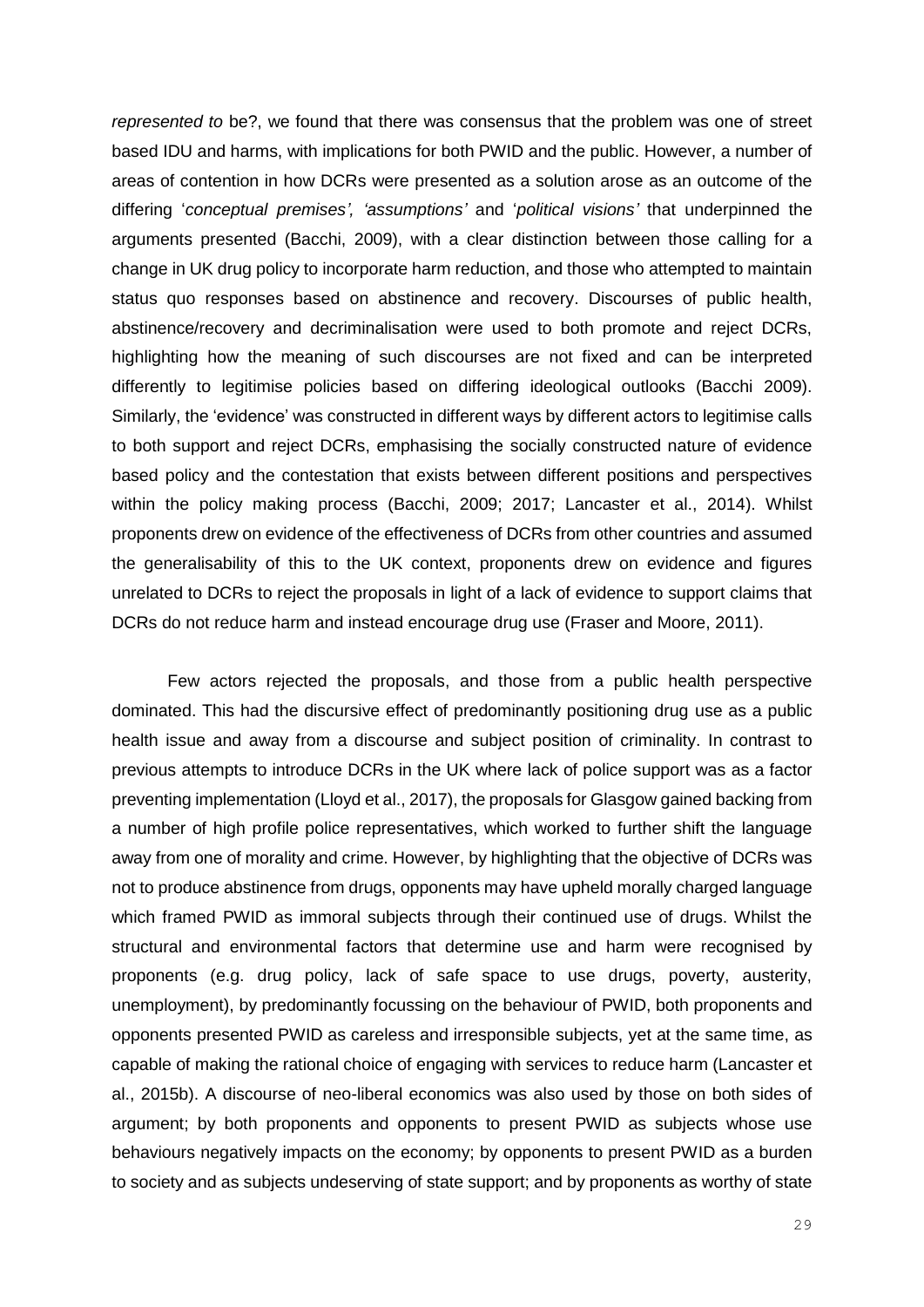spending on harm reduction responses that have the added value of reducing the economic costs created by the behaviours of PWID.

As discussed by Lancaster et al., (2015b:1203), the subject positions produced in policy discussions '*affect the ways people feel about themselves and others'* and may have '*major implications for how people who inject drugs are viewed, as well as how they view themselves'*. PWID were therefore simultaneously presented as irresponsible, risky, selfish, immoral and threatening subjects, undeserving of state (and public funded) support; as vulnerable subjects effected by structural factors and deserving of publicly funded support; and as responsible and rational citizens who have the capacity to make the decision to access DCRs to reduce harm. These dual and conflicting discourses and subject positions reflect the tensions involved in attempting to introduce evidence-based harm reduction in a political context that has historically prioritized drug criminalisation and abstinence-based approaches (Lancaster et al., 2015a)

Considering what was '*silenced'* within the debate (Bacchi, 2009, question 4), a lack of focus the voices of PWUD and storytelling within the news media reporting was significant, when considering that 'real life' stories can be important in generating the compassion required in fostering public support for harm reduction responses, and in preventing the lived effects of stigma (Collins et al., 2018; Fraser et al., 2018; Pienaar et al., 2016). The frequent use of derogatory language depersonalised individuals who might benefit from DCRs, and pejorative language been shown to impact on public attitudes towards PWID, the level of support for state spending on treatment responses and the take-up of treatment services (Lloyd, 2013; Scholten et al., 2017). How 'real life' are framed and described may be an important consideration for future reporting and actors who engage with the media with the aim of gaining public support for policy responses such as DCRs. However, as the research has shown, data derived from quantitative and empirical studies were prioritised over user voices and qualitative research, despite the relative weakness of evidence supporting some of the outcomes discussed (e.g. mortality and transmission of blood borne viruses).This highlighted how particular kinds of (quantitative) 'evidence-based' knowledge is regarded as more objective and rational in discussions of drug (and other health and social) policy (Lancaster et al., 2017).

Competing discourses of abstinence and recovery, and health and harm reduction, were reflected in the process through which the UK Government rejected the plans to introduce a DCR. Whilst the health board and SNP framed the issue as one of public health, and backed proposals to introduce a co-located DCR and HAT service, the proposals faced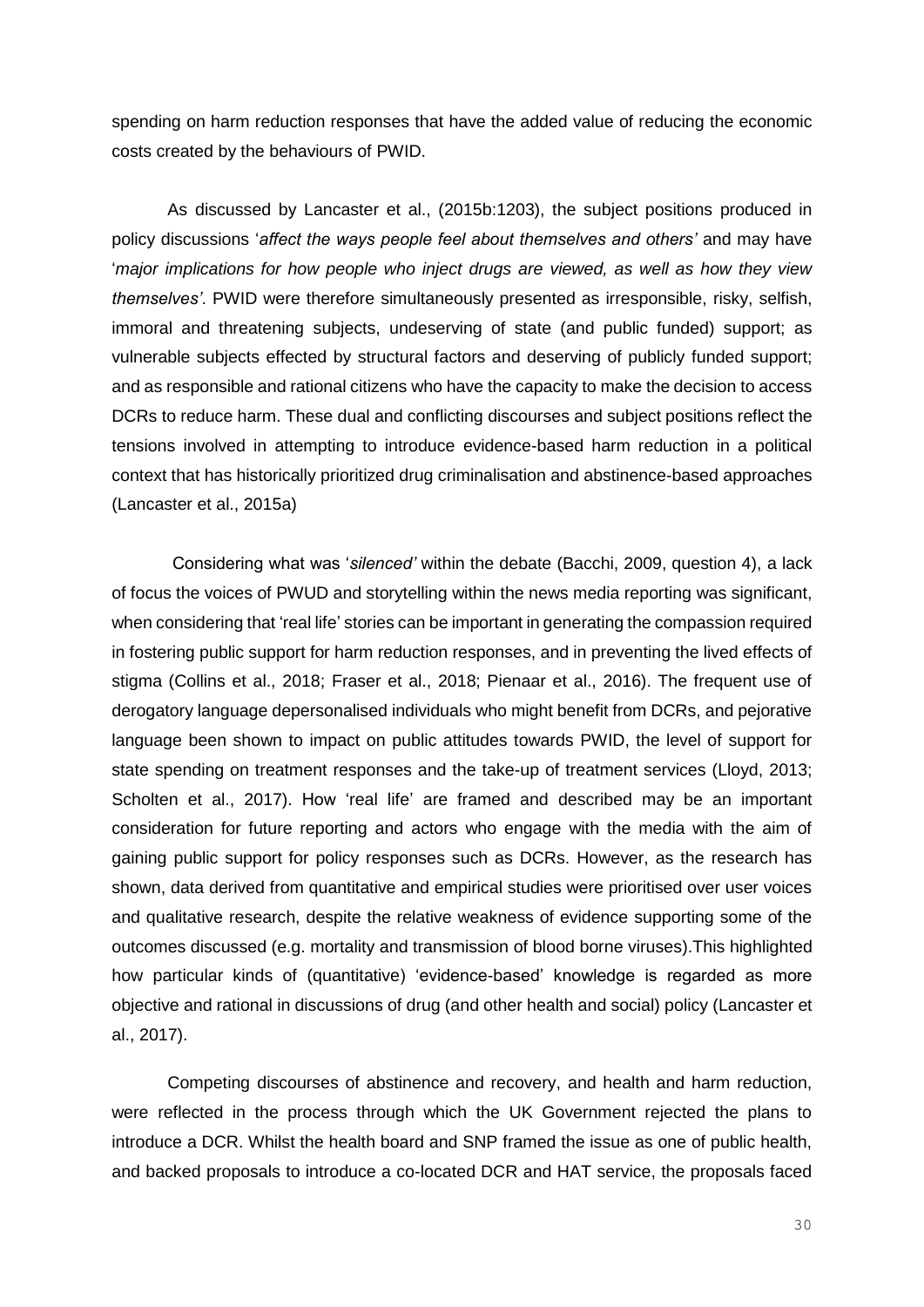legal barriers at the UK level. Although UK doctors with appropriate licenses can prescribe controlled drugs such as heroin (diamorphine) to named patients under Misuse of Drugs (Supply to Addicts) Regulations (1997), the operation of DCRs, including clients' possession of controlled drugs bought from the illegal market, is subject to a range of (potential) criminal and civil law offences. Whilst it may be the case that the extent to which the news media pushes and endorses a particular policy perspective influences official responses to the problem (Bacchi, 2009: xvii), in this case, and despite the UK Government's eventual acceptance of the potential effectiveness of DCRs, the proposals were rejected. As argued by Bacchi (2009:17) and discussed by Lancaster et al (2015b:120) in relation to drugs policy, '*how problems are represented affects people's lives'*. Although the discursive shift of IDU as a problem of criminality to public health can be regarded as positive development by proponents, this was not sufficient to bring about a change in law. By refusing to change existing drug laws and prioritising criminal justice and abstinence based responses, PWID were continued to be criminalised and framed as immoral through their continued use, with the lived effects of denying access to a harm reduction service proven to mitigate harm.

As in other European countries where DCRs have been implemented relatively late (Jauffret-Roustide & Cailbault, 2018), this research highlights how attempts to introduce and gain public and political support for harm reduction responses such as DCRs face challenges within a historical and political context dominated by prohibitionist drug policy, and a rhetoric of abstinence and recovery. In the UK, including Scotland, a focus on abstinence and recovery has dominated the drug policy landscape at the expense of harm reduction, with both being presented as mutually exclusive within the wider climate of drug prohibition (Lancaster et al., 2015a). As such, harm reduction approaches have been deprioritised in drug policy compared to abstinence based approaches (Lancaster et al., 2015), which may be one reason why the debate around DCRs has emerged relatively late compared to many European counterparts (Jauffret-Roustide & Cailbault, 2018). However, since the analysis, a new Scottish drugs strategy has been introduced which reproduces the public health discourse used by proponents and moves away from a discourse of criminality and recovery, instead being supportive of harm reduction responses including the establishment of DCRs in Scotland (Scottish Government, 2018).

The political climate of devolution in which the debate around DCRs and the introduction of the new drugs strategy are situated is also an important consideration when addressing how the proposal to implement DCRs has '*come about'* after years of being ignored (Bacchi, 2009). The Scottish Government has devolved powers for health within the UK system of government, which in the case of drug policy, have been utilised by health officials to push for a public health approach to drug use through harm reduction approaches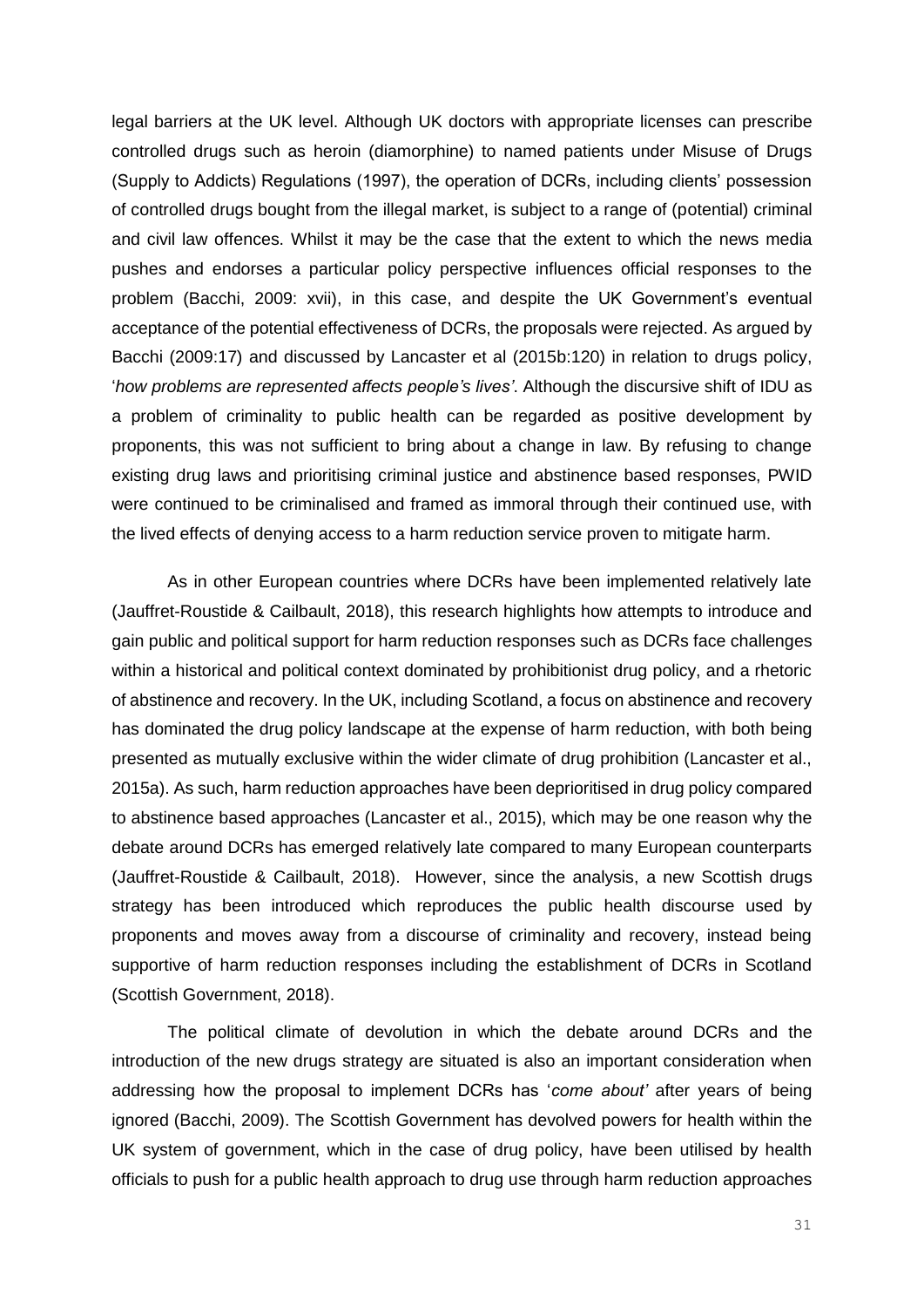such as DCRs. Since being recommended by health officials, the establishment of a DCR in Glasgow has garnered not only the governing SNP but cross-party support, at both central and local government level in Scotland, and as stated, now features within the new drugs strategy. Whilst the proposals were initially rejected by opponents who labelled DCRs as product of '*liberal doctors'* (Academic*, Scottish Daily Mail*) and '*Scotland's left-wing bubble'* (Conservative MSP, *Scottish Express*), and voted against by Conservative MSPs, since the data collection period, the heads of five UK cross-party parliamentary groups, including some senior Conservative, Labour and Liberal Democrat MPs, have also called for legal changes to allow for the introduction of DCRs (Independent, 2018). However, despite support across parties and local policymakers in Scotland using their devolved powers for health to promote DCRs, wider legal political and issues at the national UK level dictated the outcome (Jauffret-Roustide & Cailbault, 2018) and continue to ask as a barrier to change.

A number of limitations of the research must be acknowledged. We do not suggest that the actors and journalists involved in the representations of DCRs intentionally and manipulatively defined the problem in the way they did (Bacchi, 2017; Lancaster et al., 2015a). Instead, such representations may reflect differing underlying ideological and political assumptions and presumptions which cannot be revealed through this research. Furthermore, although a thorough and systematic search of articles was conducted using a range of search terms, our analysis may not have captured all relevant articles. This is particularly pertinent with respect to the increasing proportion of readers who use non-traditional sources of news such as social media platforms (e.g. Newman et al, 2018). Moreover, a set time-period was analysed and as such a longer historical account has not been provided (see Jauffret – Roustide & Cailbault, 2018 for an example), which is needed to adequately address Bacchi's (2009:10) question (three) of '*how has this representation of the 'problem' come* about?' The research found that on occasions DCR opponents used the media to reinforce a long standing assumption of public intolerance to DCRs (Lloyd et al., 2017), despite little research exploring public acceptability in the UK. With public support being crucial to the successful implementation such as DCRs (Lloyd et al., 2015), future research should explore public perceptions of DCRs among local populations, and consider the role of local and national news reporting in influencing opinion.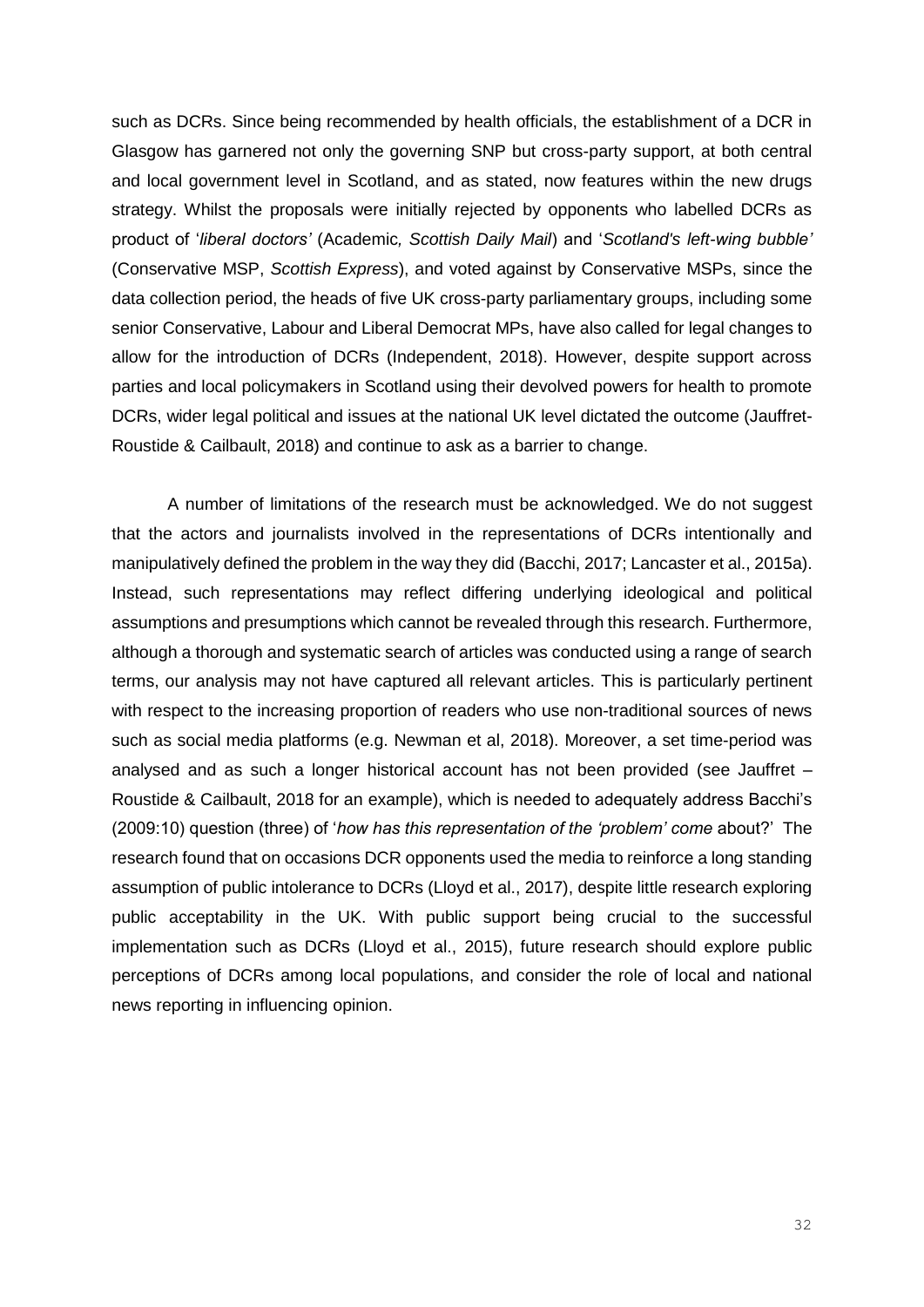## **References**

ACMD. (2018). Vulnerabilities and substance use. London: Home Office.

ACMD. (2016) Reducing Opioid-Related Deaths in the UK. London: Home Office.

Atkinson, A.M. & Sumnall, H.R. (2018). Neo-liberal discourse of substance use in the UK Reality TV show, The Jeremy Kyle Show. *Drugs: Education, Prevention, Policy*, DOI: 10.1080/09687637.2018.1498456

Bacchi, C. (2009). Analysing policy: What's the problem represented to be? Frenchs Forest,Australia: Pearson Education.

Bacchi, C. (2017). Drug Problematizations and Politics: Deploying a Poststructural Analytic Strategy. *Contemporary Drug Problems*, 1-12.

Barratt, M. J., Seear, K. L. & Lancaster, K. (2017). A critical examination of the definition of 'psychoactive effect' in Australian drug legislation. *International Journal of Drug Policy*. 40:16-25.

Batsian, A. (2011). Representations of childhood obesity in Australian newsprint media and academic literature. *Aust NZ J Public Health*. 2011;135-9.

Bernhardsson, J. & Bogren. A. (2012). Drink Sluts, Brats and Immigrants as Others. *Feminist Media Studies,* 12:1, 1-16.

BBCa. (2018). Glasgow site found for UK's first legal drug addict 'fix room' Accessed 01.08.2018 Available at https://www.bbc.co.uk/news/uk-scotland-scotland-politics-40341080

BBCb. (2018). Home Office has 'no plans for fix rooms'. Accessed 11.06.2018 Available at [https://www.bbc.co.uk/news/uk-scotland-glasgow-west-](https://www.bbc.co.uk/news/uk-scotland-glasgow-west-44357774)[44357774](https://www.bbc.co.uk/news/uk-scotland-glasgow-west-44357774)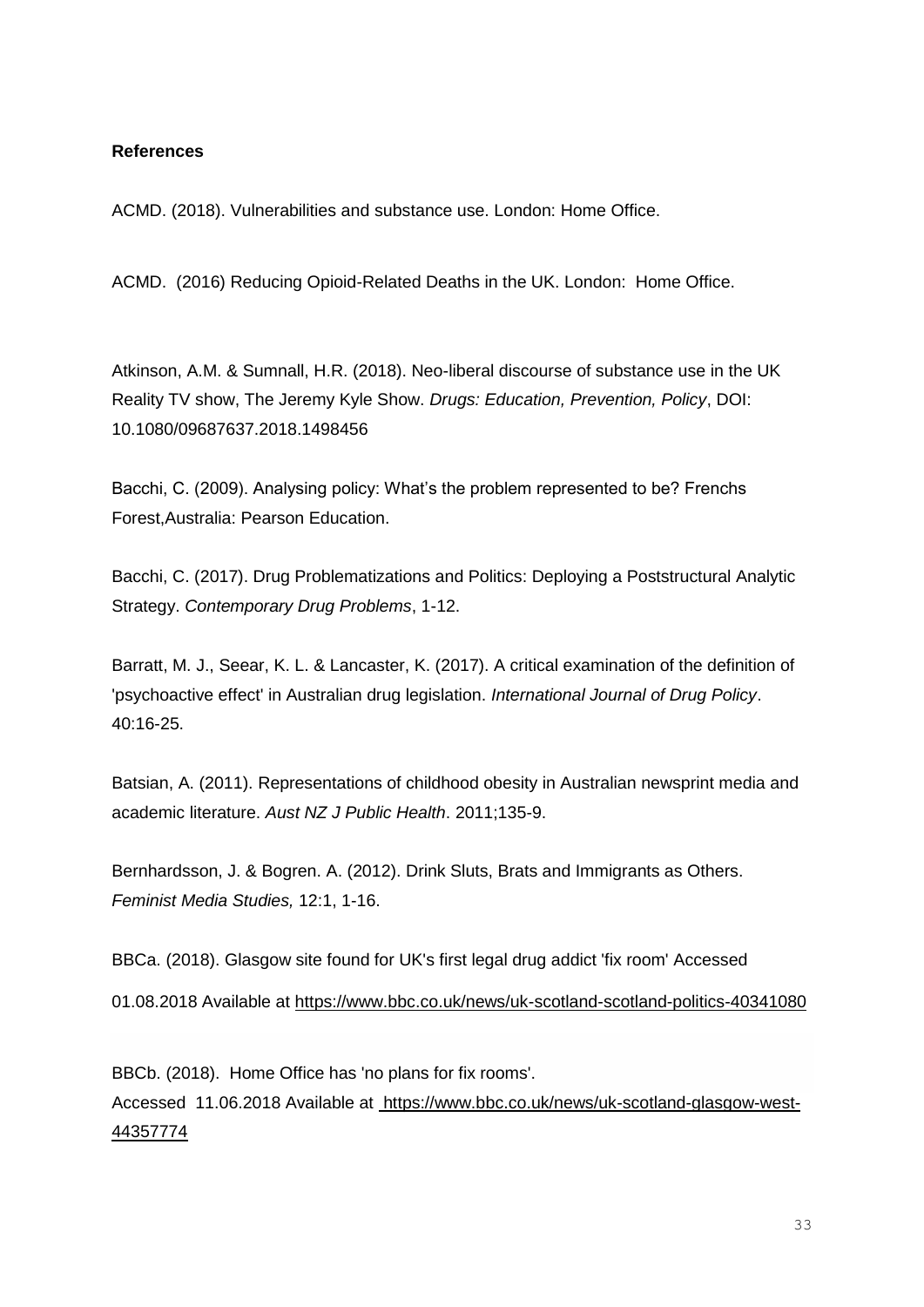BBC. (2017). Call for drug laws devolution to allow 'fix room'. Accessed 01.01.2018 Available at <https://www.bbc.co.uk/news/uk-scotland-glasgow-west-44357774>

Braun, V. & Clarke, V. (2006). Using thematic analysis in psychology. *Qual Res Psychol.* 3:77–101.

Cairney, P. (2016). *The politics of evidence-based policy making*. New York, NY: Springer Berlin Heidelberg.

Collins, A. B., Bluthenthal, R. N., Boyd, J., & McNeil, R. (2018). Harnessing the language of overdose prevention to advance evidence-based responses to the opioid crisis. *International Journal of Drug Policy, 55*:77-79.

Des Jarlais, D.C., Arasteh, K. & Hagan, H. (2008). Evaluating Vancouver's supervised injection facility: data and dollars, symbols and ethics. *Canadian Medical Association Journal*, *179*(11): 105-1106.

European Monitoring Centre for Drug Addiction. (2018). Drug consumption rooms: an overview of provision and evidence. Lisbon: EMCDDA. Available from: [http://www.emcdda.europa.eu/system/files/publications/2734/POD\\_Drug%20consumption%](http://www.emcdda.europa.eu/system/files/publications/2734/POD_Drug%20consumption%20rooms.pdf) [20rooms.pdf](http://www.emcdda.europa.eu/system/files/publications/2734/POD_Drug%20consumption%20rooms.pdf)

Fraser, S. and Moore, D. (2011). Governing through problems: The formulation of policy on amphetamine-type stimulants (ATS) in Australia. *International Journal of Drug Policy*, 22(6): 498-506.

Forsyth, A.J.M. (2001). Distorted? a quantitative exploration of drug fatality reports in the popular press. *International Journal of Drug Policy,* 12: 435–453.

Gornall, J. (2014). Under the influence. *British Medical Journal, 348*.

Hayle, S. (2015). Comparing Drug Policy Windows Internationally: Drug Consumption Room Policy Making in Canada and England and Wales. *Contemporary Drug Problems*, 42(1) 20- 37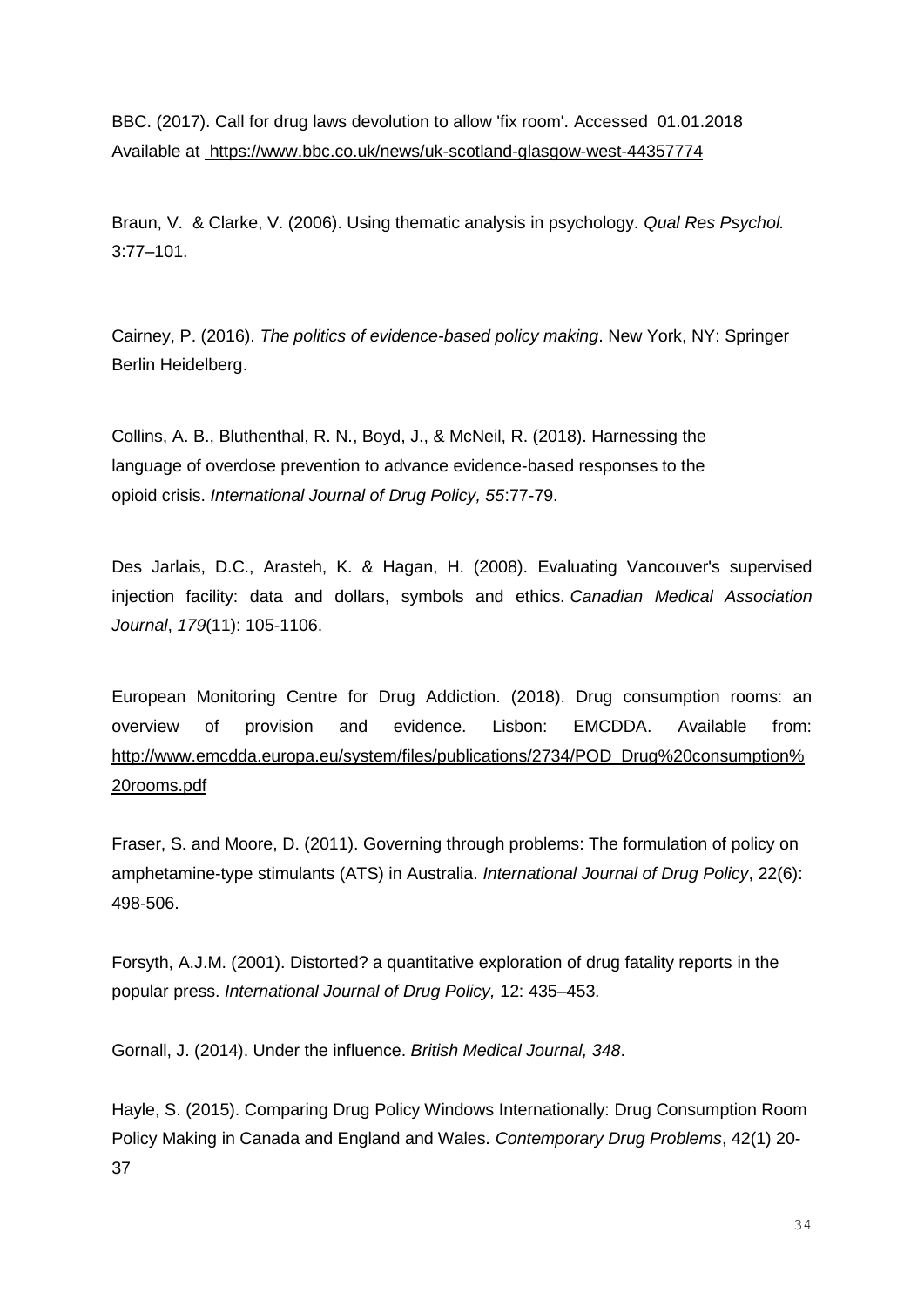Home Office (2017). RE: Reducing Opioid-related deaths in the UK report- further response regarding drug consumption rooms: Letter to ACMD from Victoria Atkins MP. London: Home Office. Accessed 01.12.28 Available at https://assets.publishing.service.gov.uk/government/uploads/system/uploads/attachment\_da ta/file/699825/Letter\_from\_Victoria\_Atkins\_MP\_to\_OBJ.pdf

Independent. (2018). Tories pile pressure on Theresa May to allow safe injection room for drug users. Accessed 30.08.2018. Available at [https://www.independent.co.uk/news/uk/politics/theresa-may-drug-addicts-safe-rooms-hiv](https://www.independent.co.uk/news/uk/politics/theresa-may-drug-addicts-safe-rooms-hiv-deaths-dcr-government-policy-changes-a8476251.html)[deaths-dcr-government-policy-changes-a8476251.html](https://www.independent.co.uk/news/uk/politics/theresa-may-drug-addicts-safe-rooms-hiv-deaths-dcr-government-policy-changes-a8476251.html)

ISD Scotland. (2016). Estimating the National and Local Prevalence of Problem Drug Use in Scotland 2012/13/ Accessed 25.08.2018 Available at [https://isdscotland.scot.nhs.uk/Health-](https://isdscotland.scot.nhs.uk/Health-Topics/Drugs-and-Alcohol-Misuse/Publications/2014-10-28/2014-10-28-Drug-Prevalence-Report.pdf)[Topics/Drugs-and-Alcohol-Misuse/Publications/2014-10-28/2014-10-28-Drug-Prevalence-](https://isdscotland.scot.nhs.uk/Health-Topics/Drugs-and-Alcohol-Misuse/Publications/2014-10-28/2014-10-28-Drug-Prevalence-Report.pdf)[Report.pdf](https://isdscotland.scot.nhs.uk/Health-Topics/Drugs-and-Alcohol-Misuse/Publications/2014-10-28/2014-10-28-Drug-Prevalence-Report.pdf)

Jauffret-Roustide, M., & Cailbault, I. (2018). Drug consumption rooms: Comparing times, spaces and actors in issues of social acceptability in French public debate. International Journal of Drug Policy, doi.org/10.1016/j.drugpo.2018.04.014

Kingdon, J. (2003). Agenda, Alternatives, and Public Policies. 2<sup>nd</sup> edn. New York: Longman.

Lancaster, K., Seear, K., Treloar, C., & Ritter, A. (2017). The productive techniques and constitutive effects of "evidence-based policy" and "consumer participation" discourses in health policy programs. Social Science & Medicine, 176:60–68.

Lancaster, K., Duke, K., & Ritter, R. (2015a). Producing the 'problem of drugs': A cross national-comparison of 'recovery' discourse in two Australian and British reports. *International Journal of Drug Policy*, 26: 617–625.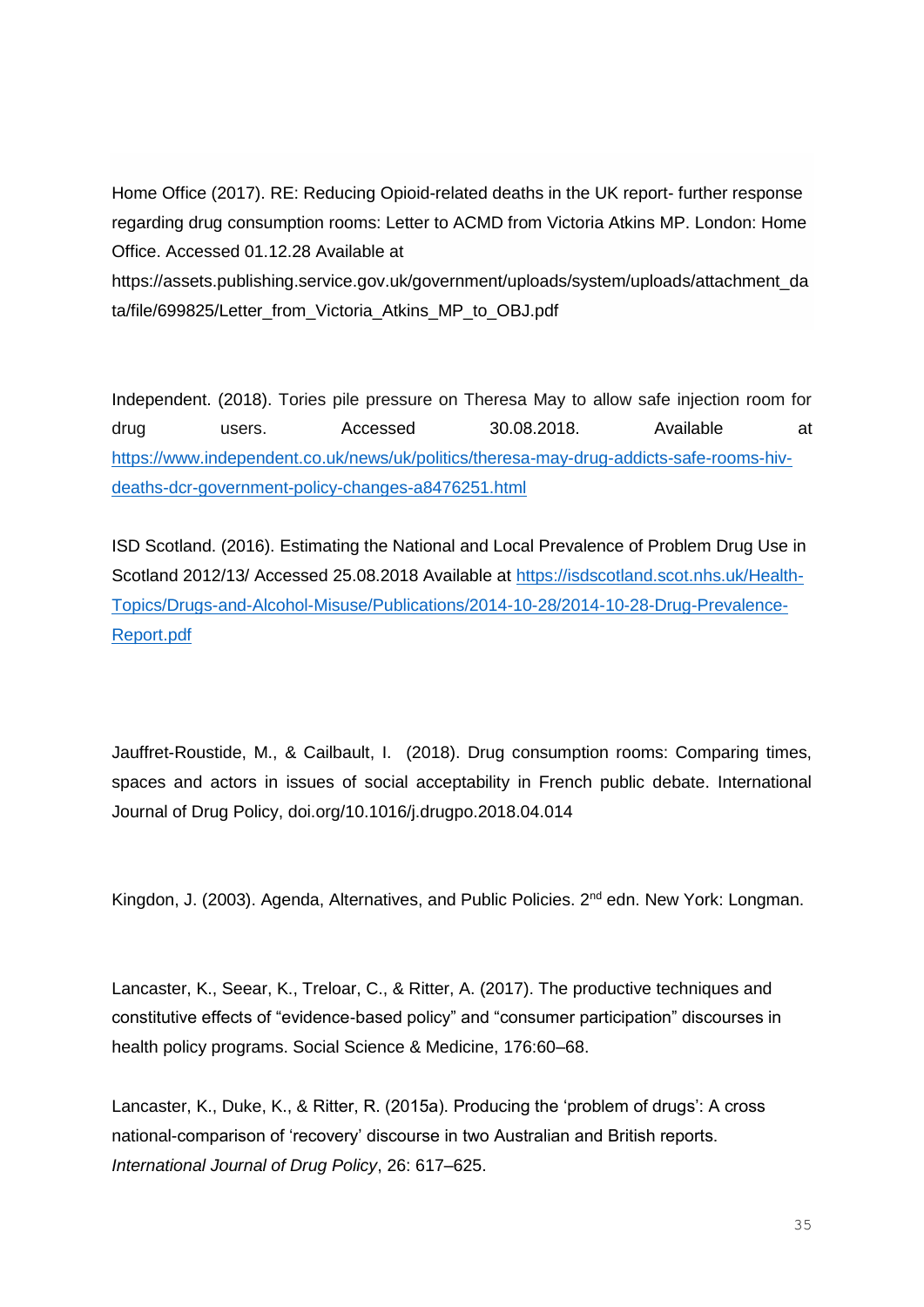Lancaster, K., Seear, K. L. & Treloar, C. (2015b). Laws prohibiting peer distribution of injecting equipment in Australia: a critical analysis of their effects. *International Journal of Drug Policy*. 26(12):1198 - 1206.

Lancaster, K. (2014). Social construction and the evidence-based drug policy endeavour. *International Journal of Drug Policy, 25*:948-951.

Lancaster, K., Hughes, C.E., Spicer, B., Matthew-Simmons, F. & Dillon, P. (2011). Illicit drugs and the media: Models of media effects for use in drug policy research. *Drug and Alcohol Review,* 30: 397–402.

Lloyd, C., Stöver, H., Zurhold, H. & Hunt, N. (2017). Similar problems, divergent responses: drug consumption room policies in the UK and Germany. *Journal of Substance Use*, 22:1, 66- 70, DOI: 10.3109/14659891.2016.1143049

MacArthur, G. J., van Velzen, E., Palmateer, N., Kimber, J., Pharris, A., Hope, V., Taylor, A., Roy, K., Aspinall, E., Goldberg, D., Rhodes, T., Hedrich, D., Salminen, M., Hickman, M., & Hutchinson, S. J. (2014). Interventions to prevent HIV and Hepatitis C in people who inject drugs: A review of reviews to assess evidence of effectiveness. *International Journal of Drug Policy, 25*, 34-52.

McKeganey, N., Morris, Z., Neale, J., & Robertson, M. (2004). What are drug users looking for when they contact drug services: abstinence or harm reduction?, *Drugs: Education, Prevention and Policy,* 11:5, 423-435.

McNeil, R., & Small, W. (2014). 'Safer environment interventions': A qualitative synthesis of the experiences and perceptions of people who inject drugs. *Social science & medicine, 106*, 151-158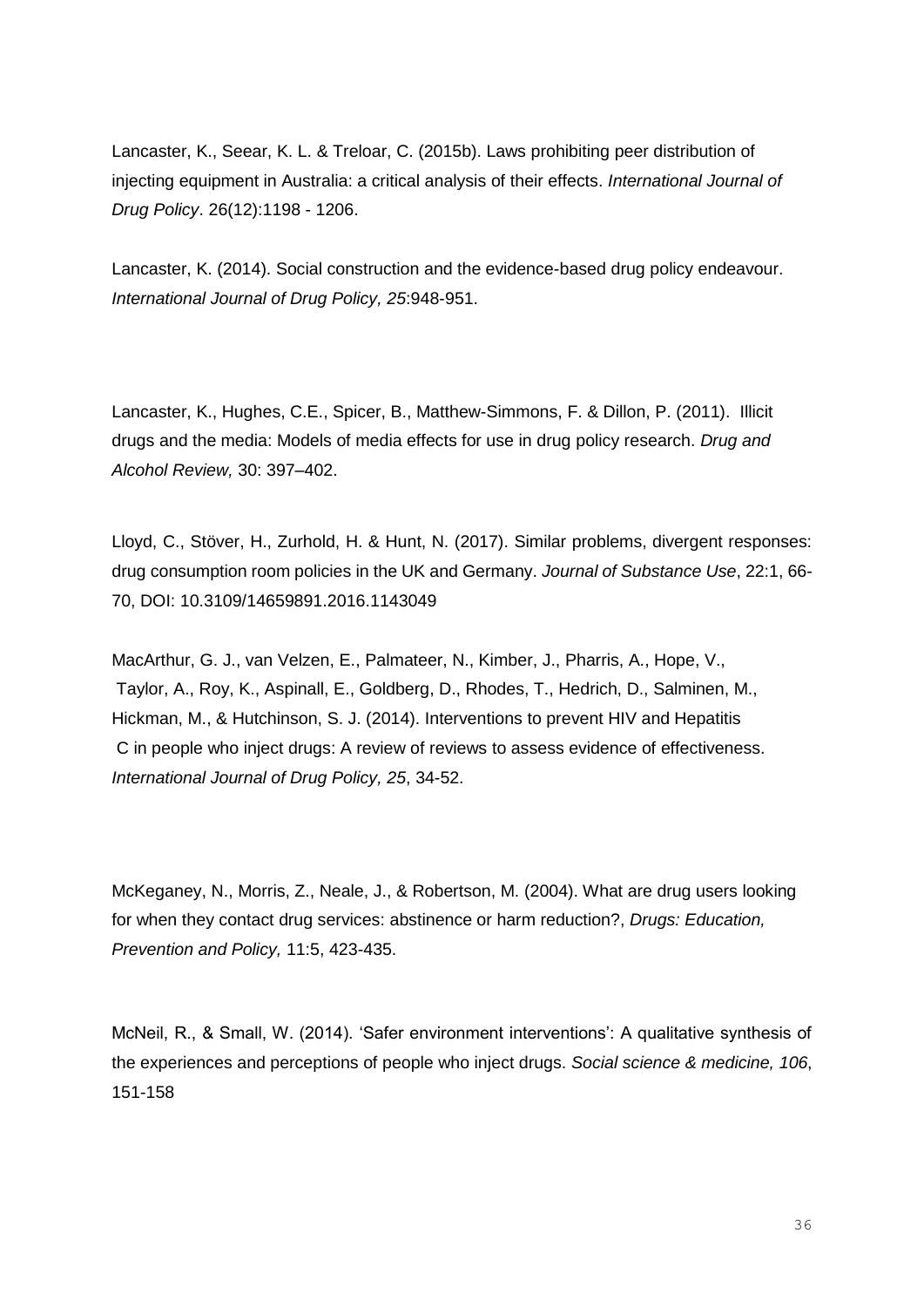Millar T., & McAuley A. (2017). EMCDDA assessment of drug-induced death data and contextual information in selected countries: technical report. Available from: [www.emcdda.europa.eu/.../Assessment%20of%20drug-induced%20death%20data.pdf](http://www.emcdda.europa.eu/.../Assessment%20of%20drug-induced%20death%20data.pdf)

Miller, P. & Dunlop, A. (2011). Rhetoric, reality and research: What they mean for achieving the best possible treatment system for addiction-related problems. *International Journal of Drug Policy*, 22: 196-197.

Moore, D. and Fraser, S. (2013). Producing the 'problem' of addiction in drug treatment. *Qualitative Health Research*, 23(7):916 - 923.

Newman, N., Fletcher, R., Kalogeropoulos, A., Levy, D.A.L., & Nielsen, R.K. (2018) Reuters Institute Digital News Report 2018. Reuters Institute for the Study of Journalism: Oxford.

NHS Greater Glasgow and Clyde (NHSGCC). (2016). "Taking away the chaos" – the health needs of people who inject drugs in public places in Glasgow city centre. Available from: [http://www.nhsggc.org.uk/media/238302/nhsggc\\_health\\_needs\\_drug\\_injectors\\_full.pdf](http://www.nhsggc.org.uk/media/238302/nhsggc_health_needs_drug_injectors_full.pdf)

Ofcom. (2018). Scrolling news: The changing face of online news consumption. Accessed 22.11.18, available at https://www.ofcom.org.uk/\_\_data/assets/pdf\_file/0022/115915/Scrolling-News.pdf

Oliver, K. A., & de Vocht, F. (2015). Defining 'evidence' in public health: a survey of policymakers' uses and preferences. *Eur J Public Health,* 1;27(2):112-117.

Orsini. M.M. (2017). Frame Analysis of Drug Narratives in Network News Coverage. *Contemporary Drug Problems*, 44(3):189-211

Pienaar, K. & Savic, M. (2016). Producing alcohol and other drugs as a policy 'problem': A critical analysis of South Africa's 'National Drug Master Plan' (2013-2017). *International Journal of Drug Policy,* 30:5-42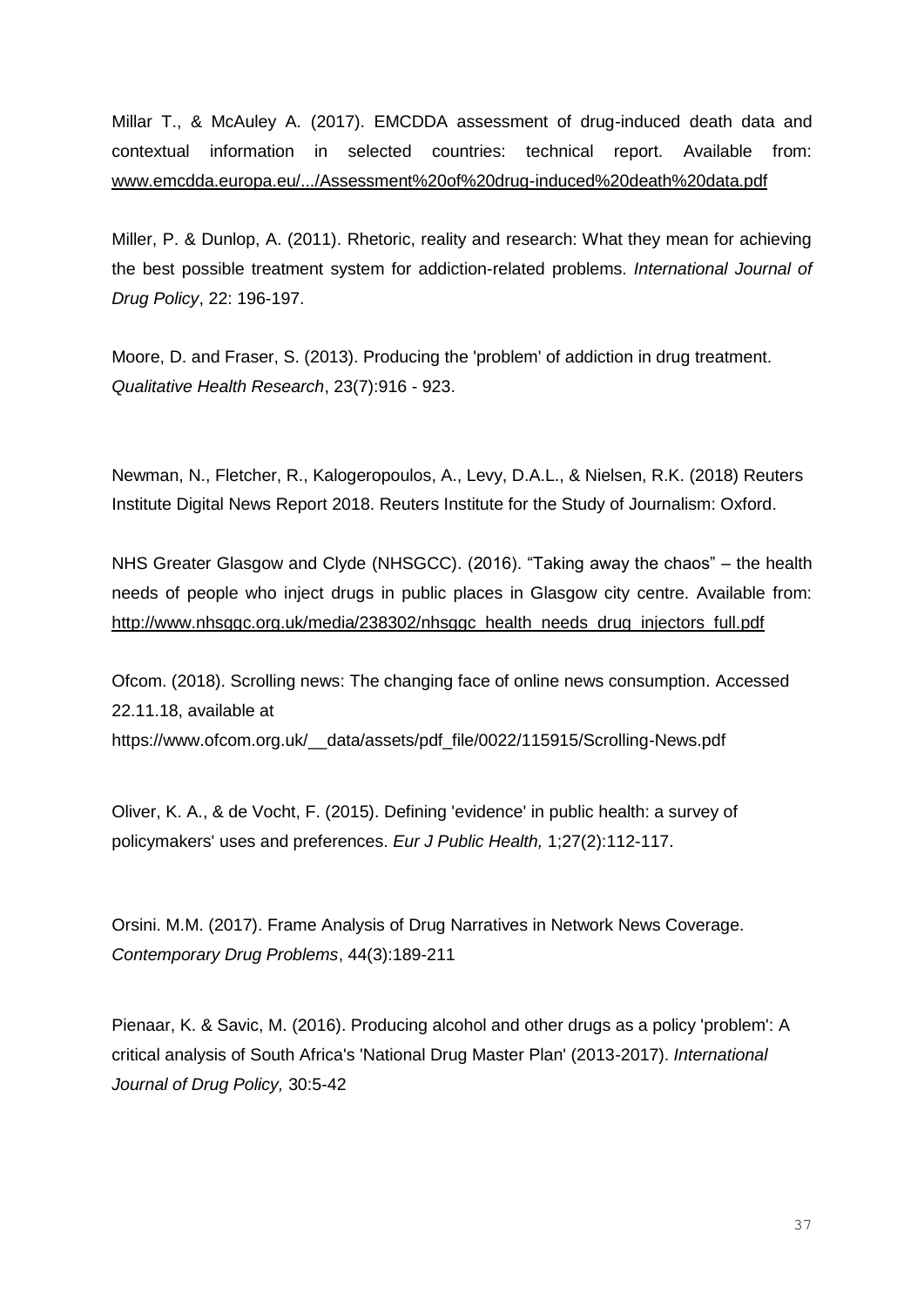Pienaar, K., Murphy, D. A., Race, K. & Lea, T. (2018). Problematising LGBTQ drug use, governing sexuality and gender: A critical analysis of LGBTIQ health policy in Australia. *International Journal of Drug Policy*, 55:187-194

Potier, C., Laprévote, V., Dubois-Arber, F., Cottencin, O. & Rolland, B. (2014). Supervised injection services: what has been demonstrated? A systematic literature review. *Drug & Alcohol Dependence*, *145*:48-68.

Ramsay, C.N., Stirling, A., Smith, J., Hawkins, G., Brooks, T., Hood, J., Penrice, G., Browning, L.M. & Ahmed, S. (2010). An outbreak of infection with Bacillus anthracis in injecting drug users in Scotland. *Euro Surveill*, *15*(2):19465

Ragonnet-Cronin, M., Jackson, C., Bradley-Stewart, A., Aitken, C., McAuley, A., Palmateer, N., Gunson, R., Goldberg, D., Milosevic, C. & Leigh Brown, A.J. (2018). Recent and Rapid Transmission of HIV Among People Who Inject Drugs in Scotland Revealed Through Phylogenetic Analysis. *The Journal of Infectious Diseases*, *217*(12):1875-1882.

Ritter, A., Hughes, C. E., Lancaster, K., & Hoppe, R. (2018). Using the Advocacy Coalition Framework and Multiple Streams policy theories to examine the role of evidence, research and other types of knowledge in drug policy. *Addiction, 113*:1539-1547

Sabatier P. A. An advocacy coalition framework of policy change and the role of policyoriented learning therein. *Policy Sci*, 21:129-68.

Scholten W., Simon O., Maremmani I., Wells C., Kelly J. F., Hämmig R. et al. (2017). Access to treatment with controlled medicines rationale and recommendations for neutral, precise, and respectful language. *Public Health*, 153: 147-153.

Scottish Drug Forum (SDF) (2018). Full business case to be developed for safer drug consumption facility & heroin-assisted treatment in Glasgow. Access 30.11.2018 available at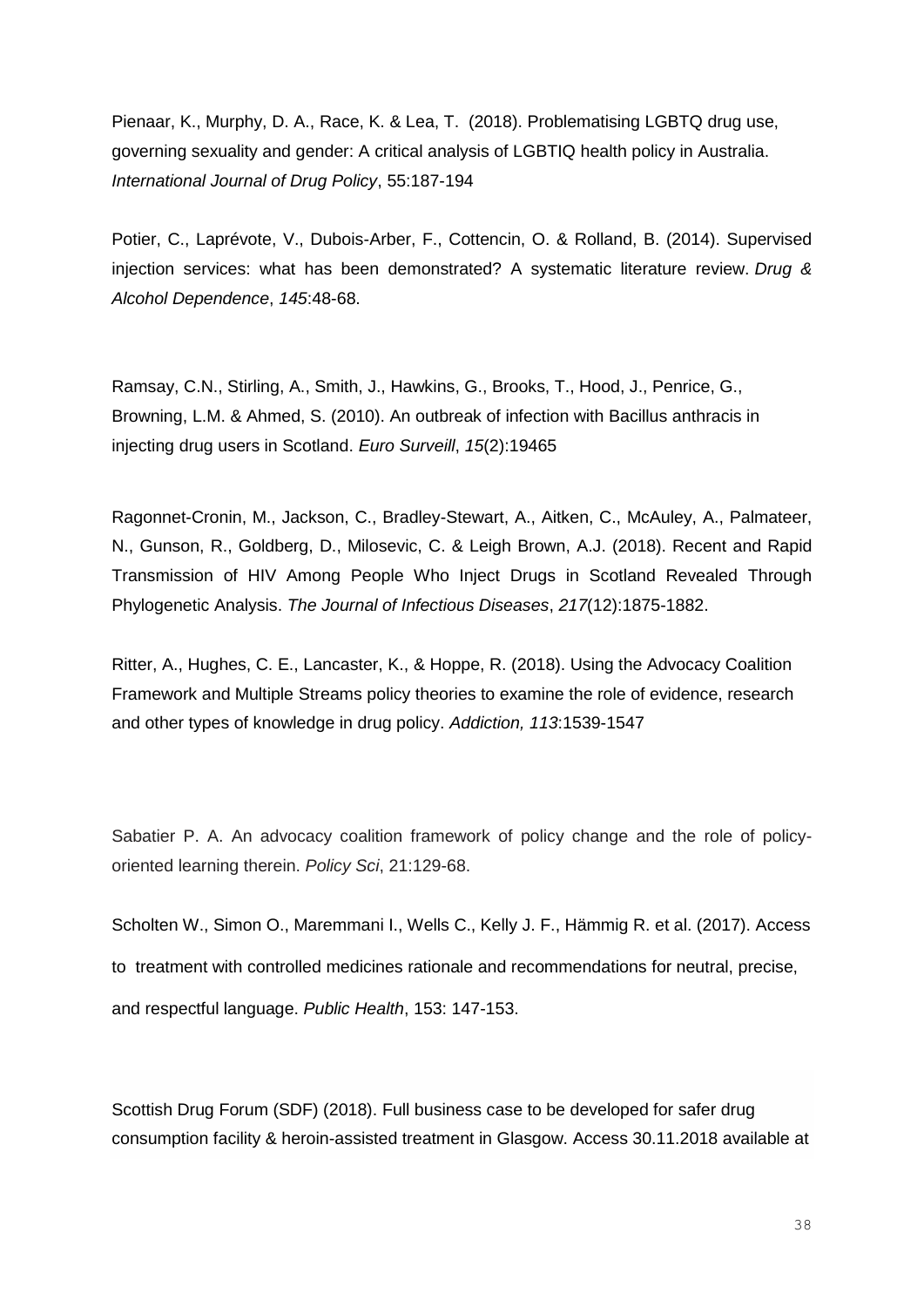[http://www.sdf.org.uk/full-business-case-developed-safer-drug-consumption-facility-heroin](http://www.sdf.org.uk/full-business-case-developed-safer-drug-consumption-facility-heroin-assisted-treatment-glasgow/)[assisted-treatment-glasgow/](http://www.sdf.org.uk/full-business-case-developed-safer-drug-consumption-facility-heroin-assisted-treatment-glasgow/)

Seear, K. and Fraser, S. (2014). The addict as victim: Producing the 'problem' of addiction in Australian victims of crime compensation. *International Journal of Drug Policy*, 25(5): 826- 835.

Stevens, A., & Zampini, G. F. (2018). Drug policy constellations: A Habermasian approach for understanding English drug policy. *International Journal of Drug Policy, 57*, 61-71.

Stevens, A. (2018). 'Being human' and the 'moral sidestep' in drug policy: Explaining government inaction on opioid-related deaths in the UK. *Addictive Behaviors*, [doi.org/10.1016/j.addbeh.2018.08.036](https://doi.org/10.1016/j.addbeh.2018.08.036)

Szalavitz, M. (2017). Why we should say someone is a 'person with an addiction,' not an addict. NPR. June 11. Retrieved 3 August 2017 from: http://www.npr.org/sections/ health-shots/2017/06/11/531931490/change-from-addict-to-person-with-anaddictionis-long-overdue.

Trayner, K.M.A., Weir, A., McAuley, A., Godbole, G., Amar, C., Grant, K., Penrice, G., Roy, K. (2018). A pragmatic harm reduction approach to manage a large outbreak of wound botulism in people who inject drugs, Scotland 2015. *Harm Reduction Journal*, *submitted.*

UK Drug Policy Commission (UKDCP). (2010). Representations of Drug Use and Drug Users in the British Press: A Content Analysis of Newspaper Coverage. Loughborough: Loughborough University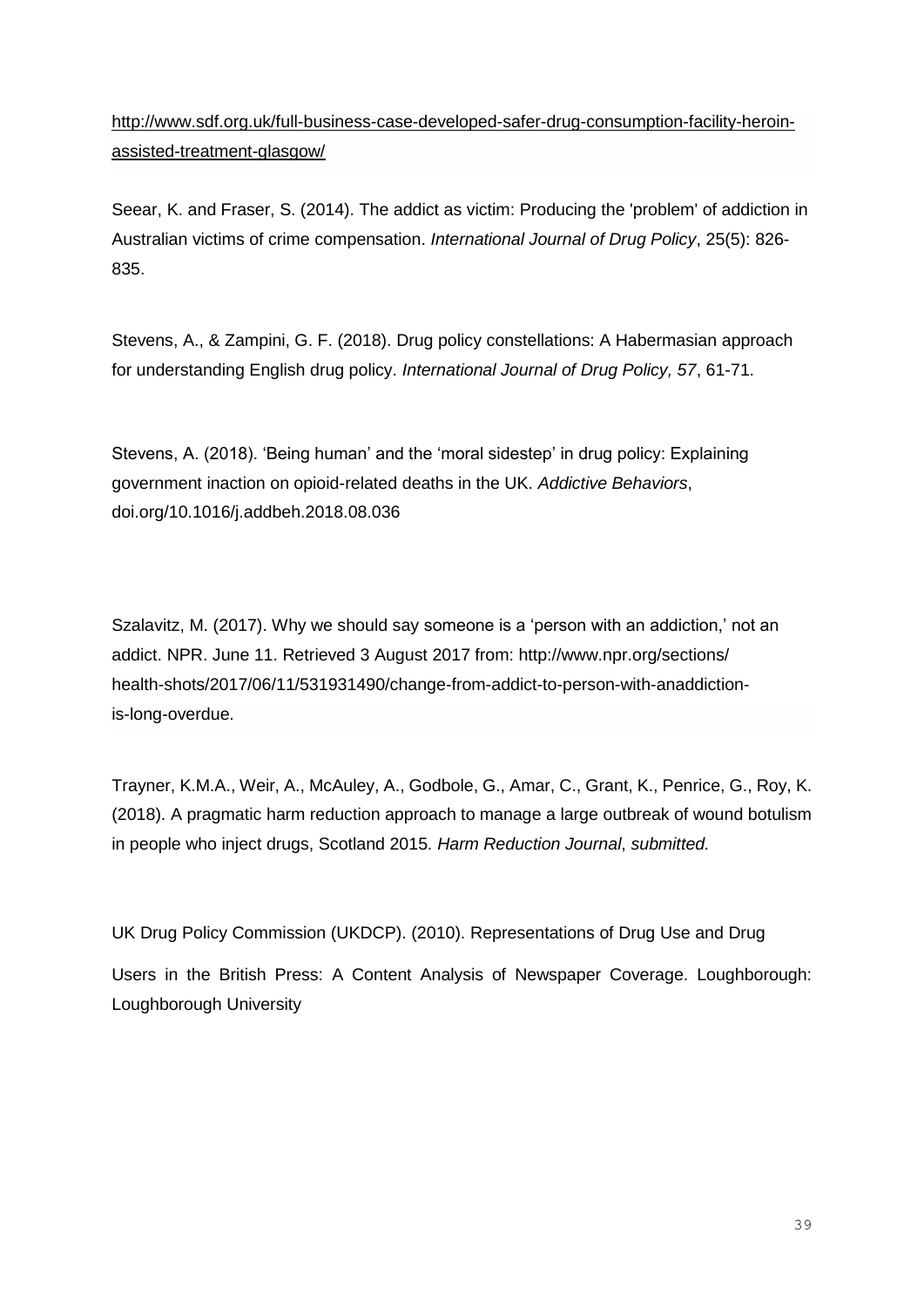UK Parliament (2008). Supervised Drug Consumption Facilities Bill 2017-19 Type of Bill: Private Members' Bill (under the Ten Minute Rule). Available at https://services.parliament.uk/bills/2017-19/superviseddrugconsumptionfacilities.html , accessed 25.07.2018.

Woolford, A. (2001). "Tainted Space: Representations of Injection Drug Use and HIV/AIDS in Vancouver's Downtown Eastside." *BC Studies,* 129:27-50.

**Table 1 Sample details**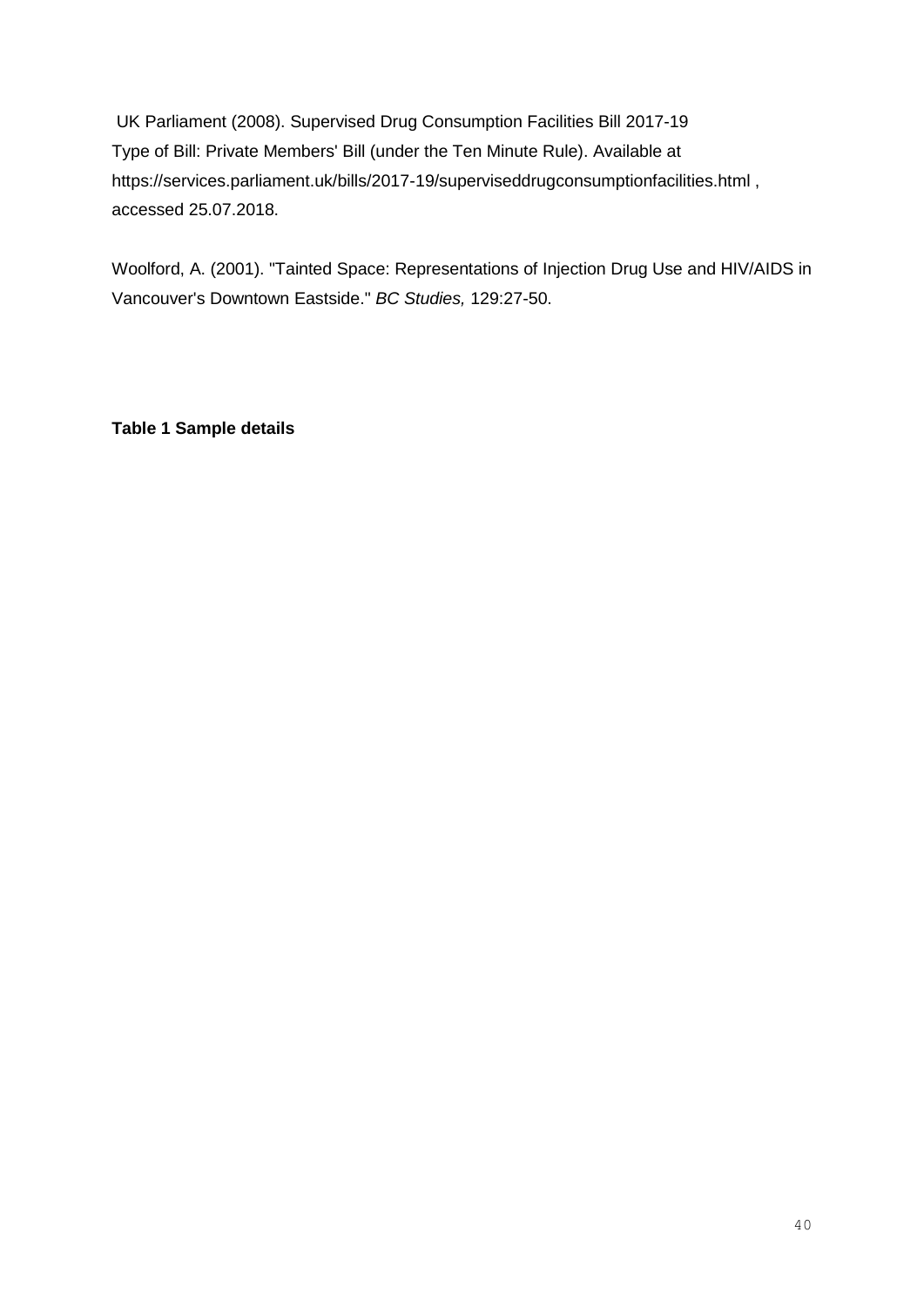| <b>News source</b>     | Geography | <b>Political</b> | <b>Articles</b><br>for<br>or | <b>Total</b><br>number<br>of |  |
|------------------------|-----------|------------------|------------------------------|------------------------------|--|
|                        |           | stance           | against DCRs                 | articles                     |  |
|                        |           |                  |                              |                              |  |
| Scottish Daily Mail    | National  | Right            | Against                      | 27                           |  |
|                        |           |                  |                              | (16%)                        |  |
| The Herald             | Scotland  | Centrist         | For                          | 25                           |  |
|                        |           |                  |                              | (14%)                        |  |
|                        |           |                  | <b>Neutral</b>               |                              |  |
| <b>BBC News Online</b> | National  | <b>Neutral</b>   | For                          | 16                           |  |
|                        |           |                  |                              | (9% )                        |  |
|                        |           |                  | Neutral                      |                              |  |
| Daily Record and       | Scotland  | Left             | For, backed                  | 12                           |  |
| <b>Sunday Mail</b>     |           |                  | proposals                    | (7%)                         |  |
|                        |           |                  | Neutral                      |                              |  |
| <b>The National</b>    |           | Centre-left      | For                          | 12                           |  |
|                        | Scotland  |                  |                              | (7%)                         |  |
|                        |           |                  |                              |                              |  |
| The Scotsman           |           | Centrist         | For                          | $\overline{8}$               |  |
|                        | Scotland  |                  | Against                      | (5%)                         |  |
|                        |           |                  | <b>Neutral</b>               |                              |  |
| <b>Scottish Daily</b>  | Scotland  | Right            | Against                      | 8                            |  |
| <b>Express</b>         |           |                  | For                          | (5%)                         |  |
|                        |           |                  | Neutral                      |                              |  |
| The Times              | National  | Centre-          | For                          | 9                            |  |
|                        |           | right            |                              | (5%)                         |  |
|                        |           |                  |                              |                              |  |
| The Independent        | National  | Centrist/Li      | For                          | $\overline{7}$               |  |
|                        |           | beral            |                              | (4% )                        |  |
|                        |           |                  |                              |                              |  |
| <b>Evening Times</b>   |           | n/a              | For                          | $\overline{7}$               |  |
| Glasgow                | Scotland  |                  | Neutral                      | (4% )                        |  |
|                        |           |                  |                              |                              |  |
| The Sun                | National  | Right            | For                          | $\overline{4}$               |  |
|                        |           |                  | Neutral                      | (2%)                         |  |
|                        |           |                  |                              |                              |  |
| The Belfast            | Ireland   | n/a              | For                          | $\overline{3}$               |  |
| Telegraph              |           |                  |                              | (2%)                         |  |
|                        |           |                  |                              |                              |  |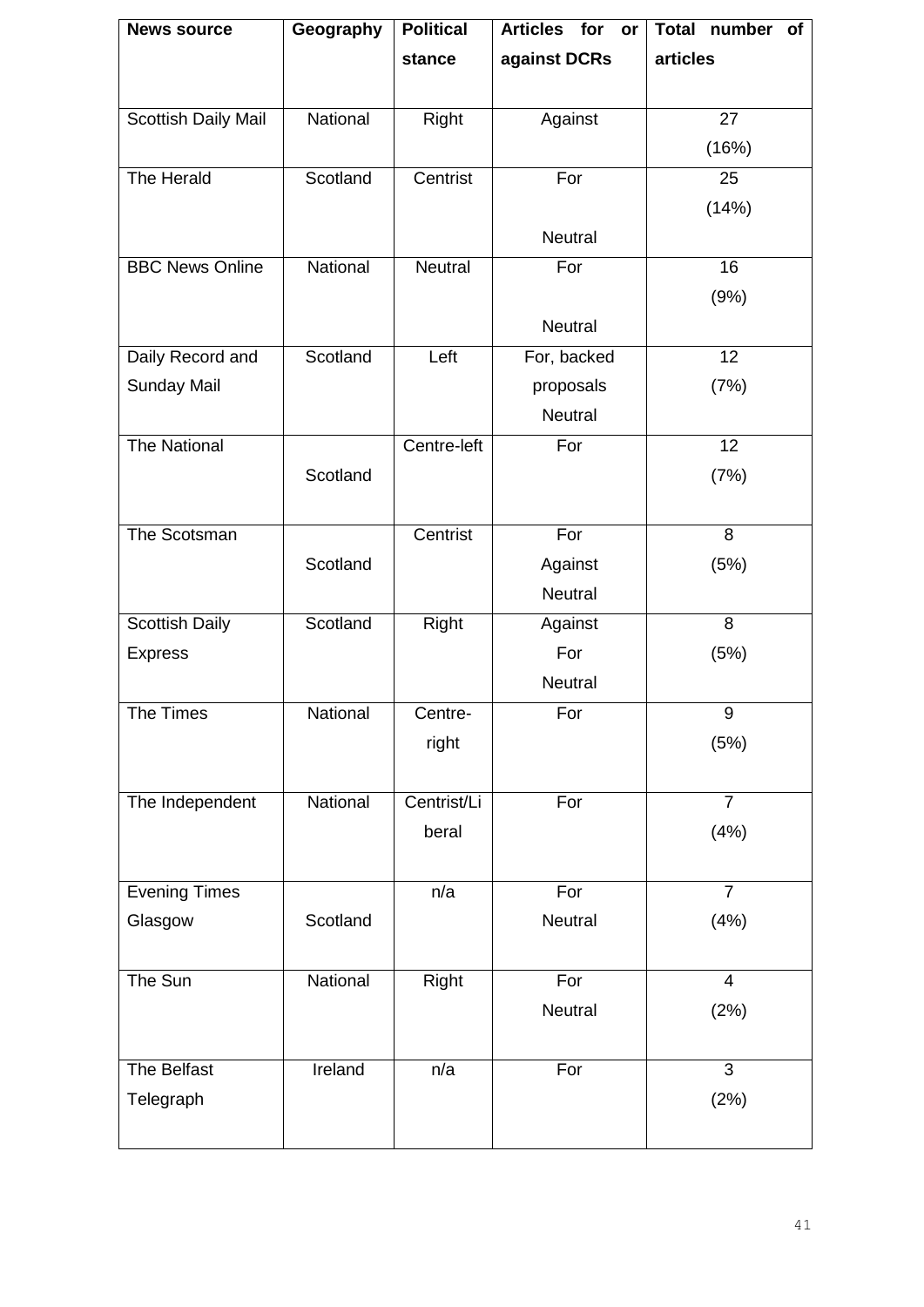| The Metro                  | National | Centre-      | For            | $\overline{\mathcal{A}}$ |
|----------------------------|----------|--------------|----------------|--------------------------|
|                            | Free     | right        | Against        | (2%)                     |
|                            |          |              | Neutral        |                          |
| Daily Echo                 |          | n/a          | For            | 3                        |
|                            | England  |              |                | (2%)                     |
|                            |          |              |                |                          |
| <b>Scottish Daily Star</b> | Scotland | Centrist     | Neutral        | $\mathbf{1}$             |
|                            |          |              |                | (1%)                     |
|                            |          |              |                |                          |
| The Guardian               | National | Centre-left  | For            | $\overline{2}$           |
|                            |          |              | <b>Neutral</b> | (1%)                     |
|                            |          |              |                |                          |
| Scottish Mail on           | Scotland | <b>Right</b> | Against        | $\overline{1}$           |
| Sunday                     |          |              |                | (1%)                     |
|                            |          |              |                |                          |
| The-i                      | National | Centrist/Li  | For            | $\overline{2}$           |
|                            |          | beral        |                | (1%)                     |
|                            |          |              |                |                          |
| The Telegraph              | National | Centrist-    | For            | 1                        |
|                            |          | right        |                | (1%)                     |
|                            |          |              |                |                          |
| Scotland on                |          | Centrist     | For            | $\mathbf{1}$             |
| Sunday                     | Scotland |              |                | (1%)                     |
|                            |          |              |                |                          |
| <b>Sunday Times</b>        | National | Centrist-    | For            | $\overline{2}$           |
|                            |          | right        |                | (1%)                     |
|                            |          |              |                |                          |
| <b>Sunday Herald</b>       | Scotland | Left         | For            | $\mathbf{1}$             |
|                            |          |              |                | (1%)                     |
|                            |          |              |                |                          |
| Border Telegraph           | Scotland | n/a          | For            | 1                        |
|                            |          |              |                | (1%)                     |
|                            |          |              |                |                          |
| City Am                    | England  | Centre-      | For            | $\overline{1}$           |
|                            |          | right        |                | (1%)                     |
|                            |          |              |                |                          |
|                            |          |              |                |                          |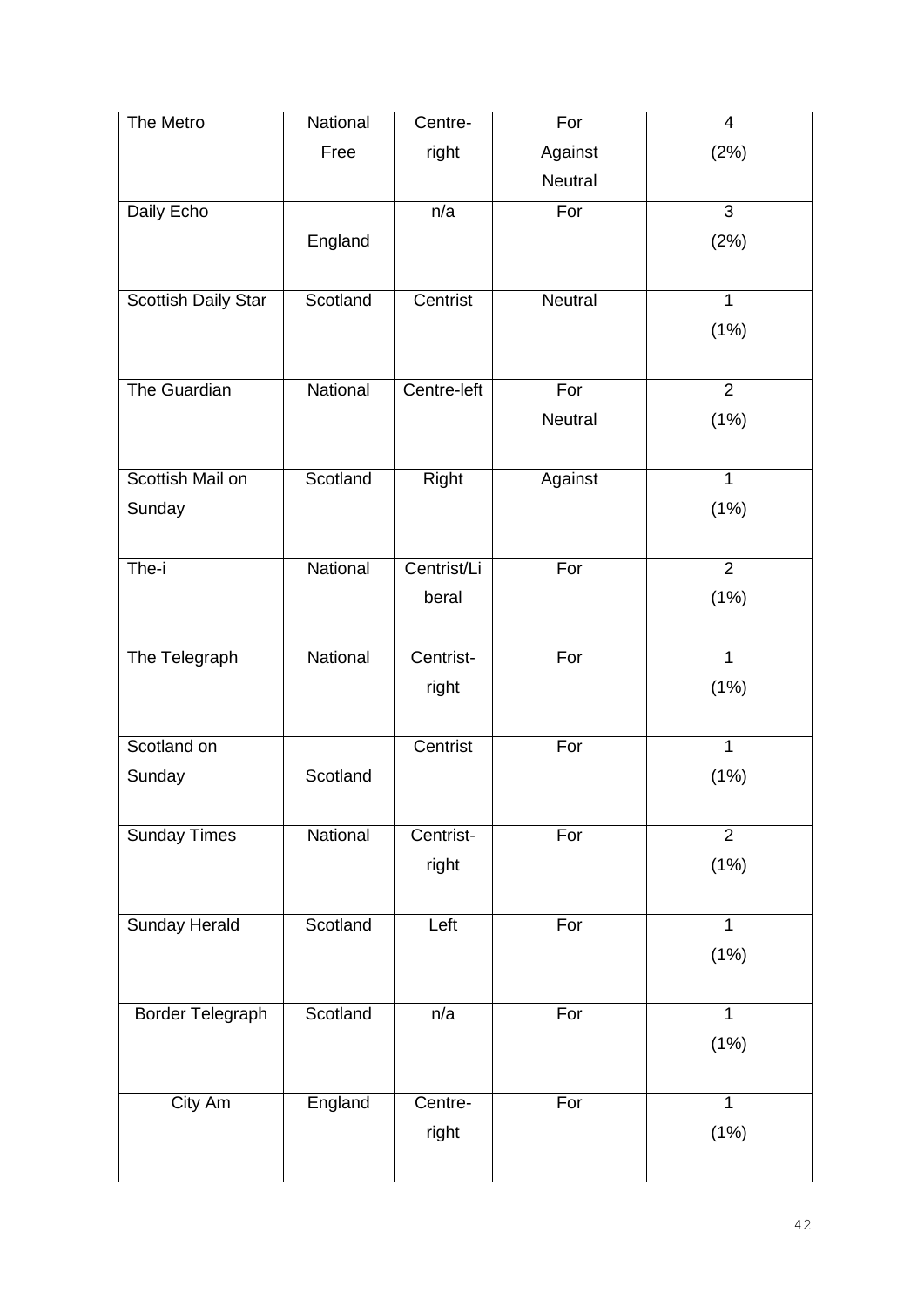| <b>Coventry Evening</b>  |          | n/a | For     | $\overline{2}$ |
|--------------------------|----------|-----|---------|----------------|
| Telegraph                | England  |     |         | (1%)           |
|                          |          |     |         |                |
| <b>Dunfermline Press</b> |          | n/a | For     | $\overline{1}$ |
|                          | England  |     |         | (1%)           |
|                          |          |     |         |                |
| East Anglian Daily       |          | n/a | For     | $\mathbf{1}$   |
| <b>Times</b>             | England  |     |         | (1%)           |
|                          |          |     |         |                |
| <b>Edinburgh Evening</b> | Scotland | n/a | For     | 1              |
| <b>News</b>              |          |     |         | (1%)           |
|                          |          |     |         |                |
| <b>Evening News</b>      |          | n/a | For     | $\overline{2}$ |
| Norwich                  | England  |     |         | (1%)           |
|                          |          |     |         |                |
| Greenock                 | Scotland | n/a | For     | $\overline{2}$ |
| Telegraph                |          |     |         | (1%)           |
|                          |          |     |         |                |
| Manchester               |          | n/a | For     | $\overline{1}$ |
| evening times            | England  |     |         | (1%)           |
|                          |          |     |         |                |
| The Argus                |          | n/a | For     | $\overline{2}$ |
|                          | England  |     |         | (1%)           |
|                          |          |     |         |                |
| The Daily Post           |          | n/a | Neutral | $\overline{1}$ |
|                          | Wales    |     |         | (1%)           |
|                          |          |     |         |                |
| The Glasgow              | Scotland | n/a | For     | 1              |
| South and                |          |     |         | (1%)           |
| Eastwood Extra           |          |     |         |                |
| <b>Birmingham Mail</b>   |          | n/a | For     | $\overline{2}$ |
|                          | England  |     |         | (1%)           |
|                          |          |     |         |                |
|                          |          |     |         |                |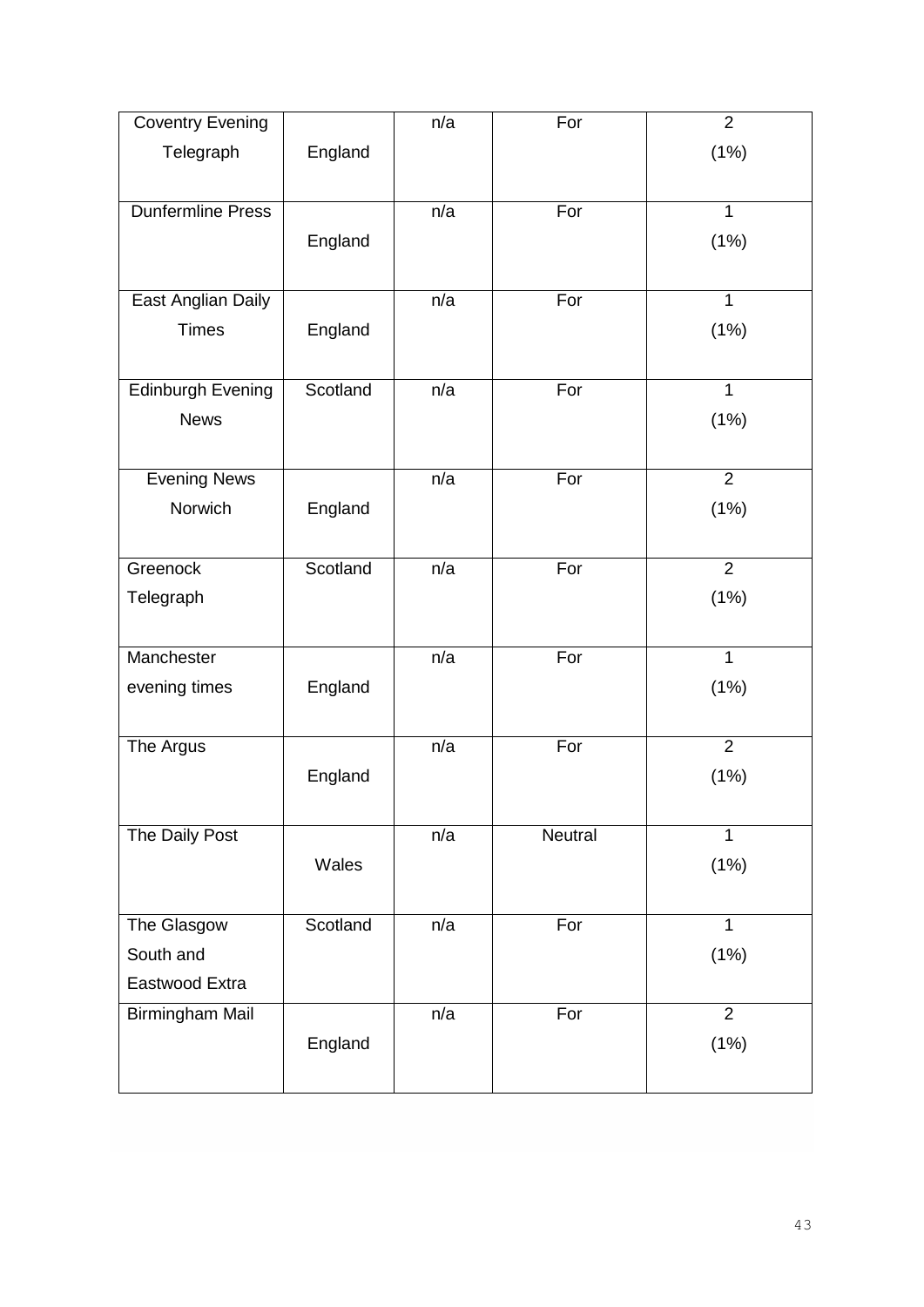Sources: Daily circulation or viewing figures were derived from the Audit Bureau of Circulation (ABC) website. Internal BBC data via personal communication.

## **Supplementary material**

# **Measuring the association between the political stance of the news source (where known) and article tone, and article tone and the geography of the news source**

Fishers exact test was used to test the significance of the association between the political stance of the news source (where known) and article tone, and article tone and the geography of the news source. Overall, there was a significant association ( $\Box^2$  (8) = 102.22, p < 0.001) between the political stance of the news source (where known) and article tone. Inspection of standardised adjusted residuals showed that right leaning news sources were significantly more likely than expected to publish articles with a negative tone, and less likely than expected to publish articles with a positive tone. Centrist news sources were more likely than expected to publish articles with a positive tone, and less likely than expected to publish articles with a negative tone. A significant association  $\square^2$  (6) = 32.84, p < 0.001) was also found between the geography of the source and article tone  $\Box$   $\Box$  (2) = 24.37, p < 0.001). Inspection of standardised adjusted residuals showed that Scottish news sources were significantly more likely than expected, and sources from the rest of the UK were less likely than expected, to publish articles with a negative tone.

# **Table 2: Actor type, distribution and endorsement/rejection of DCRs**

| <b>Actor category</b>                   | <b>Total</b><br>number<br>for DCR | <b>Total</b><br>number<br>against DCR | Total promoting<br>health/harm<br>a<br>reduction<br>response | <b>Total</b><br>number | Total number of<br>articles |
|-----------------------------------------|-----------------------------------|---------------------------------------|--------------------------------------------------------------|------------------------|-----------------------------|
| <b>Politicians</b>                      | 6                                 | 3                                     | 6                                                            | 9                      | 69<br>(40%)                 |
| Academics<br>and<br>professional bodies | 6                                 |                                       | 6                                                            |                        | 44<br>(25%)                 |